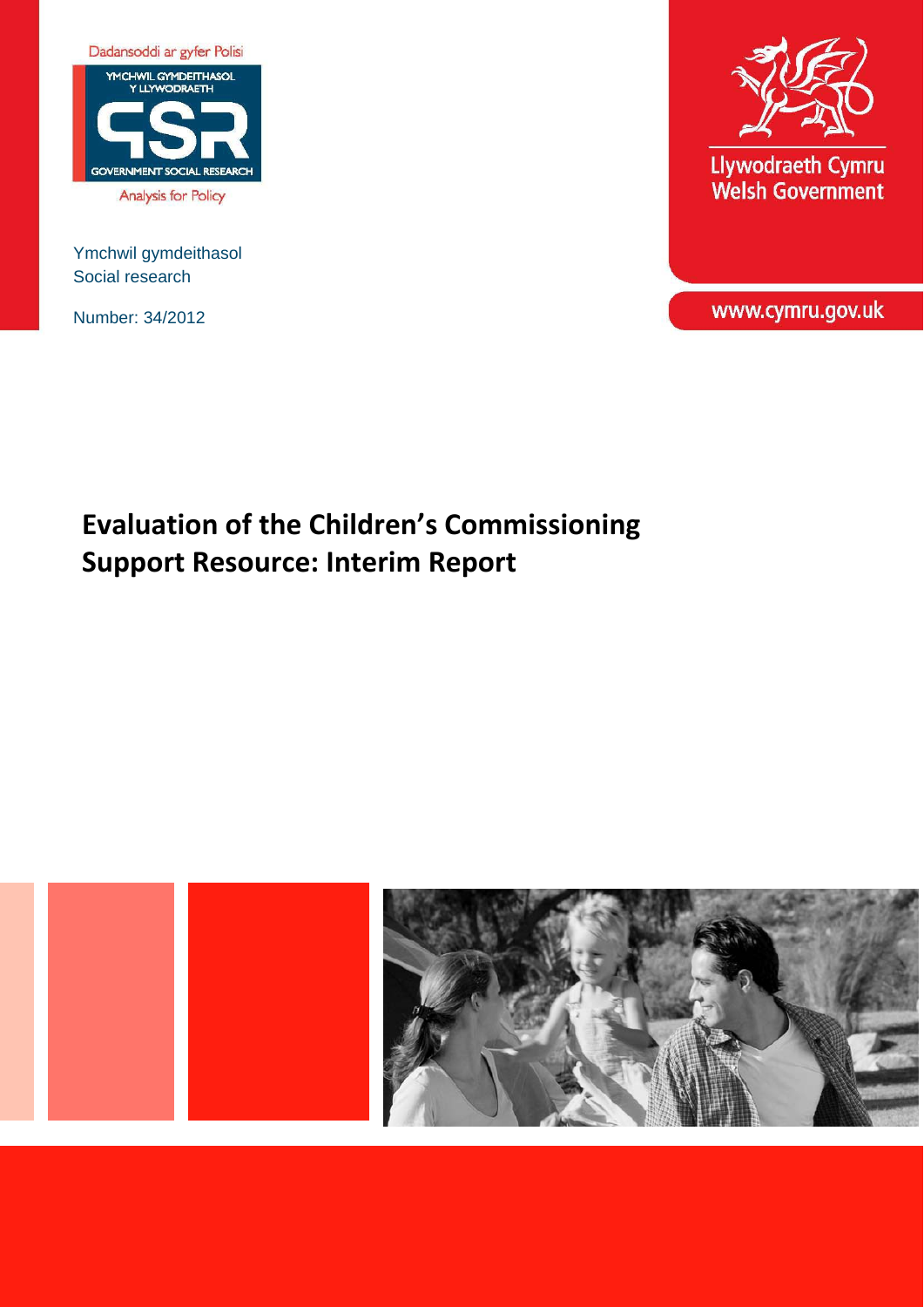# **Evaluation of the Children's Commissioning Support Resource: Interim Report**

**Author: Louise O'Neill and Kathryn Crowther**

**Quality Assured by: Georgina Cowen and James Whitley**

**York Consulting LLP Smithfield House 92 North Street LEEDS LS2 7PN** 

Views expressed in this report are those of the researcher and not necessarily those of the Welsh Government

For further information please contact: Name: Janine Hale Department: Knowledge & Analytical Services Welsh Government Cathays Park **Cardiff** CF10 3NQ Tel: 02920826539 Fax: Email: janine.hale@wales.gsi.gov.uk

Welsh Government Social Research, 2012 ISBN 978-0-7504-7987-5

© Crown Copyright 2012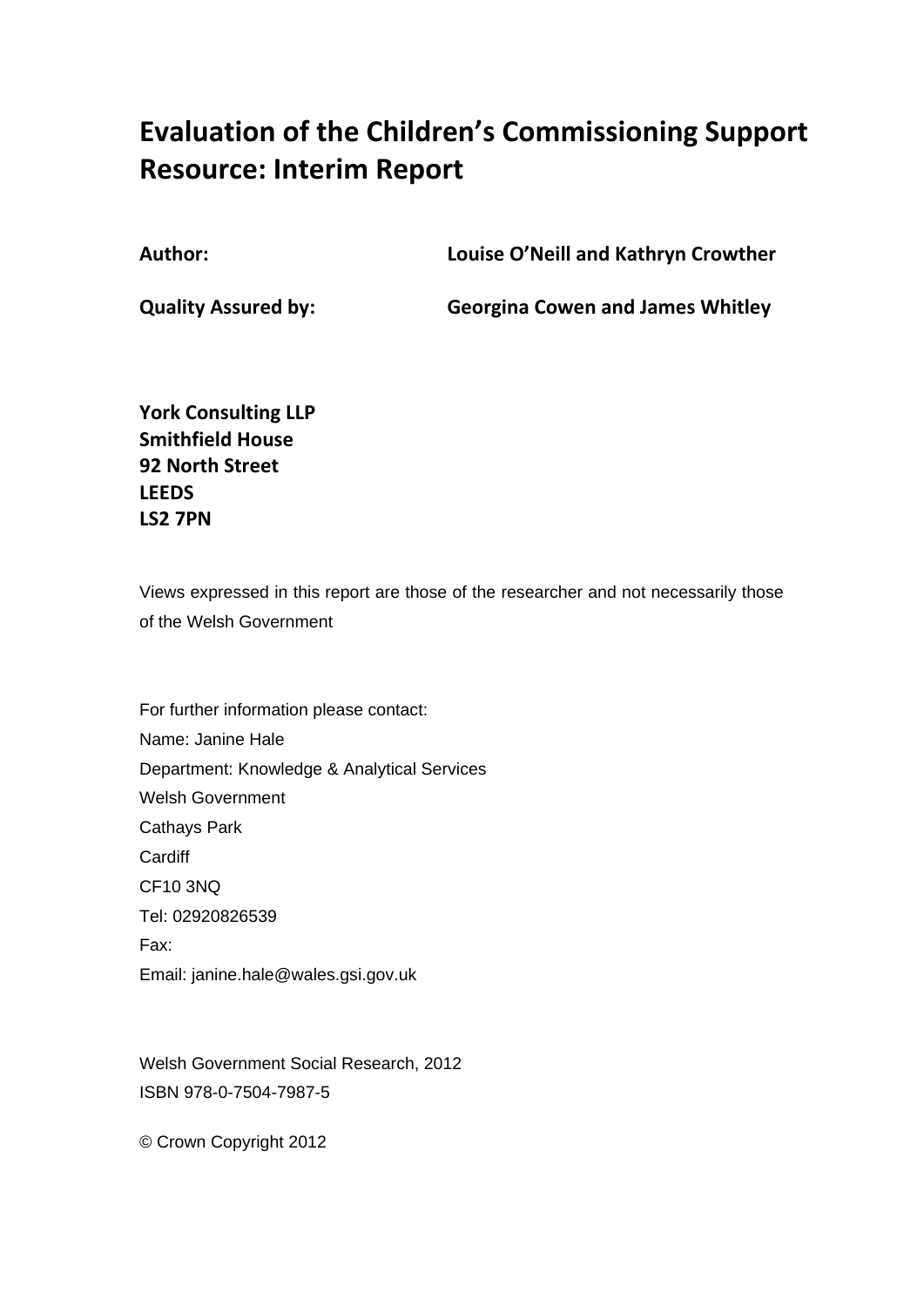# **CONTENTS**

|                | <b>EXECUTIVE SUMMARY</b>                                                       |  |
|----------------|--------------------------------------------------------------------------------|--|
| $\mathbf{1}$   |                                                                                |  |
| $\overline{2}$ | NATIONAL PICTURE FOR LOOKED AFTER CHILDREN (LAC) IN WALES 8                    |  |
| 3              |                                                                                |  |
| 4              | DESIGN, IMPLEMENTATION AND EFFECTIVENESS OF THE CCSR  16                       |  |
| 5              | <b>PERCEIVED BENEFITS/OUTCOMES AND IMPLICATIONS FOR FUTURE DEVELOPMENT. 26</b> |  |
| 6              |                                                                                |  |
|                |                                                                                |  |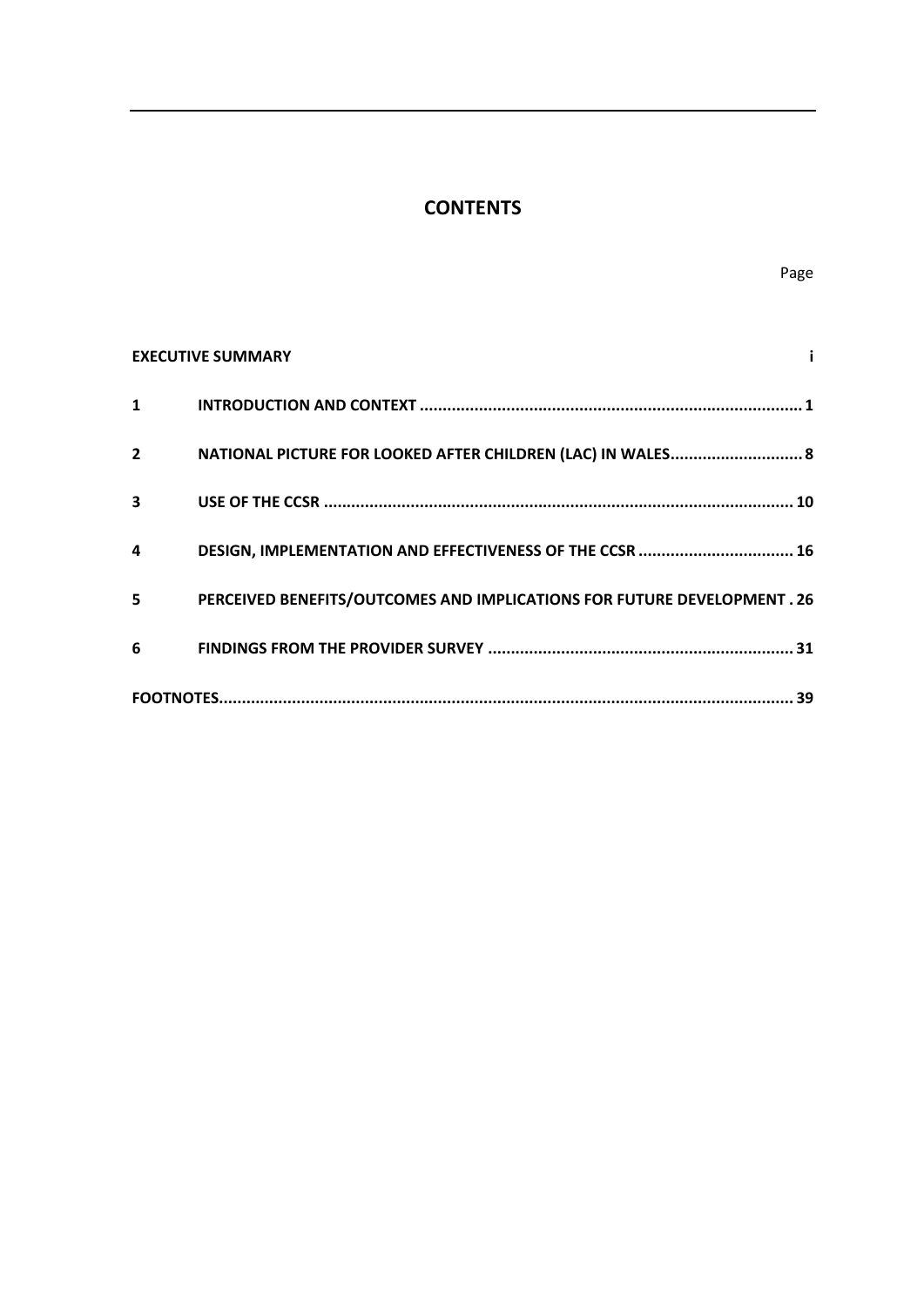#### **EXECUTIVE SUMMARY**

- 1. In May 2011 the Welsh Government commissioned York Consulting to undertake an evaluation of the Children's Commissioning Support Resource (CCSR). The aims of the evaluation are to assess the **impact and effectiveness of the CCSR** as a tool to contribute to improvements in placement stability for looked after children (LAC) and the strategic placement planning undertaken by local authorities (LAs) in Wales. This report presents the interim findings from the fieldwork undertaken up to the end of August 2011<sup>1</sup>.
- 2. This report is based on the findings from the fieldwork conducted to date which includes:
	- consultations with strategic stakeholders nominated by the Welsh Government;
	- consultations with individuals across 22 LAs;
	- an online survey of  $103<sup>2</sup>$  private and voluntary placement providers;
	- analysis of data about LAC, the placement market and the use of the CCSR.

#### **Summary of Findings**

#### **Use of the CCSR**

- 3. The CCSR is being used to varying degrees by LAs, ranging from frequent use as part of the overall placement process, to rarely, if at all. Only a small number use the CCSR comprehensively for all their placement searches. LAs are more likely to be using the CCSR just for those where an 'external' placement<sup>3</sup> is being sought and/or to meet specialist, residential or challenging needs. The data on the use of the CCSR shows that 67% of searches in 2010/11 involved selecting specific services: the most common were behavioural problems (54% of searches) mental health problems (24%) and substance misuse (19%).
- 4. It is more common for LAs to run 'care setting' rather than 'vacancy' searches to inform their placement planning; with the latter more likely to be undertaken in LAs outside of the SEWIC region in 2010/11. A number of the LA consultees questioned the value of vacancy searches because they are not perceived as being up–to-date, with some also questioning whether it is realistic to expect this from providers or a database facility given the importance of the provider conversation (for example, sometimes providers can 'create' a vacancy if they feel they can meet the specified need).

 $\overline{1}$ 

 $1$  We are aware that there may have been organisational and technical changes that effect CCSR and the way it is used since the fieldwork was undertaken for this report, but the report is an accurate reflection of the situation at the time.<br>
<sup>2</sup> Representing a 43% response rate.<br>
<sup>3</sup> A placement with a private or voluntary provider, rath

home.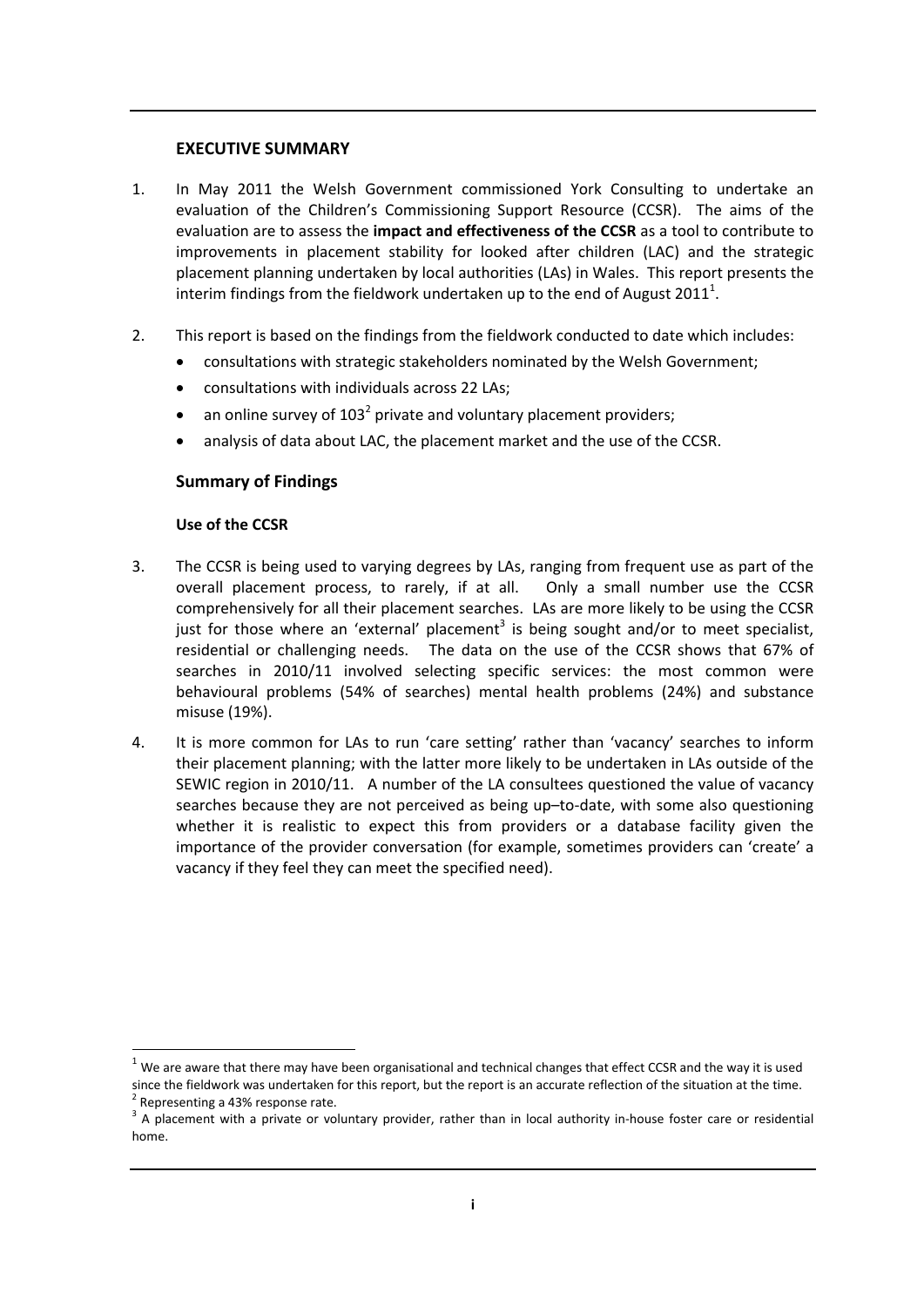- 5. The SEWIC LAs (and more recently additional LAs in mid- and west Wales) have access to two additional functions on the CCSR – provider verification and placement tendering. Explicit use of verification in searches is not common (only 20% of searches conducted by SEWIC LAs in 2010/11 involved selection of a verification rating) and there appears to be some lack of clarity about the value or way in which this function can be used. Qualitative feedback suggests that the tendering function is used by SEWIC LAs following a search for external providers though there is also a suggestion in some areas that providers contact LAs directly by phone/email rather than always responding via the portal.
- 6. Awareness and usage of the CCSR to access management information (MI) is relatively limited – only two LAs reported regularly using MI from the CCSR in a managed and strategic way though others had accessed the CCSR occasionally to keep track of and evidence historic searches for individual LAC. The SEWIC partnership also access and use MI from the CCSR to inform planning. Other reasons for using MI include assessing gaps in care and costs for placements to engage providers in dialogue about fees.

#### **Design, Implementation and Effectiveness of the CCSR**

- 7. Around half of LAs indicated a relatively positive approach towards using the CCSR for placement searches; a quarter had mixed attitudes and a quarter had negative views. Some functions were identified as facilitating the usability of the CCSR, including the case management function, the resources/document library and technical support from the CCSR team. However, the majority of consultees identified some challenges associated with the functionality of the CCSR, most notably:
	- **Quality/value of vacancy information:** LAs do not feel vacancy information is kept up to date and feel that in order for it to be useful, it would need to be updated daily, which is not a practical option;
	- **The selection criteria can hinder the search:** A range of issues were identified about the nature and specificity of the tick box criteria, which can result in misleading information or searches that are either too specific (providers not identified who could meet the child's needs) or too broad (too many providers identified);
	- **Limited time saving:** Some LAs do not see the value in the search as they still need to call the providers to ensure a suitable match anyway;
	- **Unhelpful for emergency placements:** Some LAs find it quicker and easier to search the internet, email and/or phone providers when a quick decision is required.
- 8. Some LAs also highlighted concerns about usability, talking about "clunky" and "frustrating" processes.
- 9. Views on the day-to-day management of the CCSR are largely positive. LAs and stakeholders are positive about the support received from the CCSR Central Team and the vast majority of consultees within LAs have received at least one training session on using the CCSR.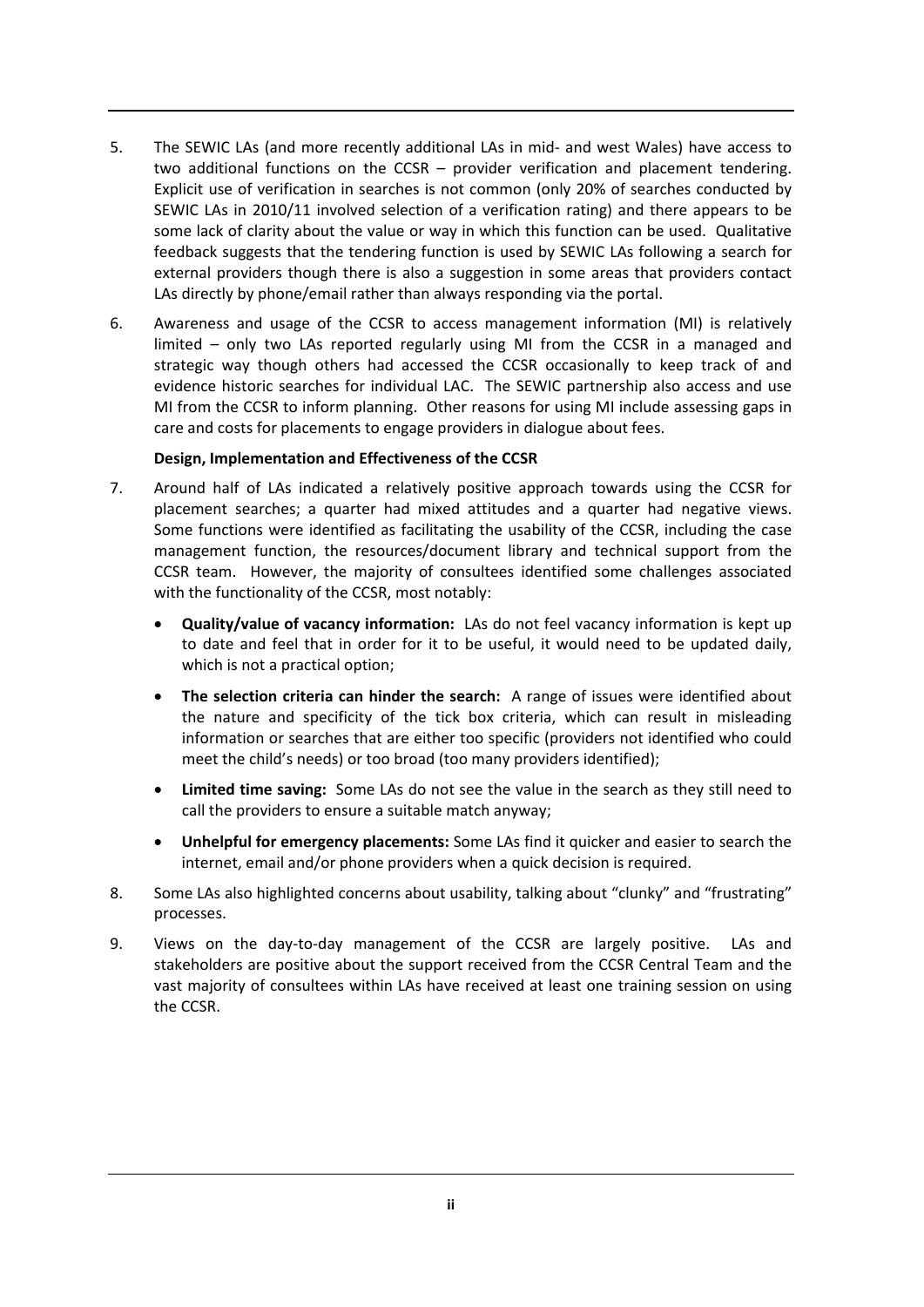- 10. However there is a sense from both LAs and stakeholders that the initial drive and direction that was evident when the CCSR was first introduced has diminished. Alongside this there is a feeling that it has not met initial expectations and that there is a significant mismatch between expectations of what the CCSR was originally intended to do and the reality. This appears to have resulted partially from some views that initial plans were for the 'Support Resource' element to be more than 'just a database', to involve centralised staff experienced in the provision of care of LAC providing national support to LAs to source and locate appropriate placements.
- 11. Other factors that have influenced usage at LA level include:
	- some feel that the implementation approach was too 'top-down', being centrally driven without enough consultation with LAs to identify their needs and how they might use it;
	- some remain somewhat mistrustful of the quality of providers contained on the database. Although the verification process is viewed positively by those in the SEWIC collaborative, there is still a prevailing preference amongst LAs to use providers with whom they have an established relationship;
	- information contained on forms such as Placement Forms and Care Plans can vary and is inconsistent across LAs. This therefore affects the consistency of information entered onto the CCSR.

#### **Benefits and Outcomes**

- 12. There are very mixed views about the benefits and outcomes arising from use of the CCSR, which are clearly influenced by overall general attitudes towards the CCSR and how it is used within LAs.
- 13. Overall, our consultations to date suggest that some of the initial expectations about the extent to which the CCSR might contribute to improved placement stability and strategic planning have not been realised. This is to some extent a function of those expectations being somewhat exaggerated for what is essentially a tool or resource to inform decision making. Equally, however, there are also issues around the extent to which the core functions of the CCSR have been fully developed or are operating effectively.
- 14. Nevertheless, the emerging findings point to some clear benefits arising from the CCSR it is a good starting point or signpost for placement searches, an enabler of more informed decision‐making, and contributes to the evidence base for the decisions made. Whilst one or two LAs felt that some contribution to improved placement stability resulted from these benefits, most felt that, whilst the CCSR contributes to decision-making, it does not and cannot impact significantly on placement stability. With relatively low awareness and use of the MI available from the CCSR team, only four LAs identified positive benefits arising from use of MI.

#### **Provider Feedback**

15. Most providers responding to the survey used the CCSR regularly and had a high level of satisfaction with its user-friendliness and functionality, and with the training provided by the CCSR Central team.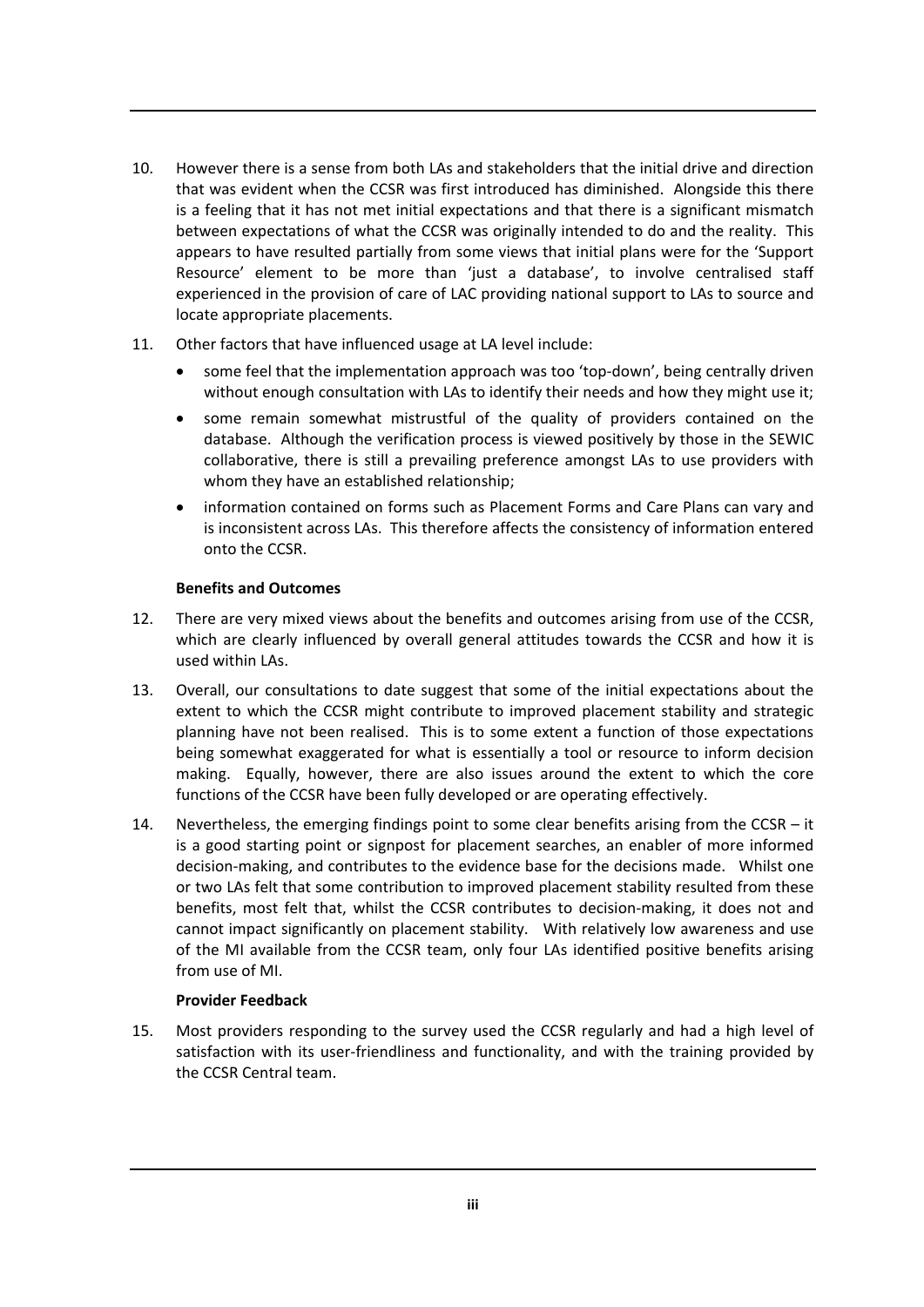- 16. Providers did not feel that the CCSR was being used by LAs and providers as effectively as it could be and had generally negative views about the contribution it had made to improving dialogue and discussion with LAs.
- 17. Most providers felt that the CCSR is a useful resource for increasing LA knowledge about available placements. Around two‐fifths of providers responding to the survey perceived that it may be making a contribution to better matching of placements and improved stability of placements for some LAC.

#### **Issues to Investigate during Case Study Fieldwork**

- 18. Based on the findings and issues raised at the interim reporting stage, we have identified a number of key issues to investigate further during the case study phase of the study, as follows:
	- A) **Up‐to‐date Vacancies?** A number of stakeholders said they thought that vacancies were not kept up to date on the CCSR. We will seek further clarity around whether these are perceptions or a reality. We will also investigate how often it would be necessary for providers to update the vacancy information if it was to be up-to-date on an ongoing basis;
	- B) **Grand expectations?** We will seek to understand in more detail what the initial 'grand' expectations for the CCSR were that stakeholders feel have not been fulfilled;
	- C) **Tick boxes:** We will investigate further what it is about the tick‐box list that does not appear to work as effectively as intended. Is it that providers do not record the information correctly (ticking too many or not enough boxes)? Is it that information is not up-to-date? Is it that resource finders do not operate good search practices? Is it the design or nature of the tick‐boxes?
	- D) **Internal use:** We will seek to establish why LAs are not commonly using the CCSR for internal placement searches. Would the CCSR be of more value in producing MI if used for internal searches? What internal systems do LAs operate instead of using CCSR?
	- E) **Not user‐friendly?** We will investigate in what ways some users find use of the CCSR clunky and frustrating;
	- F) **Use of MI:** We will seek to understand better if and how LAs are using MI from the CCSR; and if they are not using it, how else they seek to understand which needs are the gaps in provision that they need to address.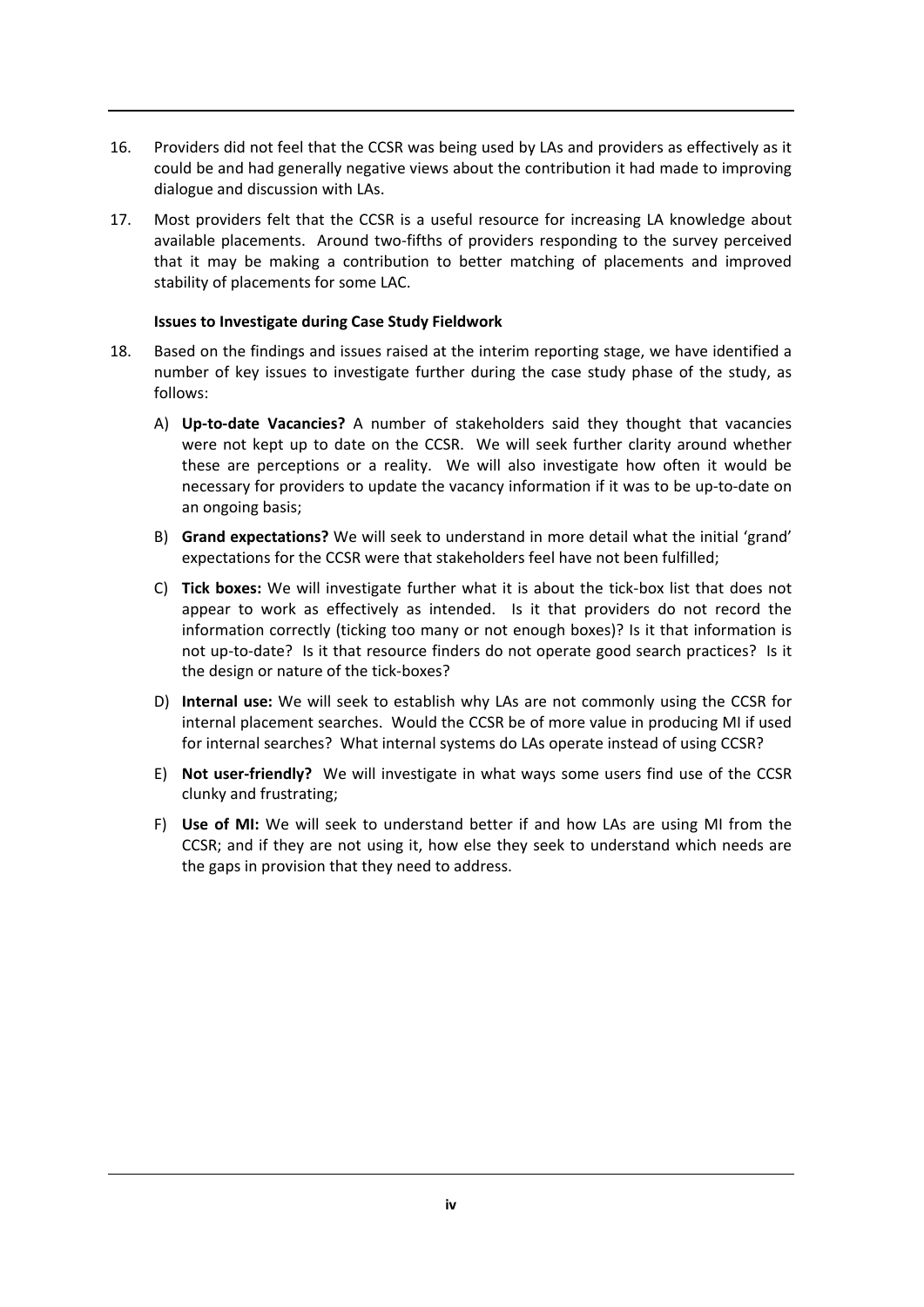# **1 INTRODUCTION AND CONTEXT**

1.1 In May 2011 the Welsh Government commissioned York Consulting to undertake an evaluation of the Children's Commissioning Support Resource (CCSR). This report presents the interim findings from the fieldwork undertaken up to the end of August 2011. We are aware that there may have been organisational and technical changes that effect CCSR and the way it is used since the fieldwork was undertaken for this report, but the report is an accurate reflection of the situation at the time.

# **Why was the CCSR introduced?**

- 1.2 The Welsh Government grant funded the WLGA from 2005‐2007 for the setting‐up of the CCSR Unit. The grant covered both the business and systems functions being delivered by the Local Government Data Unit.
- 1.3 At a CCSR project board meeting held in November 2007, it was agreed that responsibility for the CCSR business and system support would transfer to Local Government Data Unit with effect from 1 April 2008 as part of steady state. Welsh Government agreed to fund CCSR steady state activities for a further three years commencing on 1 April 2008.
- 1.4 The CCSR was introduced as part of a wider package of policy changes and developments intended to improve market management, placement strategy and choice for looked after children. At the time it was introduced, the placement market for looked after children had seen a significant increase in independent sector provision, with associated increased costs, and local authority (LA) placement teams were undertaking a great deal of spot‐ purchasing, resulting in overspends. There was potential to improve: quality control; an increasing proportion of out‐of‐area placements; concerns about the level of placement mismatch and breakdown; and a clear need for LAs to grow and invest in foster carers to meet the changing needs.
- 1.5 It was therefore intended that the CCSR would support a change and cultural shift in LA planning – providing better market information to support both the initial placement matching for looked after children and wider planning decisions required to improve the provision available. It was introduced in advance of the development of regional collaborative partnerships across the South East, Mid and West and North regions of Wales and was expected to be a valuable information tool supporting the collaborative working and market management of these partnerships.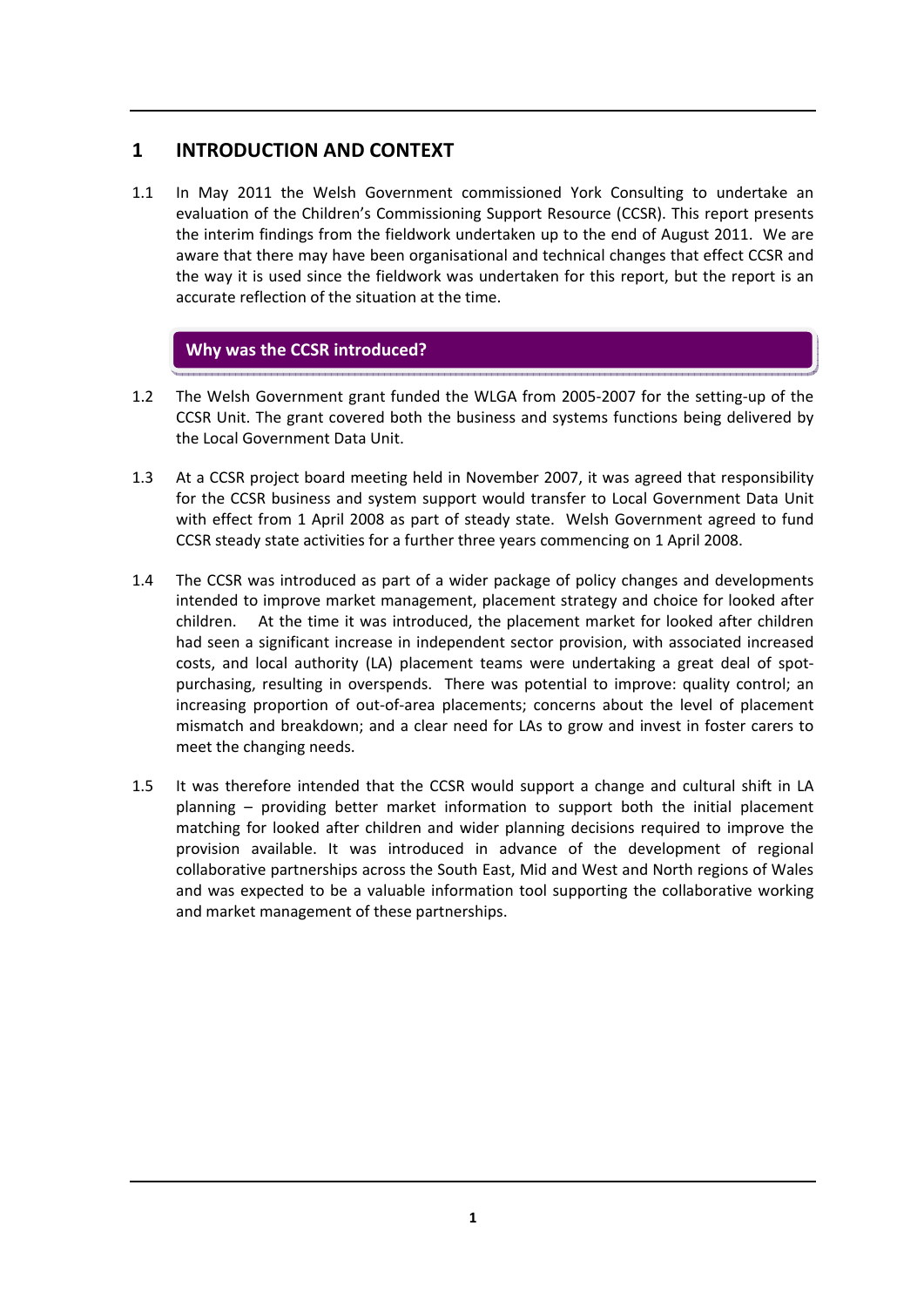# **Context**

#### **Outcomes for Looked After Children (LAC)**

- 1.6 Research on looked after children (LAC) has shown that they fare extremely badly in comparison with young people in the wider population. Education and employment outcomes are poor, increasing the risk of unemployment and homelessness'. . The prevalence of mental health problems is much greater among the care population than among young people in the wider community, and LAC are disproportionately more likely to have problems of substance misuse and to become involved in the criminal justice system<sup>ii</sup>. Their educational progress and attainment may be poor, and rates of truancy and exclusion from school are often high, although this may vary depending on the stability of their care careers"<sup>.</sup>
- 1.7 Both the Welsh and English governments have taken steps to improve well-being and outcomes for LAC. For example, in 2007 the Welsh Assembly Government strengthened regulations to ensure that local authorities provide appropriate services to meet the mental and physical health and education needs of LAC<sup>iv</sup>. A core aim of the CCSR is to contribute to improving outcomes for LAC.

#### **Placement Stability and Choice**

- 1.8 The difficulties that children bring with them into care may be compounded by placement instability while they are looked after. Research has shown that even very young children may experience multiple placement moves<sup>v</sup>. Although mental health difficulties may increase the risk of placement breakdown, placement instability may be a cause as well as a consequence of children's difficulties. Similarly, placement instability often results in disrupted schooling, which may impact on educational progress and reinforce patterns of detachment from school<sup>vi</sup>.
- 1.9 Despite a recent reduction, many LAC in Wales continue to make frequent moves between placements. In 2009‐10, 10% had three or more placements in a single year. The Children and Young People Committee of the Welsh Government has identified a number of causes of placement instability, including ineffective planning, inadequate assessment and the need, in many cases, to make emergency placements<sup>vii</sup>.
- 1.10 An increasing problem in Wales has also been the number of out-of-county placements being made – as a proportion of total placements this has increased from 8% in 1998 to 29% in 2009. This can be problematic as children lose their social networks; their education can be disrupted; and it can be more difficult to maintain contact with birth families and ensure continuity of health service.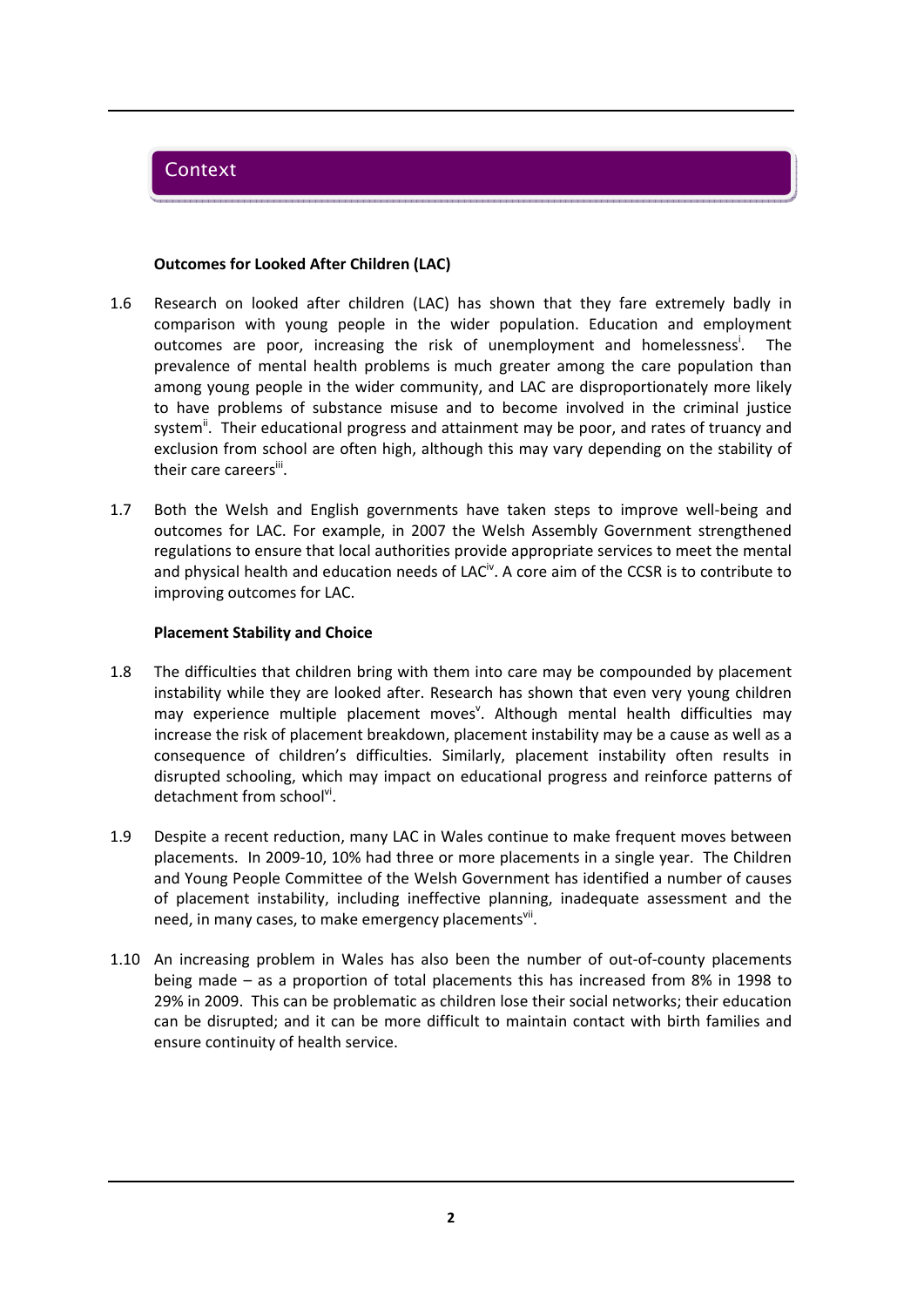1.11 A lack of choice may make matching difficult, thus increasing the risk of placement breakdown and poor outcomes for children. However, matching may be difficult given the national shortage of foster carers and the small size of the residential sector. In this context, professionals may resort to the spot‐purchase of placements without appropriate consideration of the resources available and without a sufficient focus on matching children's needs to placements. It was recently suggested that "*the placement of looked after children in Wales is driven more by a search for individual places for children than by an overview of the sorts of services that are needed, followed by plans to develop such services"*viii.

#### **Placement Costs**

1.12 The costs of care placements account for a considerable proportion of children's services budgets. The costs of placements provided by the independent sector are particularly high, especially for residential placements<sup>ix</sup>. In recent years the costs of placements made by Welsh LAs have been spiralling, with little evidence of improved outcomes. Half of the 63% increase in expenditure on LAC between 2001 and 2004 was accounted for by the spotpurchase of less than 7% of placements in residential care<sup>x</sup>. The ten South East Wales Improvement Collaborative (SEWIC) directors recently reported that the proportion of expenditure on external placements grew by over 30% between 2005 and 2009, and that the purchase of fostering services from independent providers comprised one quarter of total spending on LAC<sup>xi</sup>.

## **The Role of the Children's Commissioning Support Resource (CCSR)**

- 1.13 The development of the CCSR was prompted by concerns about stability and outcomes for LAC and also about overspends in children's services due to the high cost of placements in the independent sector. The CCSR is intended to be an effective tool to assist the process of finding available provision and matching it with children's needs. The aim is that it should inform, not replace, professional decision-making<sup>xii</sup>.
- 1.14 The CCSR was established in 2006 to support the Welsh Assembly Government's strategic framework for placement choice and stability<sup>xiii</sup>. Its initial purpose was to map independent provision across Wales and gain agreement of providers to provide information on the availability of placements, to help LAs find appropriate placements closer to the child's home area.
- 1.15 Its broader aim has been to encourage and facilitate the identification of strategic joint commissioning opportunities and improve market management for placements for LAC. It will do this by helping the 22 Welsh LAs to pursue a consistent regional pricing policy and carry out provider verification, monitoring and quality improvement. It offers a rich source of management information and market intelligence and has the potential to identify gaps and trends in service demand and provision. The potential benefits of regional commissioning have been indicated by the success of the SEWIC initiative in improving opportunities for collaborative commissioning and purchasing among ten Welsh  $\text{Las}^{\text{xiv}}$ .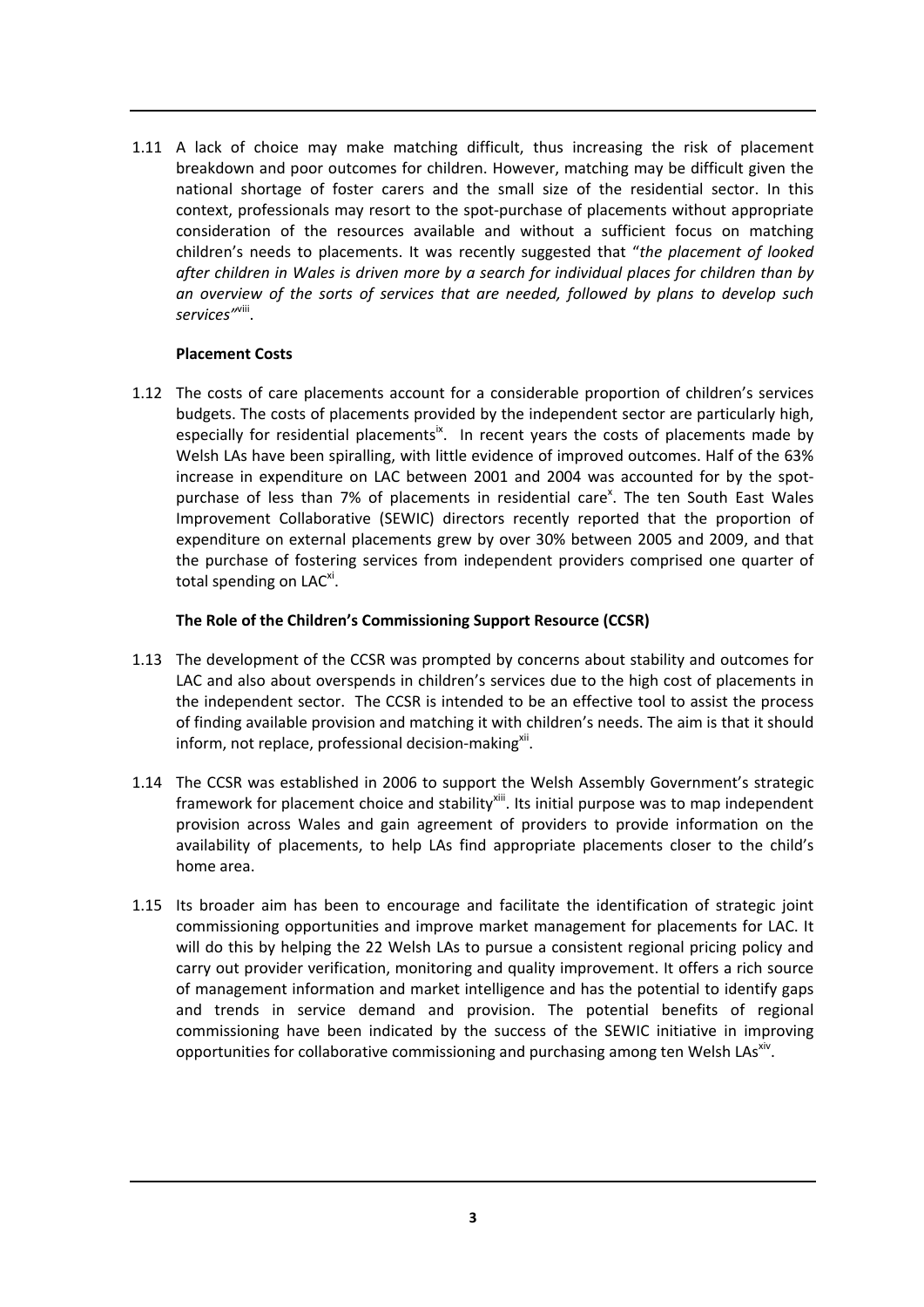- 1.16 It was also intended that, as a national resource, the CCSR should increase opportunities for provider vetting to ensure placement quality. This may bring financial benefits. The Vale of Glamorgan achieved savings of over £1m following provider vetting through the SEWIC regional commissioning initiative and subsequent close engagement with preferred  $provides^{xv}$ .
- 1.17 In the longer term, the aim is that the CCSR should contribute to the viability of collaborative commissioning to make best use of, and possibly develop, sufficient in‐house provision. In this way, it can support the fulfilment of LAs' legal duties to co-operate in discharging their duties (Children Act 2004) and to securing sufficient provision for placements of LAC within their area and statutory notification for those placed out‐of‐area (The Children and Young Person's Act 2008).

# **Functions of the CCSR**

- 1.18 The **main purpose** of the CCSR is to **support placement searches** made by LAC placement teams within the 22 LAs in Wales. Key functions to achieve this are:
	- **Provider Inputs/Updates:** Providers of care settings across Wales should input and update information about all the care settings they provide and the vacancies currently available. Providers include those that are independent (private or voluntary) and those that are managed in-house by the  $LA$  – across foster care and residential facilities;
	- **Placement searches:** LA placement teams (called 'resource finders' on the CCSR) conduct searches of the care settings or vacancies to identify potential matches for LAC that they are seeking to place. The key pieces of information that are input about the care settings and can be specified as part of the search are:
		- − **type of provider** LA, private, voluntary; fostering, residential home, special school or family setting;
		- − **characteristics catered for** gender, age range, religion, ethnicity, language;
		- − **geography** through specification of postcode, miles radius, location and/or LA area;
		- − **duration of placement**;
		- − **facilities and services offered** across categories of assessment services, behavioural problems, group placements facility, learning disabilities, mental health problems, physical disability, substance misuse, and therapeutic services.

The database will return a list of potential care settings or vacancies that match the selected criteria in the search.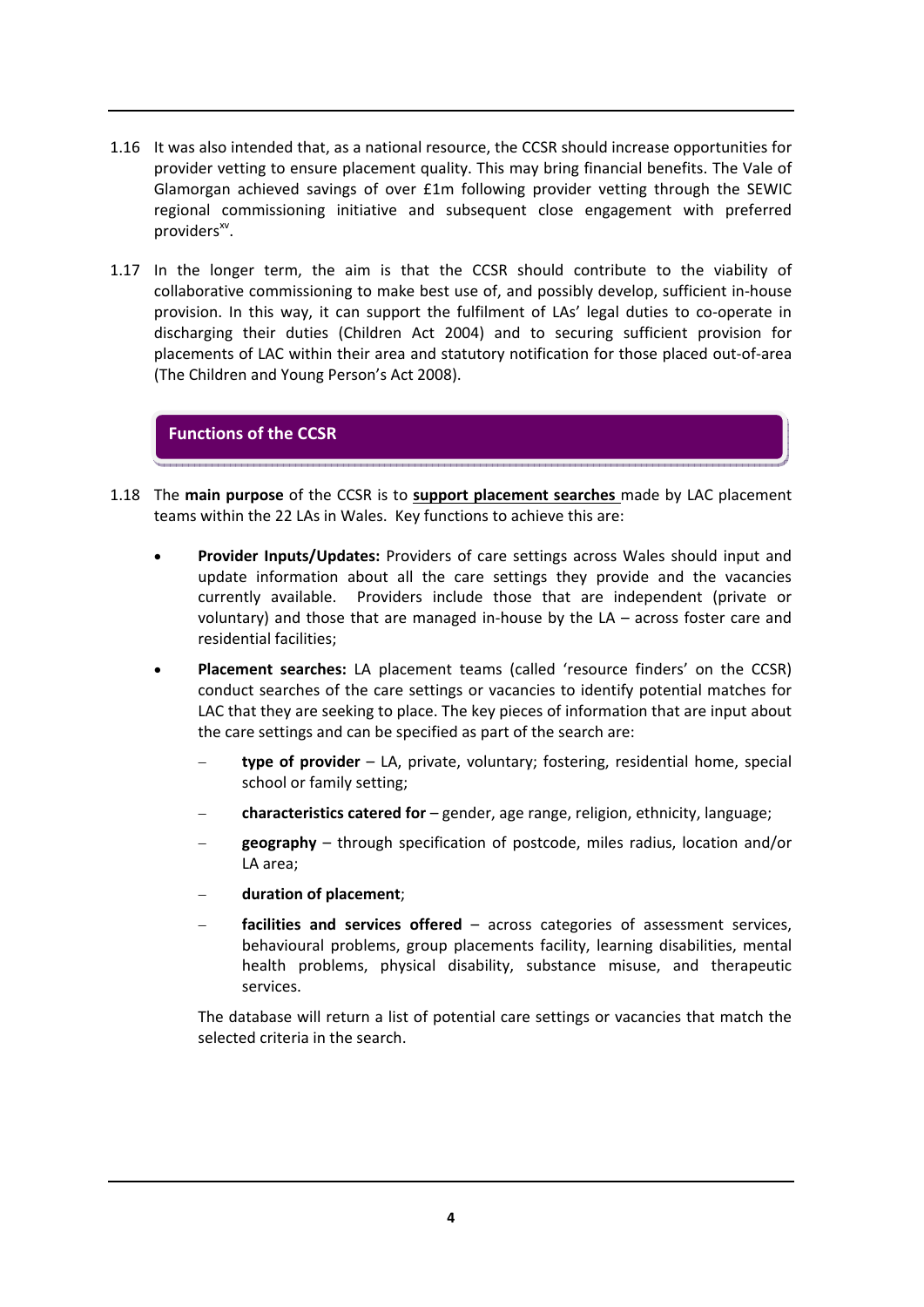- **Case Management:**  This enables the resource finders to identify, with a case number, each LAC that a search is undertaken for. It provides the ability to track search activity and provides an evidence base for the final decision made regarding the placement match. Use of case management became mandatory in a 2010 system release.
- 1.19 Building on these functions, the second broad purpose of the database is to provide **Management Information (MI)** about the placement market across the 22 LAs. This includes information about the number of searches undertaken, majority criteria requested, geographical area requested, type of provision and analysis of gaps/deficits from multiple search activity. This is currently available in the form of annual reports circulated to all; since April 2011 data on services required and the number of times care settings are selected was made available online for LAs and providers to view and benchmark against others.
- 1.20 In addition, for those LAs in the SEWIC collaborative (and more recently five LAs from the mid and west region), the CCSR provides two additional functions:
	- **Provider Verification:** The collaborative partnership in SEWIC (plus five LAs in the mid and west area) operates a joint verification process with placement providers across the LA areas. Each provider is given a red/amber/green (RAG) rating based on various criteria including: staffing, finances, quality assurance processes, organisational structure and training provided. The ratings are included on the information about providers on the CCSR and there is the option for LA placement teams to select verification ratings as part of the search criteria (for example to only include those providers that have been verified as green providers in the search results);
	- **Placement Tendering:** This enables LA placement teams to put each placement out to tender to a range of potential providers (as identified through one or more searches on the CCSR database). The search results can be reviewed to identify a short list that can be forwarded to the placement tendering facility. The LAs are required to upload tendering documents<sup>4</sup>. These identify the needs and intended outcomes for the LAC concerned. Providers are then required to respond within a stated timescale via the tendering portal.
- 1.21 Other subsidiary functions to LAs and providers are a bulletin board and document library.



- 1.22 The main aims of the evaluation are to:
	- **assess the impact and effectiveness of the CCSR** as a tool to contribute to improvements in:
		- placement stability for LAC: by facilitating LAs identification and better matching of suitable placements;

 <sup>4</sup> SEWIC are seeking to standardise tender documents across participating LAs.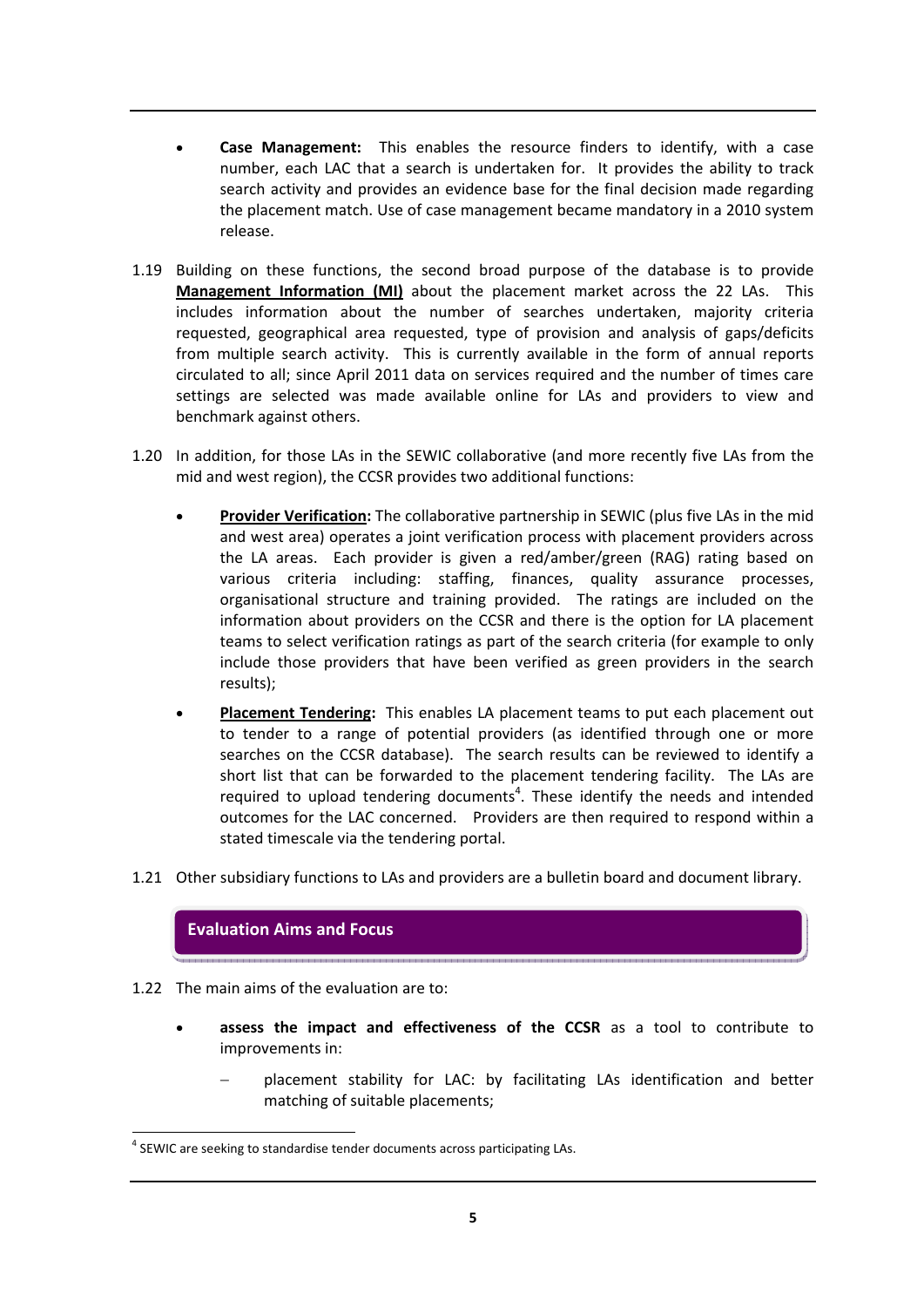- − strategic placement planning: by providing management information to enable smarter collaboration between LAs in Wales;
- consider the **potential for expanding the scope of the CCSR** to:
	- incorporate use of CCSR for all placements made by LAs, including those with in‐house/LA approved foster carers or residential settings;
	- increase availability, accessibility and use of MI from the CCSR to support strategic planning;
	- incorporate provision for adult and specialist services.
- 1.23 It is important to recognise that the CCSR is a resource that is intended to facilitate and support improved decision-making regarding placements for LAC and provision planning. On its own it cannot impact directly on the placement stability and outcomes for LAC.
- 1.24 There is a wide range of factors that impact on placement stability the child's emotional and behavioural problems; poor care planning; inappropriate placement; poor quality care; poor support to carers and a child's wish to return home. The CCSR provides information to support decisions around care planning and placement matches, but it is how the information is used, and the decisions and actions of those using it, that have the greatest impact on these issues.
- 1.25 The evaluation recognises this and focuses on understanding how the database is being used and how this might help and support better matches and improved stability. It does not seek to attribute the existence or use of the CCSR to any significant change in placement stability or other outcome data. We do present this data, however, to provide the context and setting for how the CCSR might support more strategic and operational actions which directly impact on LAC and their placements.

# **Methodology**

- 1.26 Our evaluation approach incorporates the following phases:
	- scoping and design;
	- strategic consultations;
	- LA telephone survey;
	- provider survey;
	- in-depth case studies;
	- analysis and reporting.
- 1.27 The following fieldwork has been completed to date:
	- nine consultations with strategic stakeholders nominated by the Welsh Government. This includes organisations and individuals involved in the set‐up and development of the CCSR from the outset;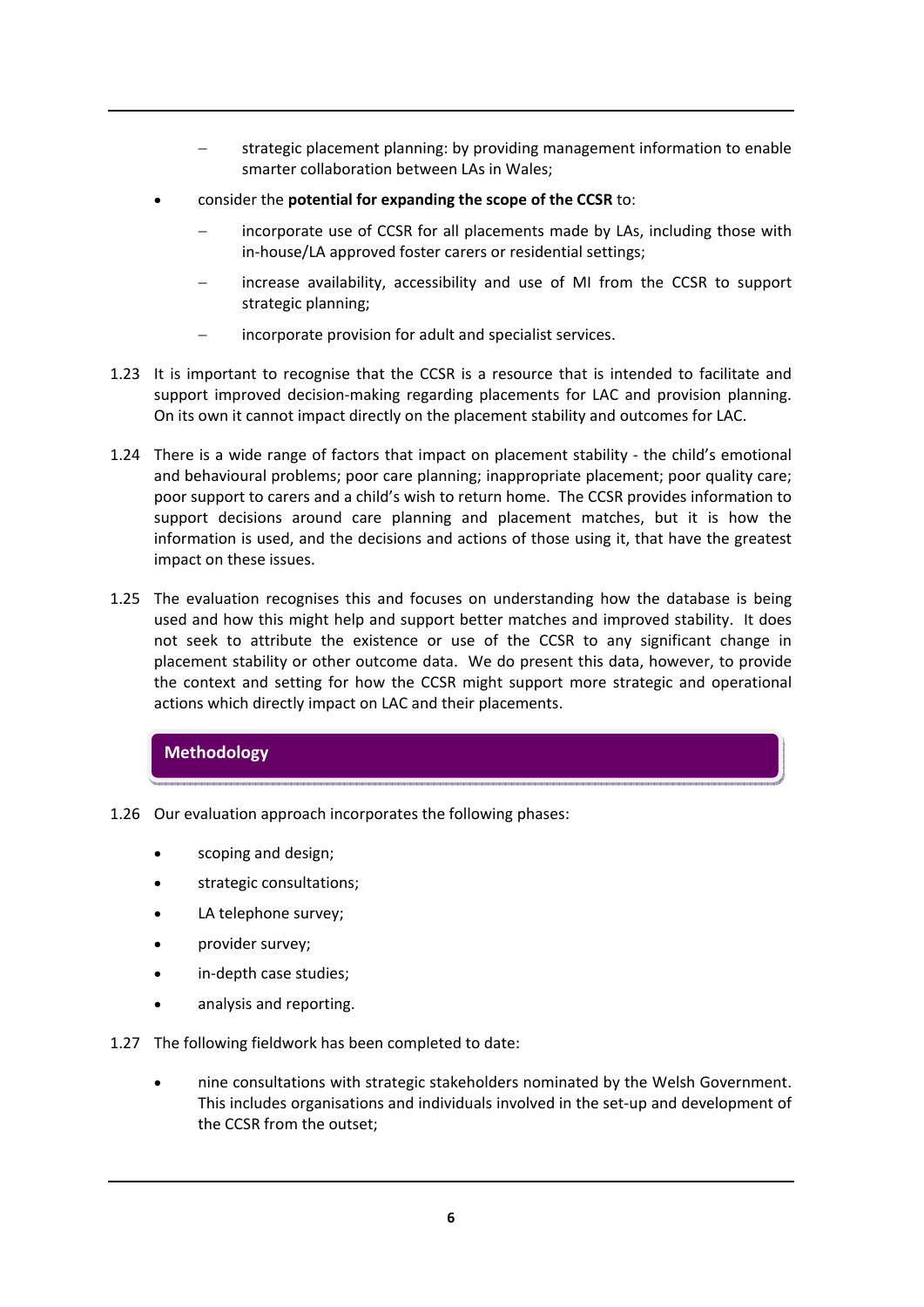- 29 consultations with individuals across 22 LAs. Representatives from commissioning and placement teams have been consulted;
- an online survey of 240 private providers. 103 responses have been received constituting a 43% response rate;
- analysis of statistical information obtained from the StatsWales website relating to LAC across the 22 LAs, together with MI obtained from the CCSR Central team on levels of usage, searches made etc.
- 1.28 This report is based on the consultations, analysis of statistical information and provider survey. The final report will comment on the findings from the case study activity.
- 1.29 The remainder of this report is structured as follows:
	- **Section Two**: National Picture for Looked After Children in Wales;
	- **Section Three**: Use of the CCSR;
	- **Section Four**: Design, Implementation and Effectiveness of the CCSR;
	- **Section Five:** Perceived Benefits/Outcomes and Potential Implications for Future Development;
	- **Section Six**: Findings from the Provider Survey.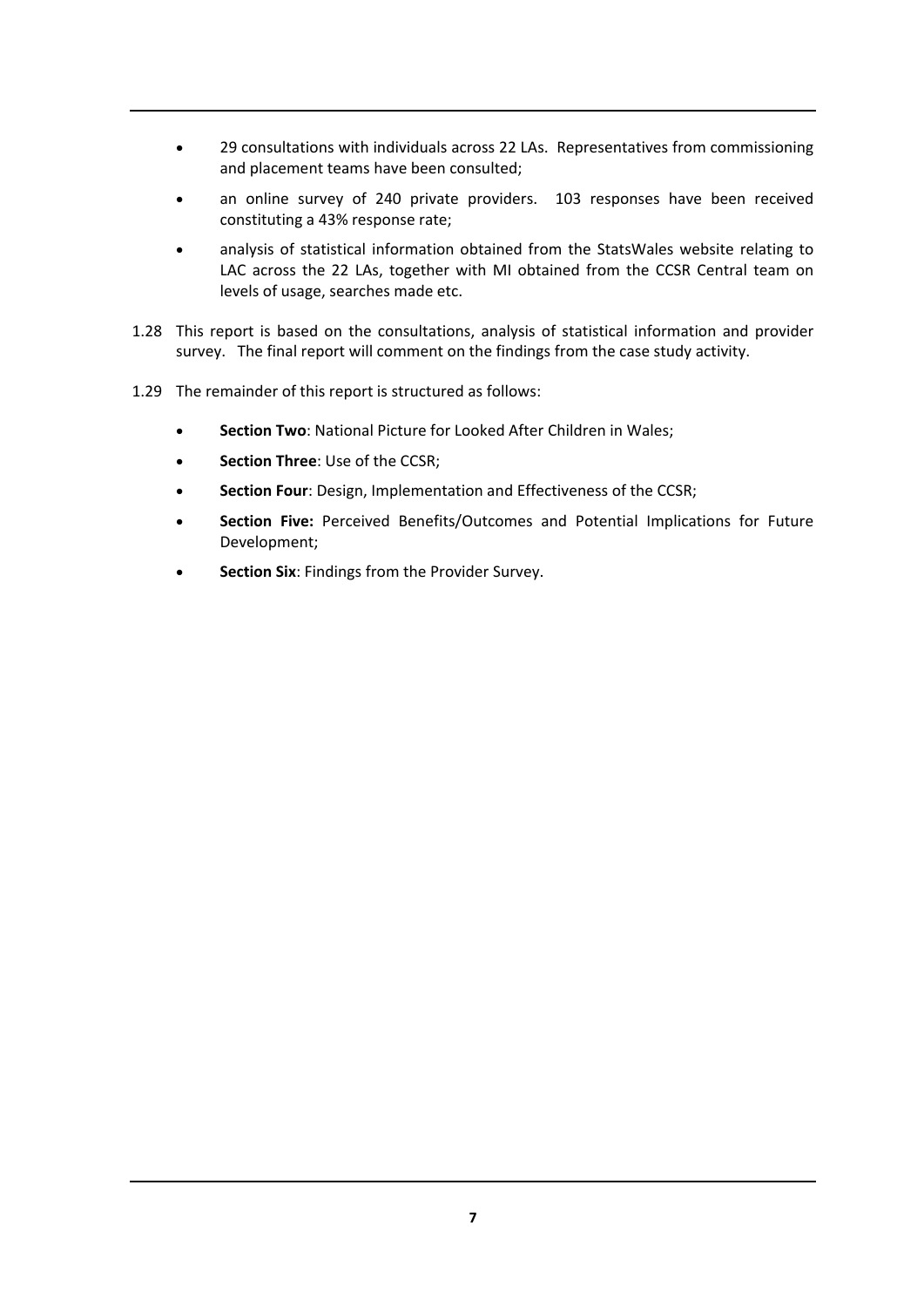# **2 NATIONAL PICTURE FOR LOOKED AFTER CHILDREN (LAC) IN WALES**

- 2.1 In 2010, there were **5165 LAC in Wales, which represents just under 1% of the 0‐17 population.** The number has steadily increased from 4200 in 2003. The characteristics and needs of LAC have also shifted over the last decade or so to include a larger proportion of older children and those that are more difficult to settle, with complex needs.
- 2.2 Across the 22 LAs, Cardiff, Rhondda Cynon Taff and Swansea as the largest population areas also have the largest number of LAC, but Neath Port Talbot, Torfaen, Swansea and Merthyr Tydfil have higher proportions of LAC, with LAC representing closer to 1.5% of the total population of children in these areas.

# **Care of Looked After Children**

- 2.3 The **vast majority of LAC are in foster care** (4050 in 2010 78%), with only 4% in residential homes<sup>5</sup>.
- 2.4 Care is predominantly provided through LA provision, though over the last 7 years, there has been an increase in placements provided by private and voluntary settings. In 2010, 23% of LAC were placed in private or voluntary care (foster or residential), compared to 19% of LAC in 2006 and only 8% in 2003. Our telephone consultations with LAs suggest that some LAs have been seeking, in the last few years, to reverse this trend, with a strategic focus on building in‐house capacity and adhering to policies requiring management approval for any placement searches involving external providers.
- 2.5 Cardiff and Rhondda Cynon Taff experience particularly high proportions of LAC being placed with the independent sector (45% and 32% respectively). Conversely, in Wrexham and Ceredigion no LAC were placed in the independent sector in 2010, and in Carmarthenshire, Pembrokeshire, Conwy, Denbighshire and the Isle of Anglesey there were relatively low proportions (10% or less).
- 2.6 **25% of LAC in foster care in 2010 were placed outside of their LA area<sup>6</sup>** a similar proportion to 2006 (26%) but higher than in 2003 (18%). Whilst this gives some indication of capacity constraints within LA areas, it should be noted that some 'out‐of‐area' placements may be just over the border and may in fact still be close to family, school and health provision. The data do not enable us to make this distinction.
- 2.7 LAs that experience particularly high out-of-county placements for foster care include Merthyr Tydfil, Blaenau Gwent and Monmouthshire. Conversely, Pembrokeshire, Wrexham and Conwy experience relatively low proportions, with Carmarthenshire and the Isle of Anglesey having no LAC in foster care outside of the LA area in 2010.

 $\overline{a}$  $5$  The remainder have been placed for adoption, are living with their own parents or others with parental responsibility,

or are living independently or absent.<br> $6$  This figure excludes those placed with family and relatives.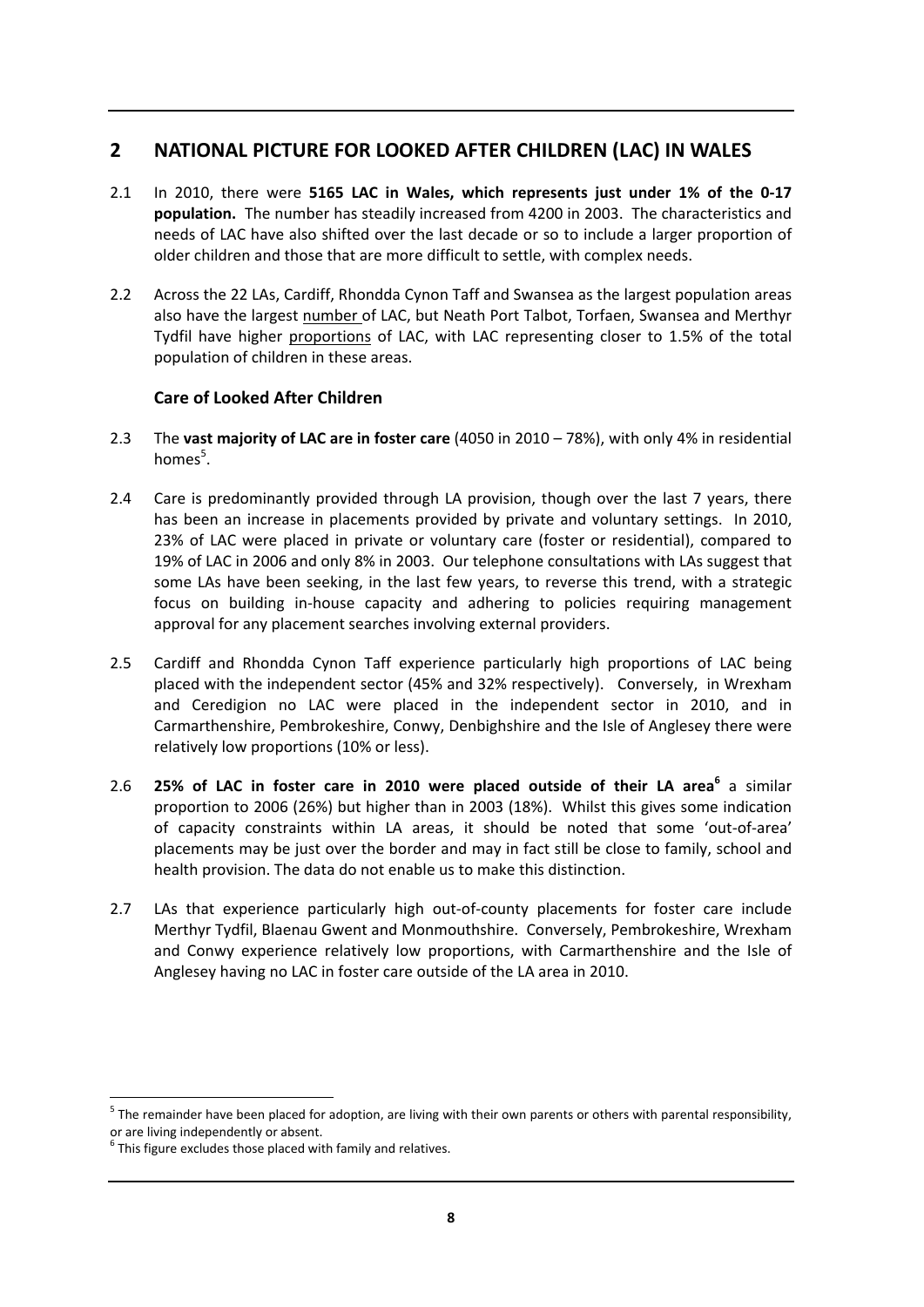## **Placement Stability**

- 2.8 There appears to have been **some improvement in stability of placements for LAC over the last 4 or 5 years**, with the proportion being placed in three or more placements within a year reducing from 13% in 2003 and 2006 to 10% in 2010.
- 2.9 In 2010, Wrexham and Merthyr Tydfil had particularly high proportions of LAC in 3 or more placements (24% and 18% respectively). Lower proportions were seen for the Vale of Glamorgan, Monmouthshire, Flintshire, Gwynedd and Pembrokeshire (7% or less).

## **Care Costs**

-

2.10 The CCSR data indicates that the average cost of a care setting is around £890 within Wales, and this increases to £1,650 when including all care settings available. Settings outside of Welsh LA boundaries and those in the North West of the country appear to be more costly<sup>7</sup>. This compares to data collated by the CCSR Central team on behalf of the south east and mid and west LAs which shows average costs in March 2011 of £724 per placement for standard foster placements and £1,039 for non-standard foster placements<sup>8</sup>.

## **The Placement Market**

- 2.11 Using data from the CCSR itself, there are just under 4400 care settings available to LAC in Wales: this includes just under 3300 that are actually located within a Welsh LA border. Whilst just under half of the settings available are provided by private and voluntary providers, this reduces to around a third when looking only within Welsh LA boundaries.
- 2.12 It is a requirement for all private or voluntary providers wanting to offer placements for LAC to sign up to the relevant all‐Wales Pre Placement Agreement (PPA) and this is used to encourage them to input and update care setting/vacancy information on CCSR. The minimum specification for CCSR also mandates that the LA use CCSR for searching for placements with external providers<sup>9</sup>. Information from the CCSR about the number of 'external' providers and care settings therefore is considered to be fairly accurate, though some issues were raised by LAs about the extent to which the information regarding vacancies in particular is (or can reasonably be expected to be) kept up to date.
- 2.13 There also appears to be information on the CCSR regarding much of the in-house LA provision care settings<sup>10</sup>, though it has not been kept up to date in the majority of cases, with significant care setting amends only being made in two LAs. It is likely that in the other cases there have been a number of changes and/or additions to in‐house care settings over the period so we regard this information as providing a less accurate picture.

 $^7$  Caution should be taken with these figures given only 26% of care settings on the database give a care setting cost.<br>  $^8$  Cost collation exercise conducted by the CCSR Central team, on behalf of SEWIC and the mid an

LAs, as part of a separate service level agreement.<br><sup>9</sup> As we discuss in the next section, information from the qualitative consultations suggests this is not always the case.<br><sup>10</sup> Prompted by a push a few years ago to up or its regions showing the concentration or sparseness of types of care settings.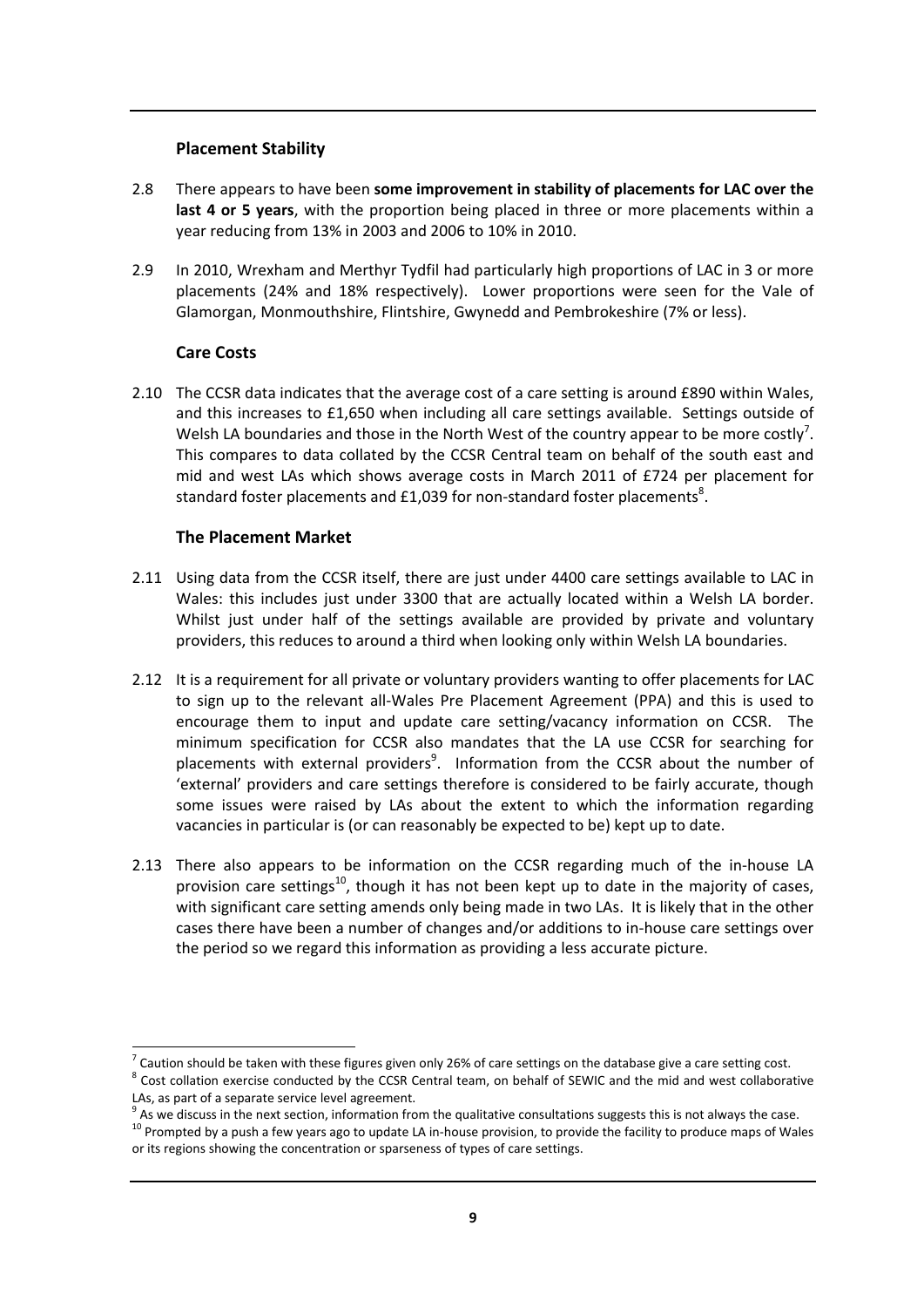# **3 USE OF THE CCSR**

- 3.1 In this section we discuss how the CCSR is being used across the 22 LAs, who were consulted with regard to frequency and type of placement.
- 3.2 The CCSR is being used to varying degrees by LAs, ranging from frequent use as part of the overall placement process, to rarely, if at all. LAs are more likely to be using the CCSR for 'external placements' (when a placement cannot be found with an in‐house foster care/residential home). They are also more likely to be using it for specialist, residential or challenging placements. Usage of the CCSR to access and make use of the available MI is also variable. Most commonly LAs are using MI to keep track of and evidence that searches have been made for individual LAC. Other reasons for using MI include assessing gaps in care and costs for placements to engage providers in dialogue about fees.

#### **Usage of CCSR for Placement Search**

3.3 **Figure 3.1** shows the number of logins to CCSR together with the number of searches made by LA $^{11}$ . There is a wide difference in frequency of use across the 22 LAs.

 $\overline{a}$  $11$  Data obtained from the Local Government CCSR Central team in Wales (CCSR Central team)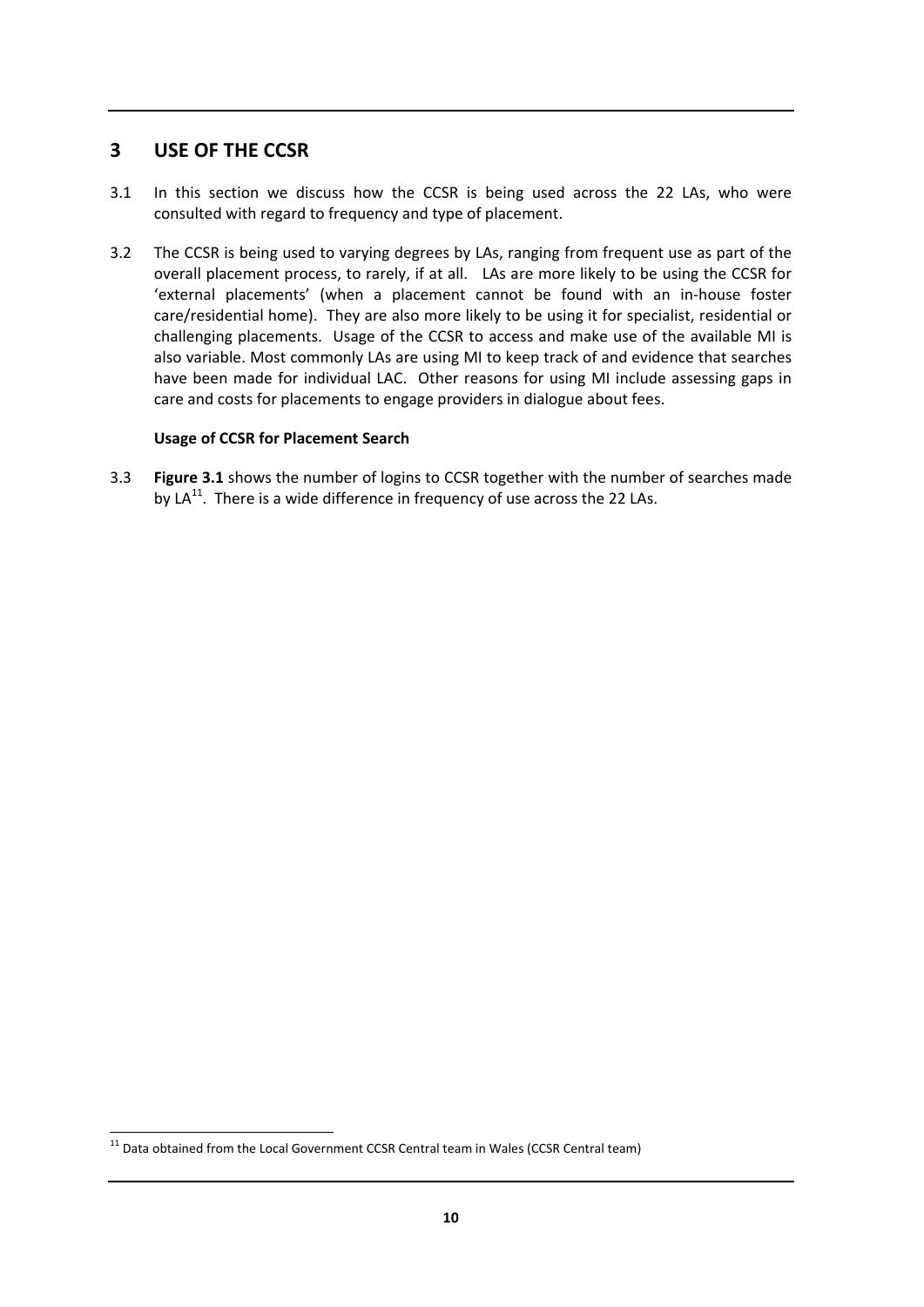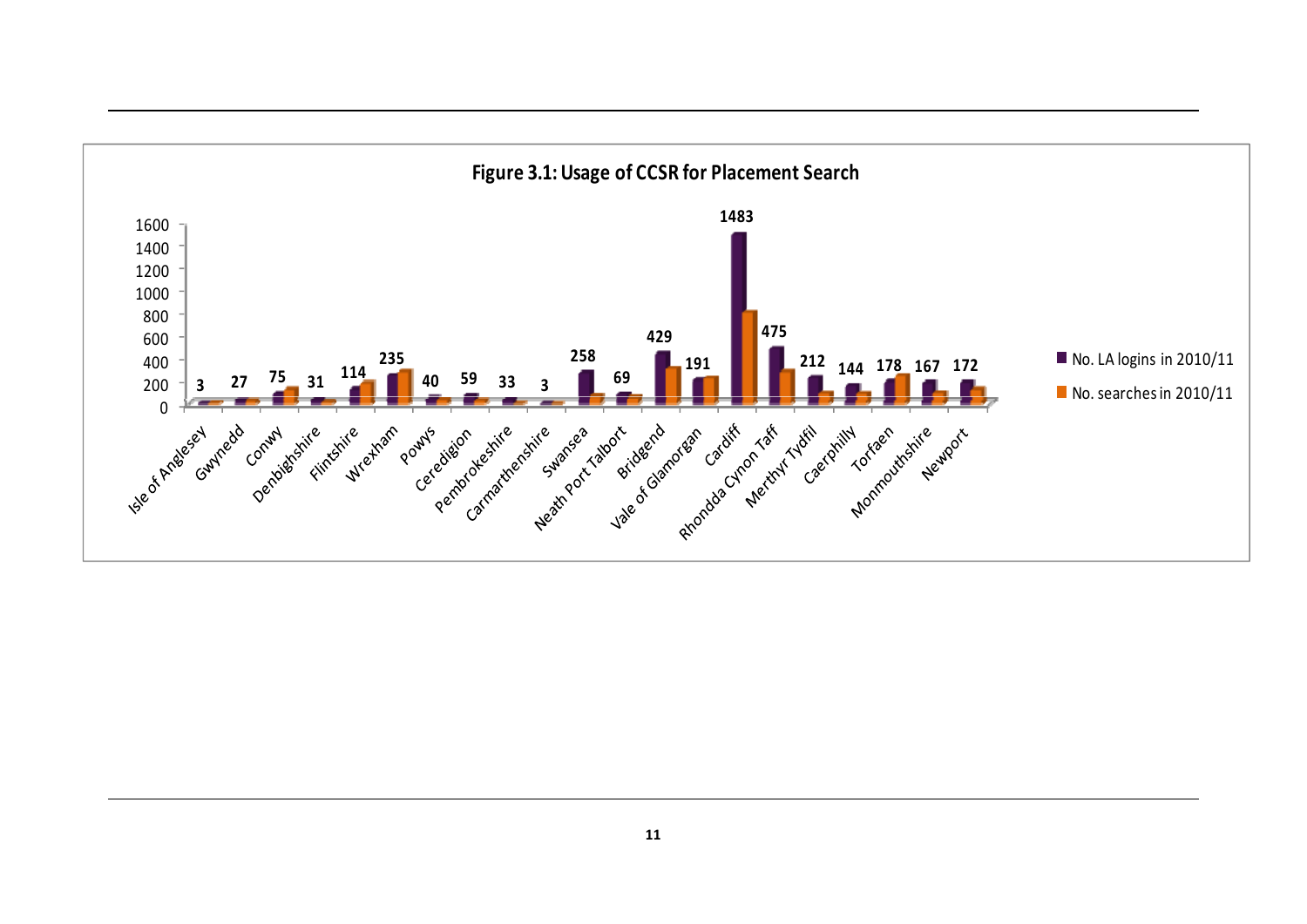- 3.4 As shown by Table 3.1, only one LA reported they do not use the CCSR at all<sup>12</sup>. A further seven LAs reported they rarely use the CCSR. Eleven LAs reported they regularly use the CCSR. Regular usage varies from once a month to 2‐3 times a week.
- 3.5 The majority of LAs (15) are just using it for placements when they cannot use their own in‐ house provision. However five are using it for both in‐house and external placements (the CCSR data shows that 28% of searches specified that they were looking for LA provision). A further two LAs indicated that they had put their own in-house provision on the CCSR but the information has not been updated and the CCSR is not used to search for LA provision.
- 3.6 Only three LAs use the CCSR to search for all types of placement. LAs are more commonly using it to search for placements that are **specialist**, **residential** or for LAC with **challenging** issues. Types of challenging placements frequently cited by placement teams included: older children/teenagers, mother and baby placements, challenging behaviour, sibling groups, fire setters, sexualised behaviour and those who had been in the criminal justice system. Data from the CCSR Central team supports this finding as 67% of searches in 2010/11 selected services that were specifically needed. The most common were behavioural problems (54% of searches), mental health problems (24%) and substance misuse (19%).
- 3.7 The majority of LAs are using the CCSR for planned placements. Seven reported they tend to use the CCSR as a 'last resort' indicating they didn't really like to use the CCSR as part of their usual approach to placement searches (using in‐house provision or private providers they have an established relationship with).

| Table 3.1: LA Usage of the CCSR |                                        |                         |  |  |  |
|---------------------------------|----------------------------------------|-------------------------|--|--|--|
|                                 |                                        | No of LAs <sup>13</sup> |  |  |  |
| Regularity of use               | Do not use                             | $\mathbf{1}$            |  |  |  |
|                                 | Rarely                                 | 7                       |  |  |  |
|                                 | Regular                                | 11                      |  |  |  |
| Reasons for use                 | All placements                         | $\overline{3}$          |  |  |  |
|                                 | In-house capacity issue                |                         |  |  |  |
|                                 | <b>Specialist</b>                      | 10                      |  |  |  |
|                                 | Challenging issues                     | 10                      |  |  |  |
|                                 | Residential                            | 11                      |  |  |  |
| Type of                         | External (i.e. private providers) only | 15                      |  |  |  |
| placements                      | <b>External and in-house</b>           | 5                       |  |  |  |
|                                 | Planned placements                     | 15                      |  |  |  |
|                                 | Last resort                            | $\overline{7}$          |  |  |  |

3.8 Several consultees stated that they do not always search for vacancies, preferring to search for a suitable care setting who may be able to meet that child's needs and then see if there is a vacancy through discussion and dialogue. This is largely because the CCSR is not perceived as being up–to‐date or flexible enough to show real‐time vacancies and also because sometimes providers can 'create' a vacancy if they feel they can meet the need:

-

<sup>&</sup>lt;sup>12</sup> We are aware that all LAs were required to put their in-house provision on the CCSR in 2009 and so believe that other LAs will have some in‐house provision that had not been updated since this exercise.

<sup>&</sup>lt;sup>13</sup> As these figures have been compiled from the qualitative consultations, the total does not always total 21.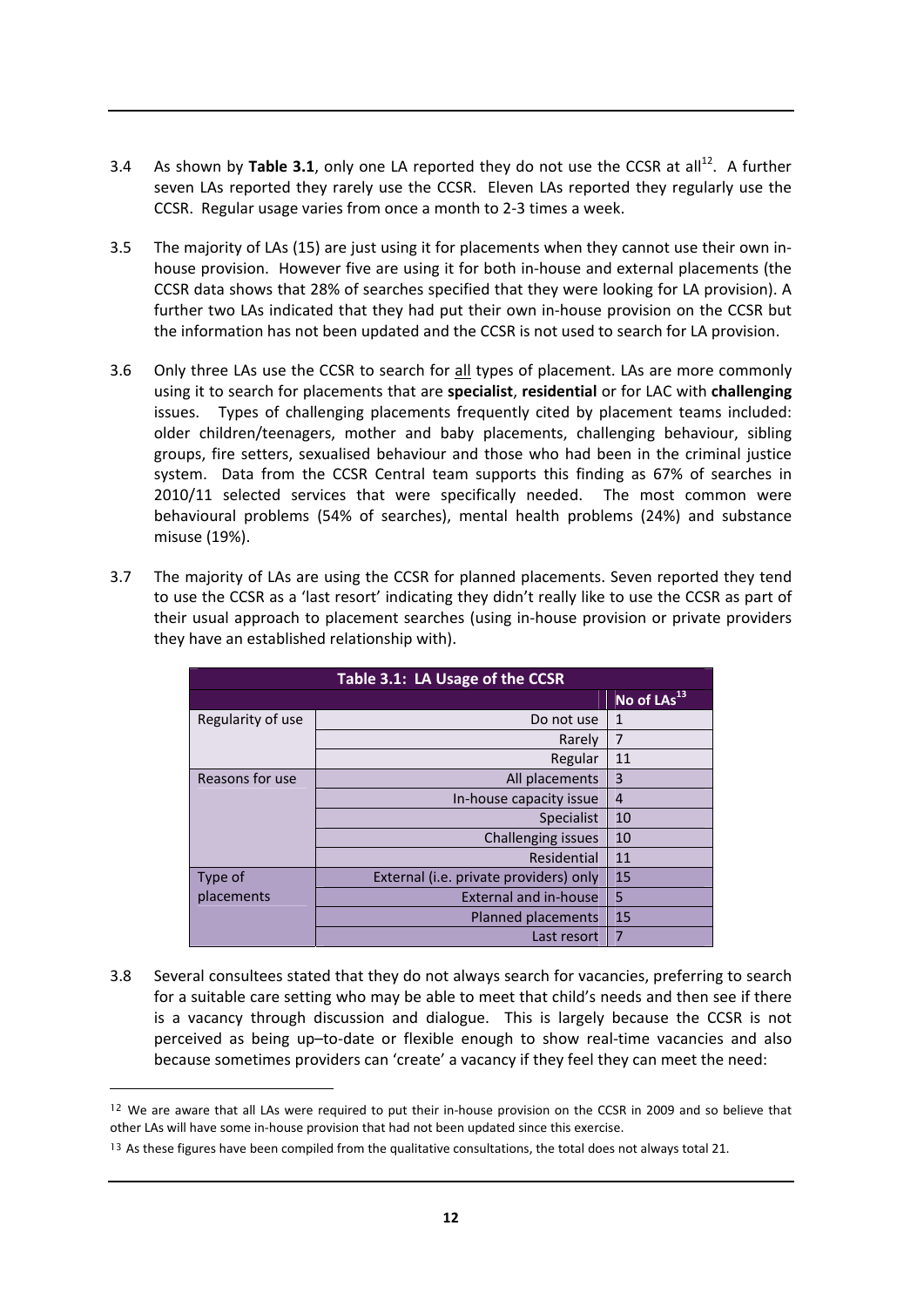- *"Our job is about speaking to people to make sure we get the best placements for our people. We do our search on the needs of young people first, then establish if they have a vacancy"* (Senior Practitioner, Fostering Team);
- *"Vacancies can be found by phoning up providers and discussing the details. Vacancies emerge through a discussion about need"* (Stakeholder).
- 3.9 Data from the CCSR Central team shows that just under half of searches (47%) in 2010/11 were vacancy searches, thereby corroborating LA views that care setting searches are more common. Interestingly none of the LAs who are more likely to run vacancy searches are in the SEWIC collaborative. It would certainly seem that LAs in the SEWIC collaborative have benefitted from working together and sharing information about the search process. We understand that these authorities are advised to run care setting searches because they are commonly using the CCSR to identify placements through the tendering process and searching only on vacancies available that day is not going to yield the best results. However, the qualitative consultations show that LAs outside of SEWIC still call up providers even if it shows they don't have a vacancy: they are becoming aware that searching by care setting can be more fruitful. This also raises the question as to whether the vacancy function provides value to users.
- 3.10 Use of the Individual Placement Tendering (IPT) and Verification Functions
- 3.11 Use of the Individual Placement Tendering (IPT) function is common amongst those LAs in the SEWIC collaborative. We understand that originally ten SEWIC authorities committed to using the tendering function, though actual usage does not completely reflect that.
- 3.12 Use of the verification function appears limited. The data show that only 20% of searches conducted by SEWIC LAs in 2010/11 involved selection of a verification rating. Some LAs reported they are searching providers classed as 'red' (see **Table 4.2**) in certain circumstances (which means that there are some critical issues that the provider needs to address before they can be fully verified). This suggests that LAs either do not fully understand this function and/or the market is so stretched that there are little consequences for being classed as red (should they be removed from the CCSR until the critical issue has been resolved?). One LA stated that they just would not use a 'red' provider. The extent to which the verification process helps to actually improve provision is therefore not clear. Consultation with the lead for the SEWIC collaborative highlighted that it is up to LAs to decide if the issue will affect the placement or not, and if they decide to proceed, they should write any counter measures for the risk involved into the contract. However there is clearly a lack of clarity amongst LA as to how the verification function should be used.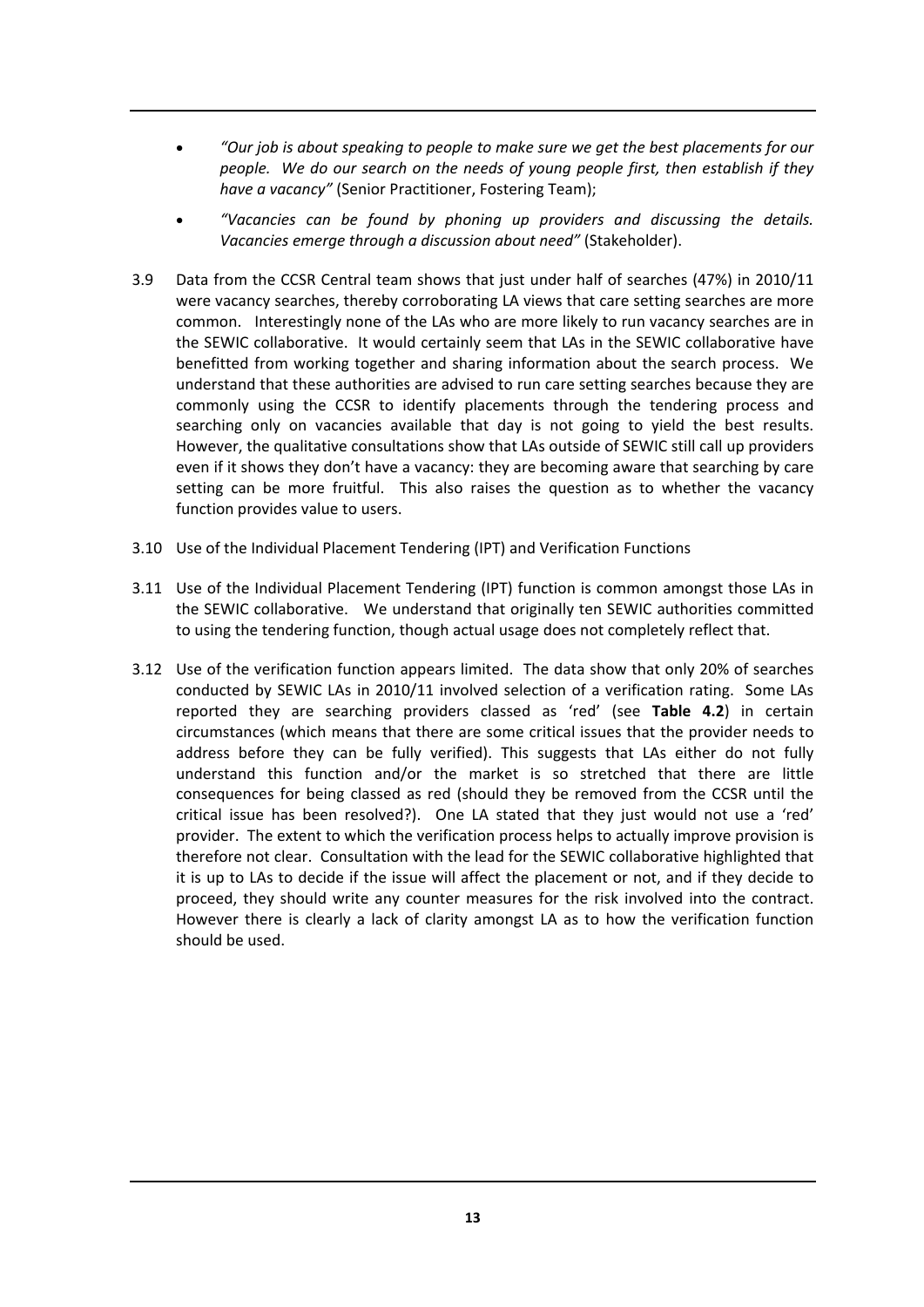## **Usage of the CCSR for Access and Use of Management Information (MI)**

- 3.13 Awareness and use of MI from the CCSR is variable. We assessed seven of the 21 LAs consulted as having a 'poor' awareness of the MI available, characterised by LAs citing that they had no knowledge of the MI available and had never used the CCSR to access MI. The main reasons for not accessing and/or using the MI from the CCSR include:
	- lack of awareness and skills to access the MI: *"we don't know how";*
	- already knowing the gaps and shortfalls in provision: *"we all know it's teenagers"*;
	- use of other sources to gain market knowledge;
	- lack of time;
	- CCSR is not user‐friendly.
- 3.14 MI information for individual LAs has been available via the CCSR system since April 2011, but was manually produced and emailed to LAs before that.
- 3.15 Two LAs reported they hadn't used the CCSR directly to access MI but had received information from the SEWIC collaborative which they thought was based on MI available from the CCSR:
	- *"We used some MI from SEWIC they had produced which benchmarked the LAs on the number of external placements made with private providers and the spend but we didn't get this from the CCSR ourselves"* (LA Service Manager and Commissioning Manager).
- 3.16 A further eight LAs had limited knowledge but had used the CCSR occasionally to access elements of MI for their own use. Only two LAs reported that they regularly used the CCSR to access MI, with a managed and strategic approach to this activity. Reasons for accessing and using MI include:
	- assessing and evidencing the number of searches made per LAC to show to managers;
	- identifying gaps in care/provision:
	- assessing costs to engage providers in a dialogue;
	- geographical mapping of foster carers to identify areas with low numbers to target a recruitment drive.

#### **Use of the CCSR Central team**

3.17 It is important to note that, although the CCSR is principally a database, it is also a service which includes staff time, materials and external contracts. There is a small group of individuals at the CCSR Central team who, amongst other things, can provide technical and administrative support for the CCSR. The team is able to respond to data requests as well as resolve queries. The vast majority of LAs have benefitted from training sessions delivered by the support team as well as other ad‐hoc, telephone support which LAs are very positive about.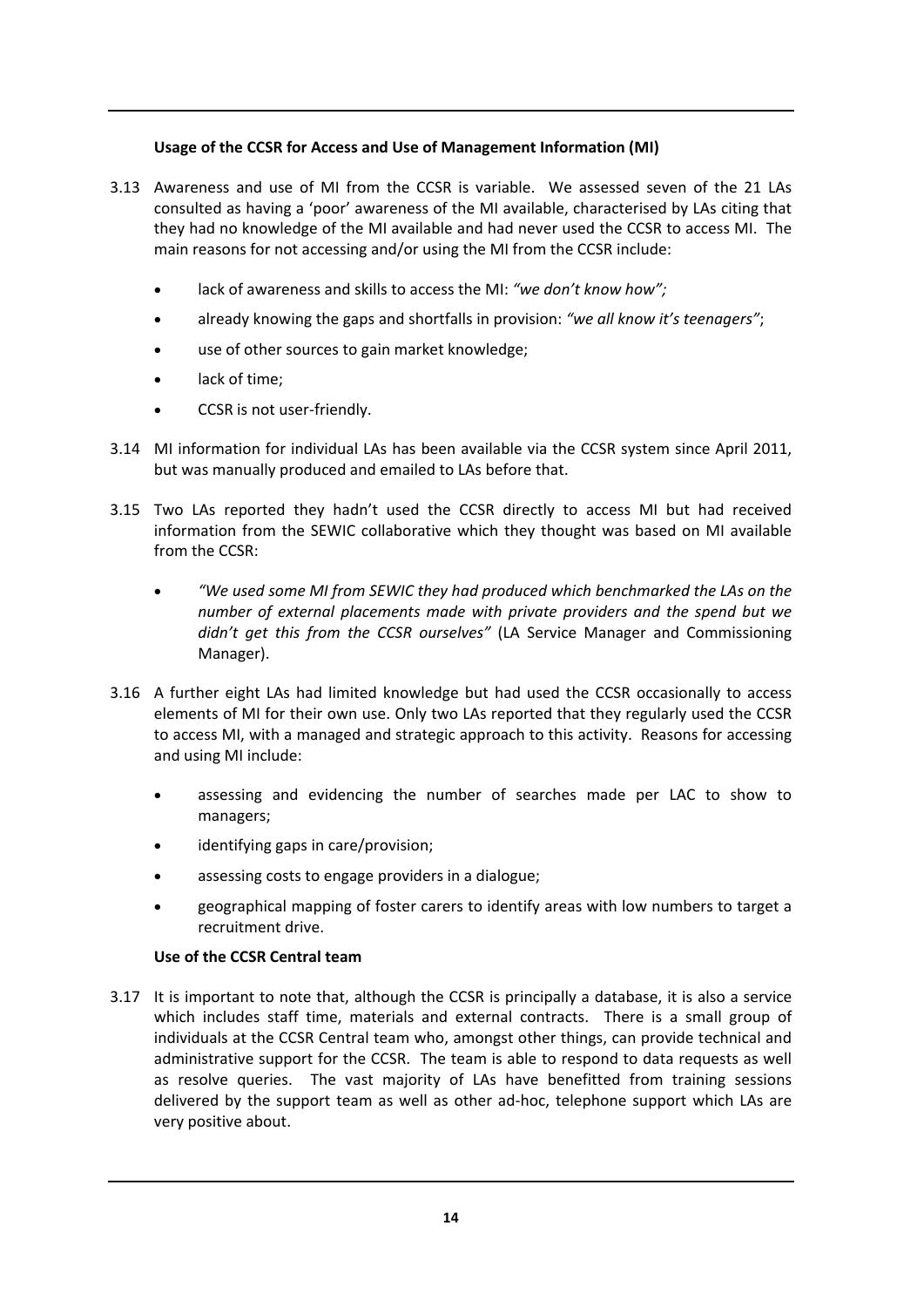- 3.18 The team also compile an annual report containing an overview of CCSR usage, searches made and types of vacancies available. Although a number of LAs were aware of this, very few knew much about the report or used it to inform their planning.
- 3.19 Consultation with representatives from the CCSR Central team has highlighted that additional requests for data or MI from the CCSR from LAs are minimal or non‐existent amongst the majority of LAs. However the SEWIC collaborative has utilised the support of the data team<sup>14</sup> with a data collection exercise on the costs of placements for LAs who are members of SEWIC. The support team helped develop and distribute the template to relevant LAs which proved very useful for SEWIC. We discuss the benefits of this activity in more detail in **Section Five**.
- 3.20 The CCSR Central team is also in discussions with SEWIC to develop the CCSR database in line with the introduction of a new Framework Agreement for providers, which will be pan‐ Wales. The CCSR tendering function will be developed to support mini‐competitions for the identification of providers to go on the Framework Agreement. Further proposed developments include the facility to record where placements have been made and support subsequent contract management.

 $\overline{1}$  $14$  Though through a service level agreement separate to the CCSR.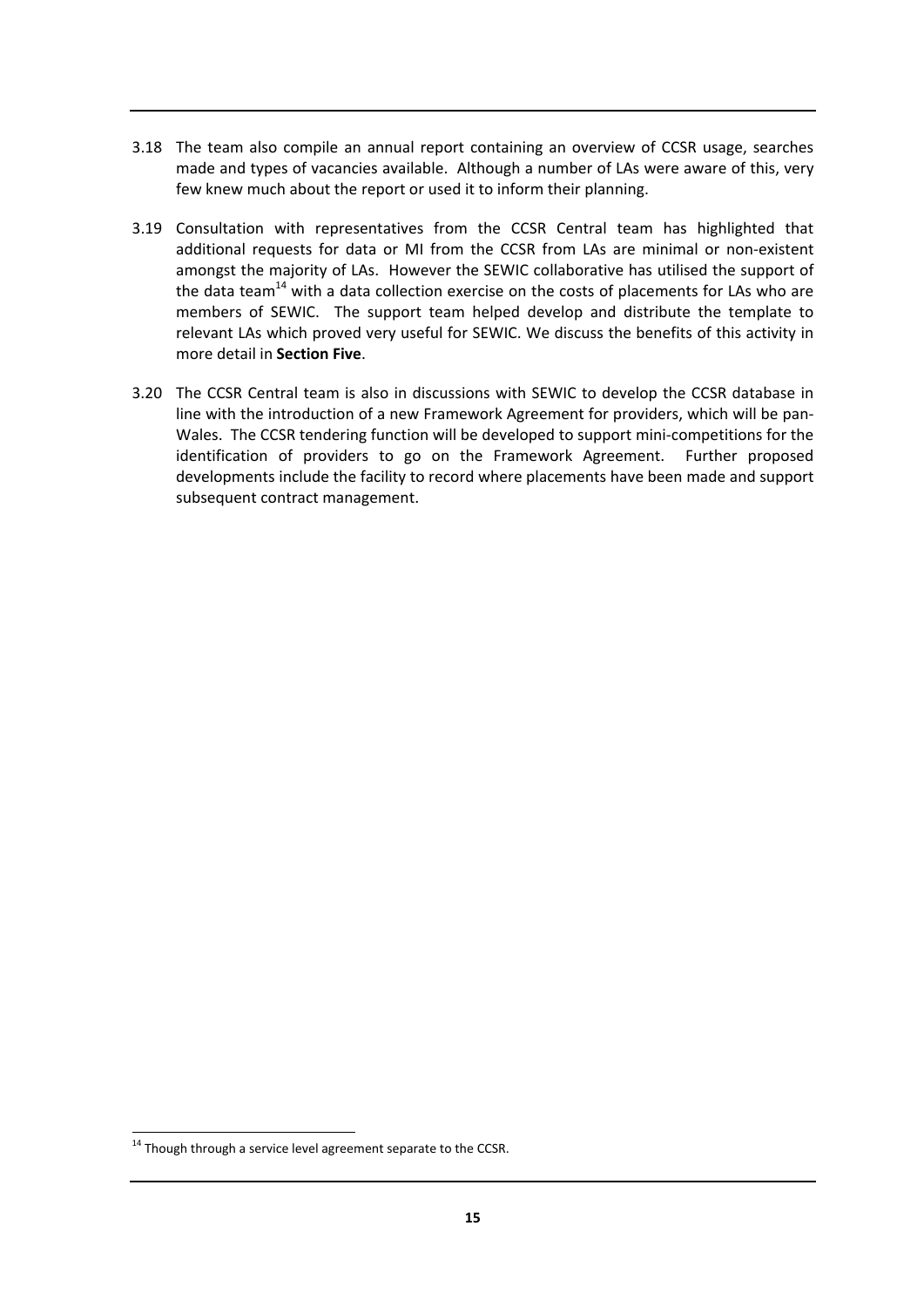# **4 DESIGN, IMPLEMENTATION AND EFFECTIVENESS OF THE CCSR**

4.1 In this section we discuss views on the design and functionality of CCSR, barriers affecting the effective use of CCSR and perceptions on how well the CCSR has been implemented and managed.

# **Design and Function of CCSR**

- 4.2 Almost half (9) of the LAs consulted indicated a relatively positive approach towards using the CCSR, with seven having a managed approach to using the CCSR within their placement team:
	- *"When we receive a referral we will initiate a search based on the information on the Individual Placement Tendering Form. Initially we will undertake a search of in‐house provision. Although we know what we have, we have been told to use the CCSR. If we can't find anything in‐house we will extend the search to independent fostering or residential. If we don't find anything with these then we seek permission to tender out"* (LA Resource Finder);
	- *"There is an expectation in the LA that we use it for all searches"* (Family Placement Team Social Worker).
- 4.3 The following factors were felt to support the overall design and function of the CCSR:
	- case management function:
		- − *"This helps to investigate historic searches and achieve consistency within the LA"* (LA Resource Finder);
	- resources/document library: useful for obtaining detailed information on providers e.g. inspection reports;
	- being able to search by vacancy and/or care setting to increase the number of matches;
	- the fact that all private providers are registered on the CCSR;
	- verification function provides an added layer to aid selection;
	- Individual Provider Tendering (IPT) function is speedy and fair;
	- good technical support (from the CCSR Central team).
- 4.4 A further five LAs could be described as having a 'mixed' attitude. Typically this is characterised by LAs being happy to use the CCSR as an additional resource but do not consider it to be adding value or to play a vital part of the placement process:
	- *"We look at the short‐list that the CCSR produces after a search and I'll see if 'anything jumps out at me'. I will then see the social worker and ask them if they have any views on the providers they would like me to contact. I'll then liaise with the preferred provider."* (LA Resource Finder);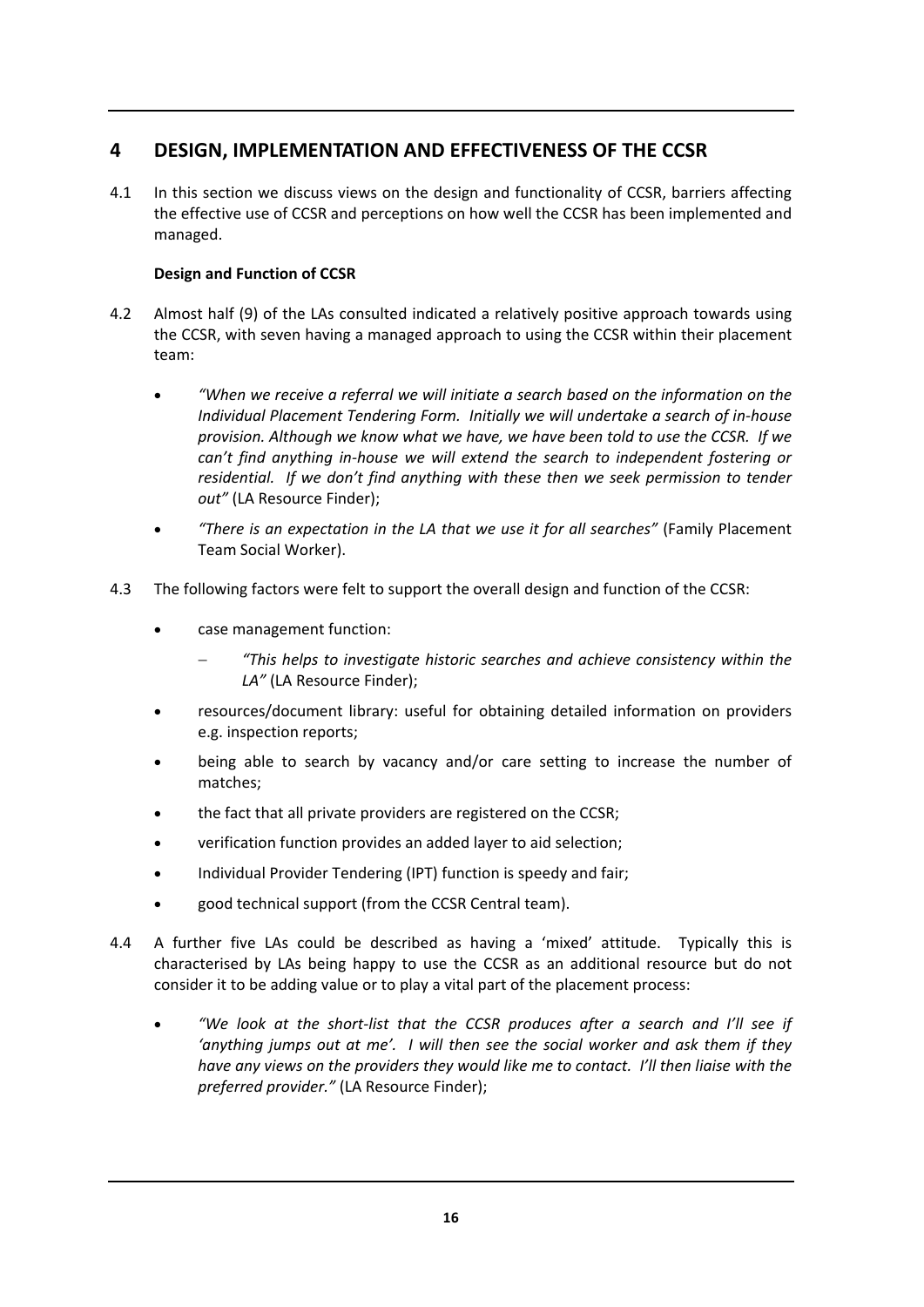- *"It's not that useful for us because we're such a small authority and we know our providers better than any database could give us information on"* (LA Commissioning Manager);
- *"We tend to use it more on a Friday when we can't get hold of our own providers"* (LA Commissioning Manager);
- *"It's nice to have but not essential"* (LA Commissioning Manager).
- 4.5 Six LAs are assessed as having a negative approach to the CCSR, citing they rarely used it and when they do it is 'begrudgingly' or when they are 'desperate':
	- *"We use it when every other avenue has been explored"* (LA Resource Finder).
- 4.6 All LAs (including those with a positive approach towards using it) raised a number of significant challenges relating to the overall functionality and use of the CCSR. These have been summarised and presented in **Table 4.1**. Many of these act as barriers for usage and are affecting LA views on the overall effectiveness of the CCSR.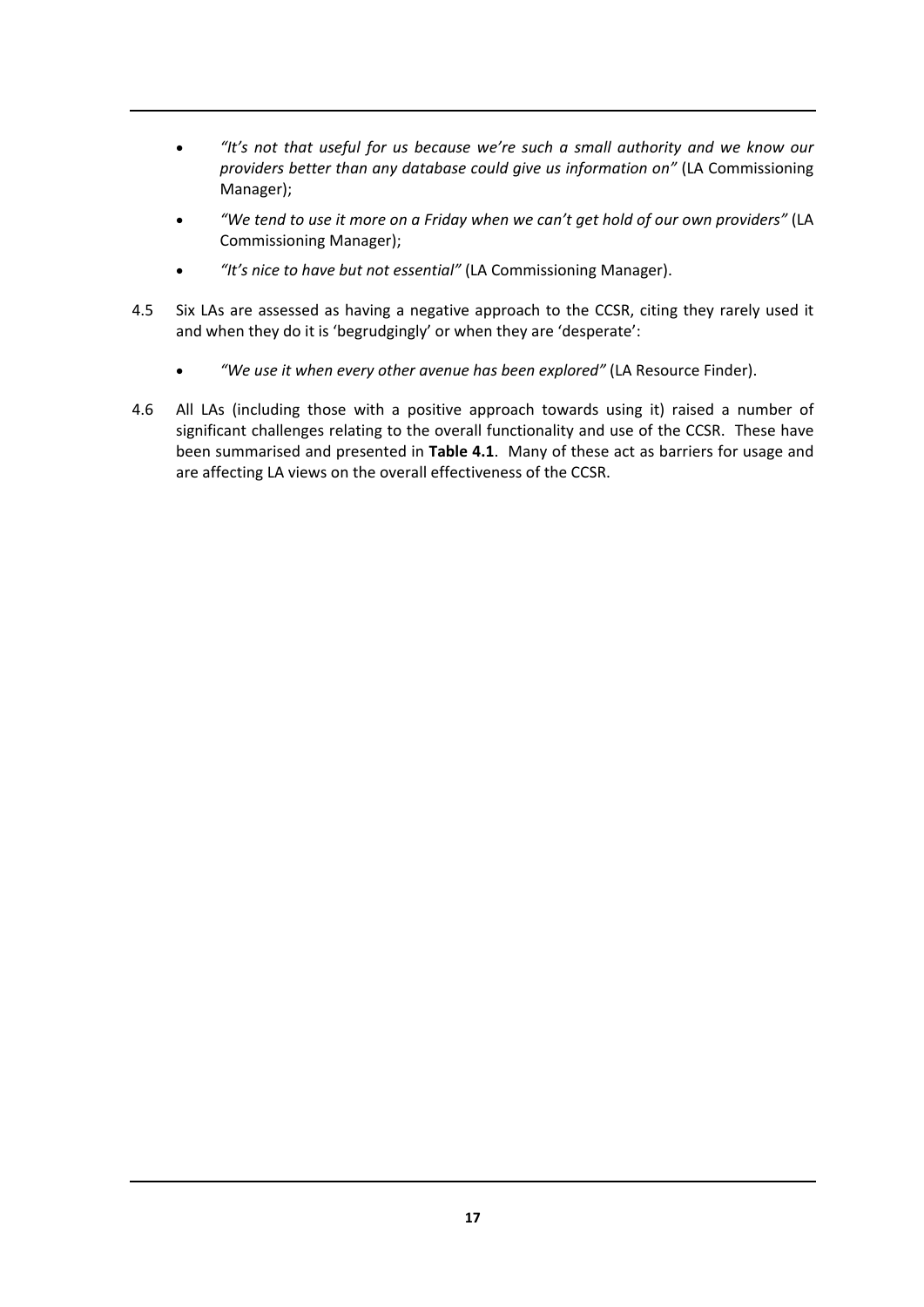|                                                                                                                                | Table 4.1: Barriers Affecting the Effective Use of the CCSR - LA Views                                                                                                                                                                                                                                                                                                                                                                                                                                                                                                                                                                                                                                                                                                                                                                                                                                                                                                                                                                                      |
|--------------------------------------------------------------------------------------------------------------------------------|-------------------------------------------------------------------------------------------------------------------------------------------------------------------------------------------------------------------------------------------------------------------------------------------------------------------------------------------------------------------------------------------------------------------------------------------------------------------------------------------------------------------------------------------------------------------------------------------------------------------------------------------------------------------------------------------------------------------------------------------------------------------------------------------------------------------------------------------------------------------------------------------------------------------------------------------------------------------------------------------------------------------------------------------------------------|
| 1. Vacancy information is not<br>up-to-date                                                                                    | Overwhelmingly LAs felt this was the biggest issue associated with the CCSR. In order for vacancy information to be useful the CCSR would need<br>to be updated daily, which is viewed as impossible and impractical as providers and placement teams do not have the time or the right knowledge<br>in some cases:<br>"providers really struggle to keep the information up to date, so it has to be a two-way process of placement" (LA Commissioning Manager);<br>"providers and placement officers just don't have the capacity to keep updating it every week" (Senior Practitioner, Fostering Team);<br>"if we looked for vacancies we'd be missing lots of opportunities to place because it's simply not up to date" (Placement Team Manager);<br>"it's not just about somebody having the time to update information but do they have the right knowledge and experience to make that<br>information useful?" (Stakeholder);<br>"the database is not intuitive enough to show when a vacancy may become available" (Stakeholder).                  |
| 2. Preference for phoning<br>providers still prevails                                                                          | Even where the CCSR is deemed useful there is still a strong preference amongst LA placement teams to call providers instead of running a search.<br>There is evidence that LAs do not see the value of the CCSR since there is still the need to call providers:<br>"we may get a vacancy from a search but that doesn't mean the placement is suitable. I prefer to pick up the phone and speak to people" (LA<br>Resource Finder);<br>"I fed back to the CCSR team that the CCSR is frustrating but they said that you still have to ring providers anyway. So why should I bother<br>with it then?" (LA Resource Finder)                                                                                                                                                                                                                                                                                                                                                                                                                                |
| 3. Profiling information (tick<br>boxes on LAC needs) is not<br>helpful for determining<br>placement suitability               | LAs view the tick boxes to provide information on children's needs as clunky, too specific, narrow, complicated or that there are too many:<br>"there is one category of cruelty to animals but in one case the cruelty was as a result of sexual abuse which cannot be captured by just ticking<br>that box. To fill out some of the categories you need a lot of information but we don't always have that. Stuff like Tourette's or personality<br>disorder. We just don't know" (Fostering Team Manager and Placement Coordinator);<br>"the categories are not up-to-date with modern technology – e.g. there are no categories that refer to problems arising from use of Facebook<br>or children looking at internet sites" (Fostering Team Manager and Placement Coordinator);<br>"someone who has a statement can also have a mild learning disability and people will interpret and search for these differently" (Senior<br>Practitioner, Fostering Team).                                                                                        |
| 4. CCSR does not always identify<br>suitable vacancies or care<br>settings as a result of a search<br>which was 'too specific' | Data from the CCSR Central team shows that 15% of searches in 2010/11 returned zero results. The data also shows that 69% of the searches<br>returned 10+ results, 50% returned 20+ results and 40% returned 50+ results. LAs have highlighted examples of where they have searched for a<br>placement for a LAC knowing there were suitable vacancies or care settings but the CCSR has not identified them in a search. LAs have also<br>emphasised that, the more specific they make a search, the less likely the CCSR is to return a suitable list with a broad search producing a long list:<br>there appears to be no middle ground for an effective search.<br>"we tried to make a placement for a couple with drug/alcohol issues and their baby. When I logged onto CCSR the vacancy dashboard showed<br>what looked like a suitable placement. However when I ran the search this provider did not show up on the search. I was told by the CCSR<br>Central team to refine my search criteria which I did not find helpful" (LA Resource Finder) |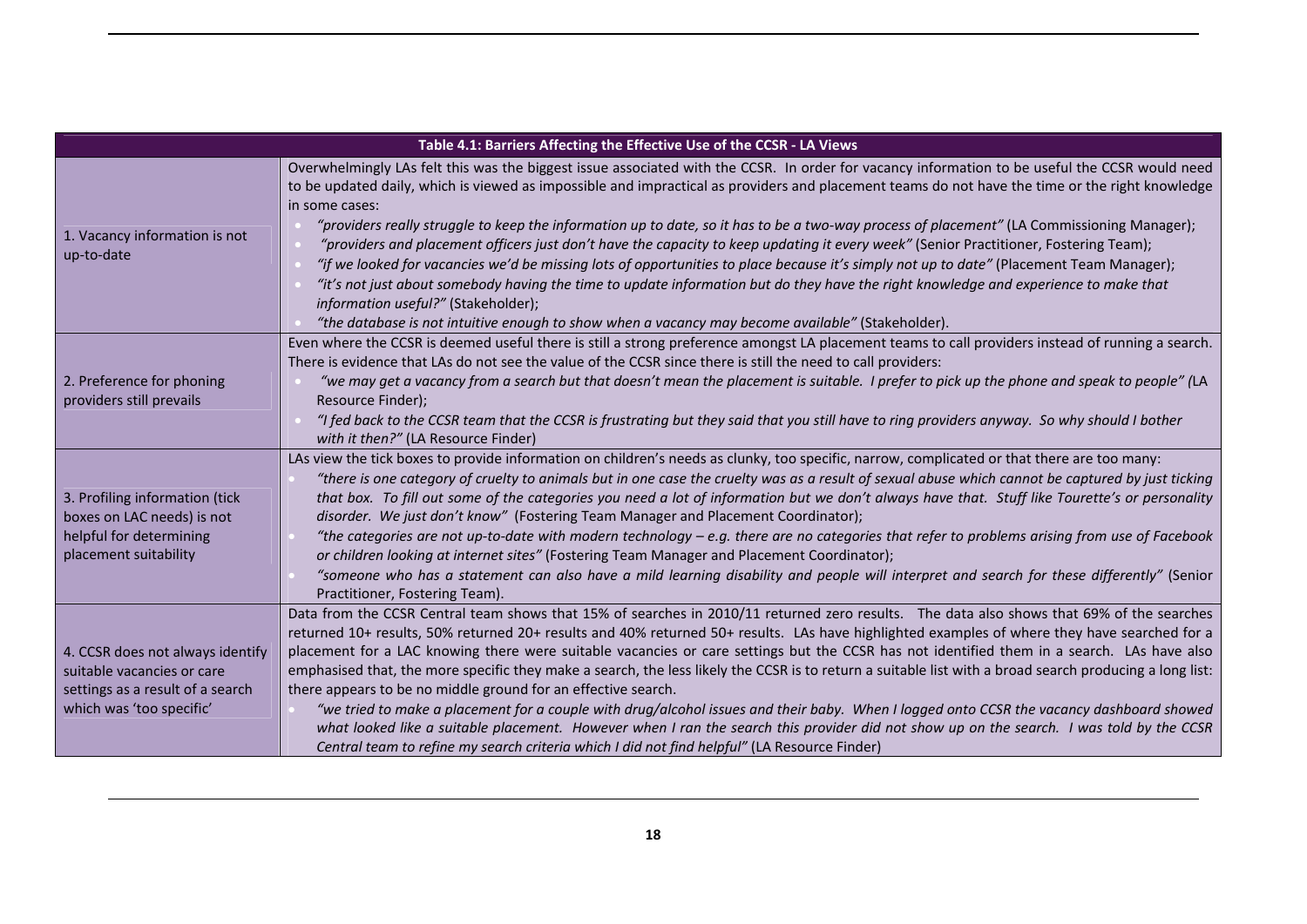|                                                                                                                                               | Table 4.1: Barriers Affecting the Effective Use of the CCSR - LA Views                                                                                                                                                                                                                                                                                                                                                     |
|-----------------------------------------------------------------------------------------------------------------------------------------------|----------------------------------------------------------------------------------------------------------------------------------------------------------------------------------------------------------------------------------------------------------------------------------------------------------------------------------------------------------------------------------------------------------------------------|
|                                                                                                                                               | LAs feel the CCSR is not flexible and does not allow for inputting or gaining detailed information that goes with a search. Providers and LAs use<br>different terms and language for different types of need on placement forms and consequently on the CCSR. It is widely felt that a phone call is<br>always still required to discuss the child's needs, as the integration of CCSR with provider information is weak: |
| 5. Information entered onto the<br>CCSR is open to interpretation                                                                             | "searches for a particular child only brings up carers in the right approval range. This can be problematic: for example if we have a 10 year old<br>child who functions as a 5 year old, we might want a carer approved for younger children, but the CCSR will only show carers approved for<br>older children" (Family Placement Team Manager);                                                                         |
| and can be misleading as it does<br>not give the full picture                                                                                 | "Providers put male and female and for age they put '0-18' so they need to give a proper age range. For example I placed a three week old<br>baby with a carer without using CCSR who on CCSR gives an age range of 0-18. If I had searched for 0-18 providers I would have identified<br>loads of providers, many of whom wouldn't be suitable" (Fostering Team Manager and Placement Coordinator);                       |
|                                                                                                                                               | "they [providers] tend to tick all the options when in reality they can't meet all needs. Conversely sometimes providers who can provide a<br>placement find out later but weren't on the shortlist - perhaps because they hadn't given enough up-to-date information" (LA Resource<br>Finder).                                                                                                                            |
|                                                                                                                                               | Some LAs do not find the CCSR helpful for making emergency placements:                                                                                                                                                                                                                                                                                                                                                     |
|                                                                                                                                               | "when we need to find a placement straightaway it is easier and quicker to just email a list of eight agencies that we know. They call back if<br>they have availability and we talk through the requirements" (Social Worker, Child Placement Team);                                                                                                                                                                      |
| 6. Unhelpful for emergency<br>placements                                                                                                      | "it's no good for emergencies: if we have a child sitting in reception and we need to find a placewhat use is the database putting in all the<br>information, getting a list of providers and then having to contact them? We just pick up the phone and call a few" (Social Worker, Family<br>Placement Team);                                                                                                            |
|                                                                                                                                               | "it is disjointed as when I hand over to the Emergency Duty Team after 5pm they do not have access to the CCSR and therefore they have to<br>make decisions about placements based on a list that I provide them on a weekly basis" (LA Placement and Commissioning Officer).                                                                                                                                              |
| 7. Re-tendering for specialist<br>placements is often required but<br>does not yield different<br>providers: LAs can't progress the<br>search | A small number of LAs highlighted that when they re-tendered for a specialist placement they just get the same providers with little response.<br>Therefore they have to start phoning around, which is frustrating.                                                                                                                                                                                                       |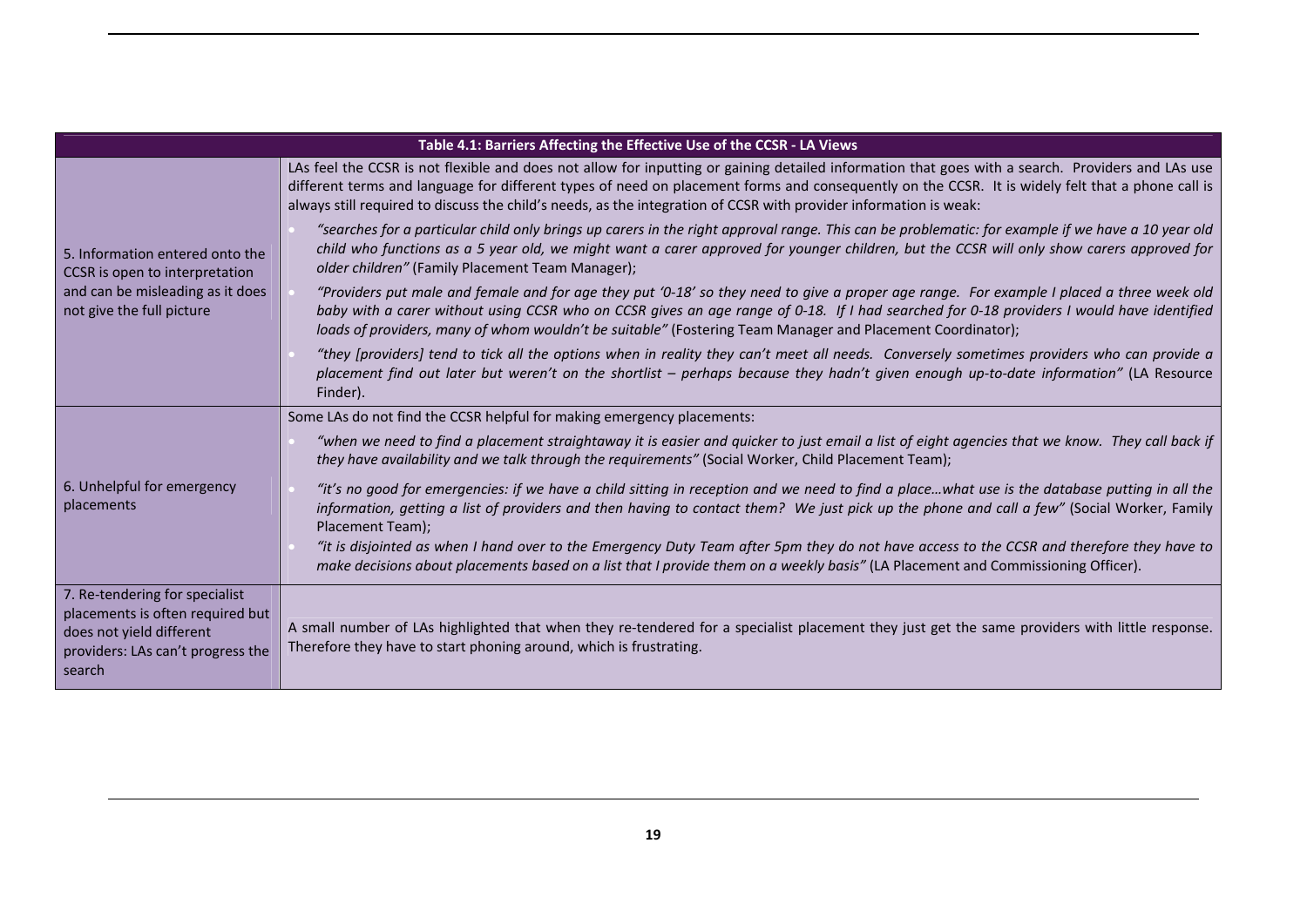4.7 There are some mixed views on the value of the verification status function (available to SEWIC LAs). Although there is a positive attitude towards this function in principle, there is limited evidence as to how this function is increasing the value and suitability of placements sought.

#### **User‐Friendliness of the CCSR**

- 4.8 LAs varied in their opinions as to whether the CCSR was easy to use with six LAs openly stating they felt it was user-friendly. LAs highlighted four specific issues relating to the usability of the CCSR which they felt should be addressed:
	- previous searches under the same ID number (case management function) cannot be removed without manual deletion. If a child leaves and re-enters the care system, previous searches under their case management number automatically show up again. This is frustrating as they have to be manually deleted<sup>15</sup>. This can make it tempting to start a new search with a different ID number, which is not good practice;
	- not being able to search by a user-defined area: the CCSR allows for 3 distance/area based searches that cannot be combined (i.e. only one can be selected at a time) – LA area; as the crow flies radius from a postcode; or town/village (the latter only allows for exact searches where the provider/carer is in the specific town, not nearby). There is some dissatisfaction amongst some consultees that this does not meet their requirements: for example the as the 'crow flies' distance is not considered to be helpful, and some would like to put a town in and search in as the search term and around that town;
	- lack of user-friendliness:
		- − *"The CCSR is very cumbersome. It doesn't flow; there are no arrows and too much scrolling"* (Social Worker, Child Placement Team);
	- login process is laborious and frustrating: LAs highlighted that often they were logged out by the system during a session and found the login process lengthy $^{16}$ :
		- − *"I don't like using it. You need to re‐login all the time"* (Fostering Team Manager).

 $\overline{a}$ <sup>15</sup> The CCSR Central team have applied a fix to this issue which makes it quick to delete previous PMLs, though it is not

clear that all users are aware of this.<br><sup>16</sup> We understand that the CCSR Central team have improved the process for log-in and log-out timings in response to this feedback, though it is clear that the initial problems are still affecting perceptions amongst users.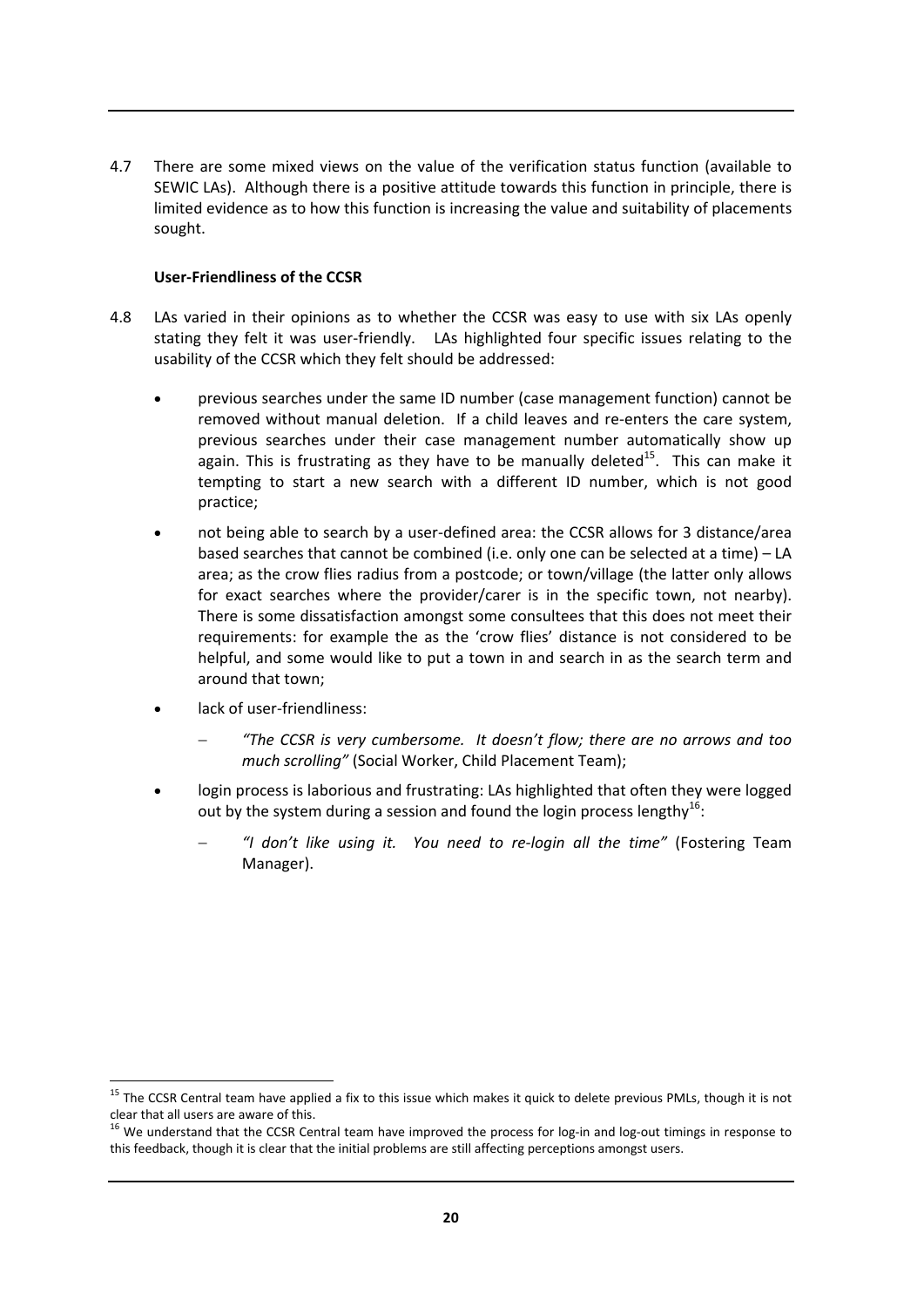#### **Implementation and Management of CCSR**

- 4.9 Views on the day-to-day management of the CCSR are largely positive. LAs and stakeholders are positive about the support received from the CCSR Central team. However, overall consultees feel that the initial drive for the CCSR has been lost, largely because there was a significant 'top‐down' approach and because expectations were too high from the outset. As a result, views on the implementation of the CCSR are very mixed at LA level. There is clearly a more managed approach within the SEWIC collaborative.
- 4.10 As discussed in **Section Three**, seven LAs consulted are assessed to have integrated CCSR into their overall process and appear to have a more managed approach. It is notable that five out of the seven LAs are in the SEWIC collaborative with the sixth about to join. These LAs tend to perceive a much more driven approach to using CCSR as a result of being involved in the collaborative:
	- *"It was actively promoted at Welsh Government level at the outset. Once it got going and LAs were critical of it Welsh Government said 'you asked for it – make it work'. LAs have actively promoted its use ‐ in SEWIC it is embedded in operational practice"* (Service Manager for LAC);
	- *"I don't see my LA or the Welsh Government as driving it, it's definitely coming from SEWIC"* (LA Resource Finder);
	- *"I certainly perceive SEWIC as the main driver of CCSR. They have promoted the use of it a great deal"* (LA Resource Finder);
	- "Staff resisted it at first but it was made clear by the LA that it's here to stay. The *culture has changed now"* (Commissioning Manager);
	- *"A lot of developmental work has been done by SEWIC LAs including regular bi‐ monthly SEWIC meetings. These meetings have reinforced the benefits of CCSR to LAs and provide a drive for its continued use. It's part of our culture of working"* (LA Resource Finder).
- 4.11 Our findings highlight that many LAs, particularly those outside of the SEWIC collaborative, do not currently perceive a discernible 'drive' to use the CCSR. They do not see it as being promoted by either the Welsh Government or by senior managers within their own LA:
	- *"CCSR has not been promoted and managed at a strategic LA level to date as it is not viewed as a productive use of their time"* (Fostering Team Manager).
- 4.12 A small number of LAs (2) highlighted that they felt the reason there wasn't much drive from within their own LA was due to a lack of awareness of the role and use of the CCSR:
	- *"I don't think there is much understanding about the CCSR across my team managers"* (LA Resource Finder);
	- *"I think there is a lack of awareness of the function and role of CCSR. I also think some in the LA consider the CCSR to be a magic system and people couldn't understand why we weren't using it"* (LA Resource Finder).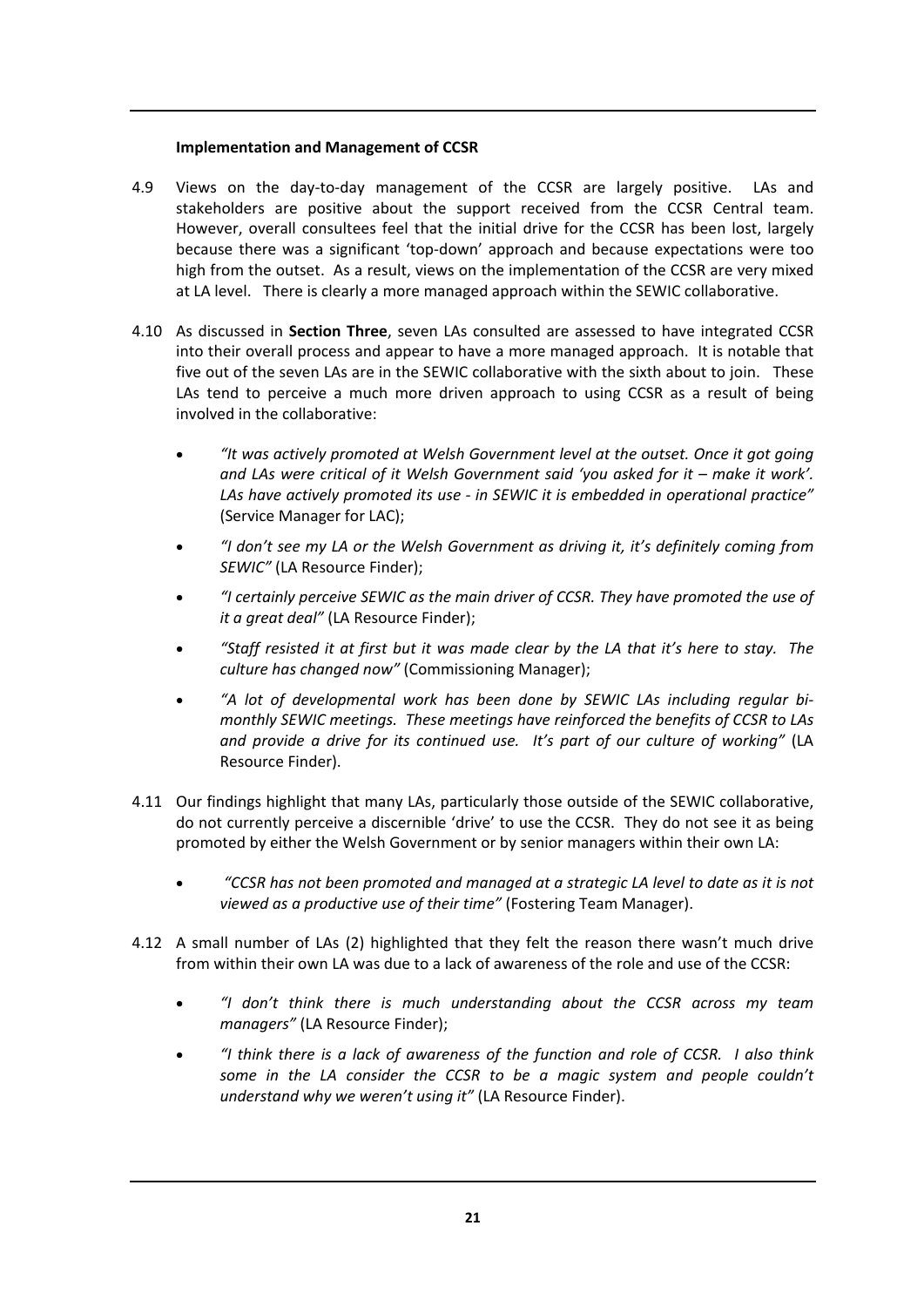- 4.13 Our emerging findings highlight examples however, within a small number of LAs that the culture of managing and driving CCSR has improved or changed over time:
	- *"We set up the Permanency Panel because of the increase in the population of LAC. It was designed to achieve greater consistency and relationships across the different teams involved in supporting LAC. Prior to the panel the LA didn't really promote CCSR use until it gained an understanding of how it could be used and where it can deliver. A lot of PR work had to be done with the fostering team as they had had previous negative experiences with CCSR"* (Commissioner and Resource Finder);
	- *"When the CCSR was brought in we were told we had to use it but since the tendering process* [IPT] *was brought in it has reinforced its use. We use it as much as possible"* (LA Resource Finder).
- 4.14 Proactive encouragement by LAs to providers to use the CCSR appears to be limited, but it is happening amongst a small number of LAs, usually via telephone discussions about placements:
	- *"We will always ask providers when we speak with them if they are on CCSR and will comment if their latest paperwork is not there or if they didn't come up on a search"* (LA Commissioner and Resource Finder);
	- *"I'll generally encourage providers to update their information in talks with them and if I get sales calls from providers I will tell them about CCSR"* (LA Service Manager).
- 4.15 There is a sense from both LAs and stakeholders that the initial promotion of CCSR has diminished from when it was first introduced and that momentum has been lost. Some feel that it was very much a 'top‐down' approach that was centrally driven without enough consultation with LAs to identify their needs. There is a strong perception from our consultations that the CCSR has not met original expectations and realised its initial 'vision' of being a central resource for all LAs, with a support team with knowledge of fostering and commissioning services.
	- *"It's a shame really, when we first started using it there seemed to be more potential"* (Family Placement Team Manager);
	- *"There was certainly a strategic drive from the CCSR team/Welsh Government at the outset particularly via the regular regional meetings which provided training and information on the CCSR. However now we just get emails on updates on the CCSR system"* (Family Placement Team Manager);
	- *"The original business case and expectations have not been fully realised over the seven years"* (Stakeholder).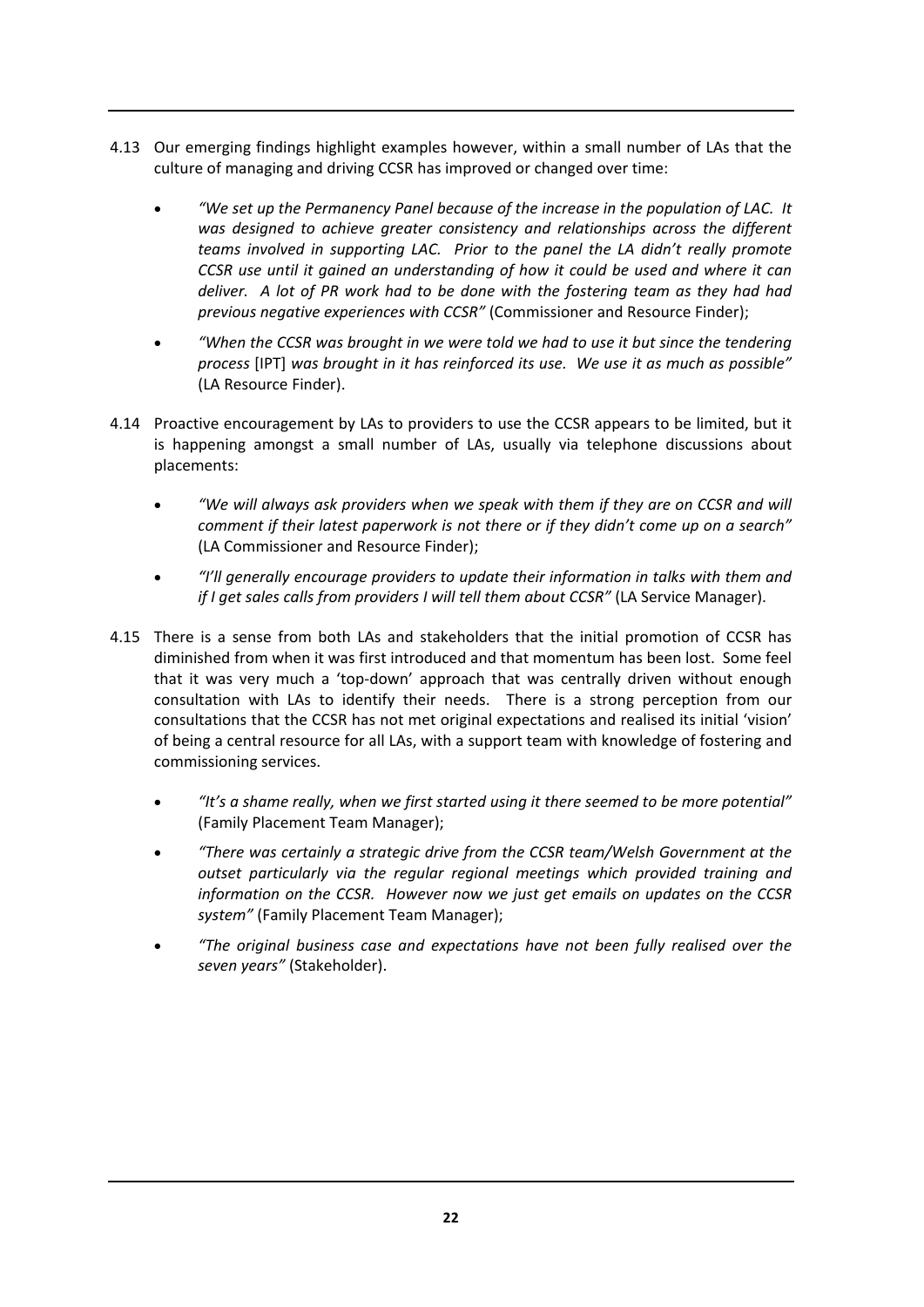#### **Factors Influencing LA Usage of CCSR**

- 4.16 Our analysis has shown there to be several wider factors that are influencing LA usage of the CCSR. These are summarised in **Table 4.2**. The main issues include:
	- mismatch in expectations of what the CCSR set out to do compared with the reality. The general consensus of opinion is that at best the CCSR is a tool which can help the placement process. However LAs feel that the expectation that it can do more than this was exaggerated. LAs have emphasised that there is much more to placing a child than tick‐boxes and a vacancy;
	- mistrust in the quality of provision of 'unknown' providers;
	- perception that the CCSR adds no value to the telephone discussion which must take place prior to a placement anyway;
	- negative views of CCSR creating a culture which is passed to new members of the team;
	- inconsistency of information on placement forms can vary which impacts on information transferred to the CCSR.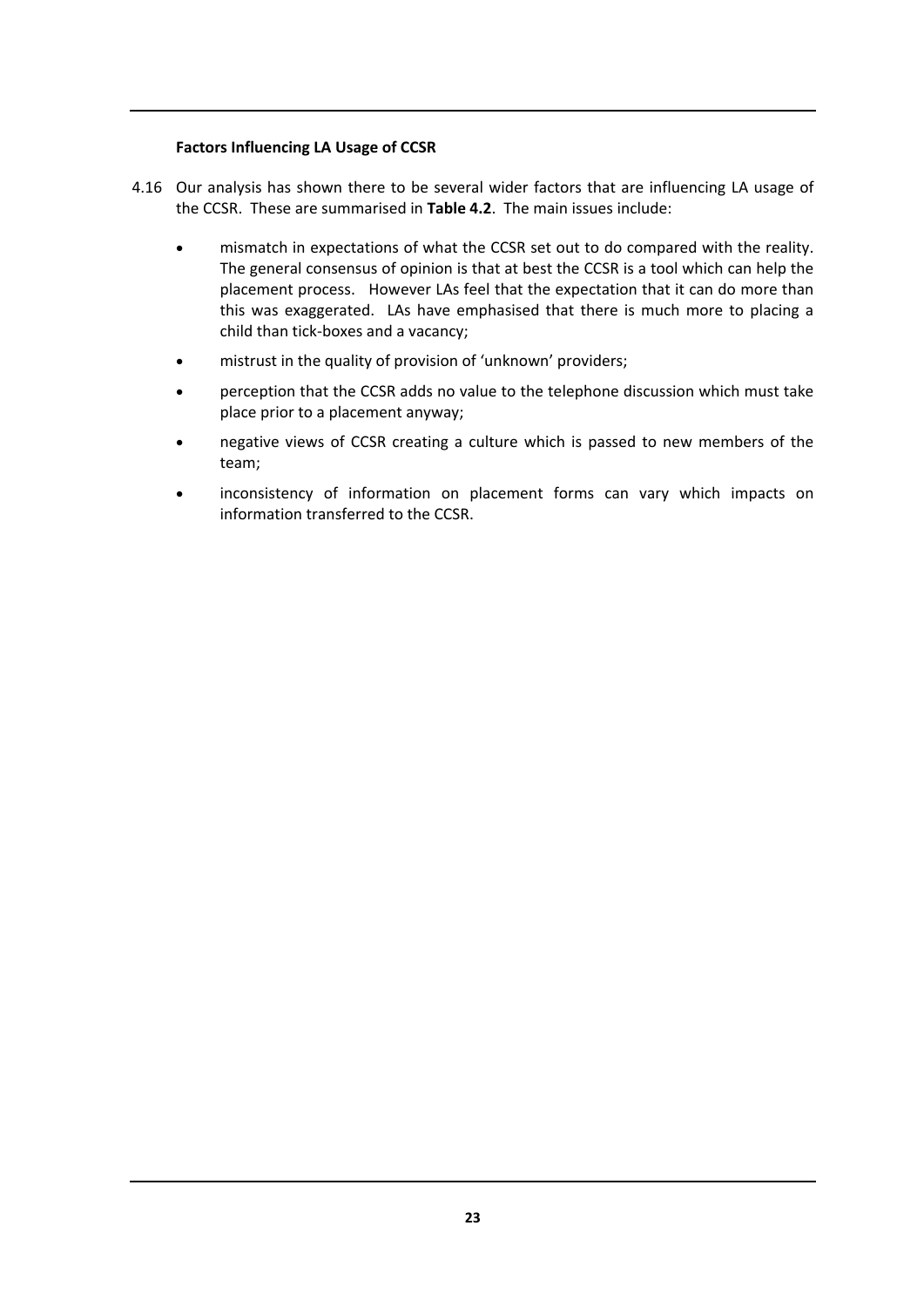|                                                           | Table 4.2: Factors Influencing LA Use of the CCSR                                                                                                                                                                                                                                                                                                                                                                                                                                                                                                                                                                                                                                                                                   |
|-----------------------------------------------------------|-------------------------------------------------------------------------------------------------------------------------------------------------------------------------------------------------------------------------------------------------------------------------------------------------------------------------------------------------------------------------------------------------------------------------------------------------------------------------------------------------------------------------------------------------------------------------------------------------------------------------------------------------------------------------------------------------------------------------------------|
| Mis-match in expectation<br>and reality                   | Many of our consultees perceive the CCSR to have been 'mis-sold' in that it was introduced as something which could<br>address some of the difficult issues in the sector such as placement stability, mismatch in supply and demand and the high<br>proportion of out of county placements. LAs are somewhat sceptical about the time and resource which has gone into the<br>CCSR and the relative value derived from it.<br>"if something like the CCSR is to take root then it needs to win hearts and minds of the people on the ground. The CCSR<br>was driven from the top. Although there was some consultation, there wasn't enough questions asked at the LA level<br>as to what would be useful for them" (Stakeholder); |
|                                                           | "it's a database, it doesn't solve the problem (Stakeholder);<br>$\bullet$                                                                                                                                                                                                                                                                                                                                                                                                                                                                                                                                                                                                                                                          |
|                                                           | "there is much more to placing children than vacancies. That's the least of their worries. We are talking about where<br>$\bullet$<br>a child is going to live" (Stakeholder);                                                                                                                                                                                                                                                                                                                                                                                                                                                                                                                                                      |
|                                                           | "people didn't understand its limitations and commissioning support was too ambitious" (Stakeholder).                                                                                                                                                                                                                                                                                                                                                                                                                                                                                                                                                                                                                               |
|                                                           | This was more commonly raised by LAs not in SEWIC and who therefore cannot benefit from the verification process.<br>However even LAs in SEWIC still felt that they needed to develop a relationship with providers and discuss the placement in<br>detail before making a placement: there is a preference to use providers they already know. LAs still search for providers<br>who have been flagged as red on the RAG rating if they are desperate.                                                                                                                                                                                                                                                                             |
| Quality of providers is not<br>guaranteed with a mistrust | "there may be providers on there who have a very different ethos to what we want or are used to. For example we<br>$\bullet$<br>work with our preferred private provider as we have a working relationship and know that they have a policy of trying<br>to get children back with their families as much as possible" (LA Commissioning Manager);                                                                                                                                                                                                                                                                                                                                                                                  |
| in the quality of provision                               | "we have some foster carers on our internal provider list that we wouldn't touch with a barge pole yet other LAs from<br>$\bullet$<br>outside the area are placing children with them. The CCSR is no guarantee of the quality of providers and it can lead<br>people to place too easily without doing the necessary checks" (Senior Practitioner, Fostering Team);                                                                                                                                                                                                                                                                                                                                                                |
|                                                           | "the verification process is all well and good but you still have to trust it. Just because a provider is verified doesn't<br>$\bullet$<br>mean it is suitable for that placement or child" (Stakeholder).                                                                                                                                                                                                                                                                                                                                                                                                                                                                                                                          |
| Prevailing culture or process<br>amongst LAs              | The LA's prevailing policy on the placement of children affects usage: for example if the LA has a policy on not using external<br>providers apart from exceptional circumstances. Consultees also felt that the culture (either positive or negative) of their<br>placement/fostering team very much determined their approach and views of CCSR:<br>"we have one preferred provider and if we make a placement with the private provider or an out of county placement                                                                                                                                                                                                                                                            |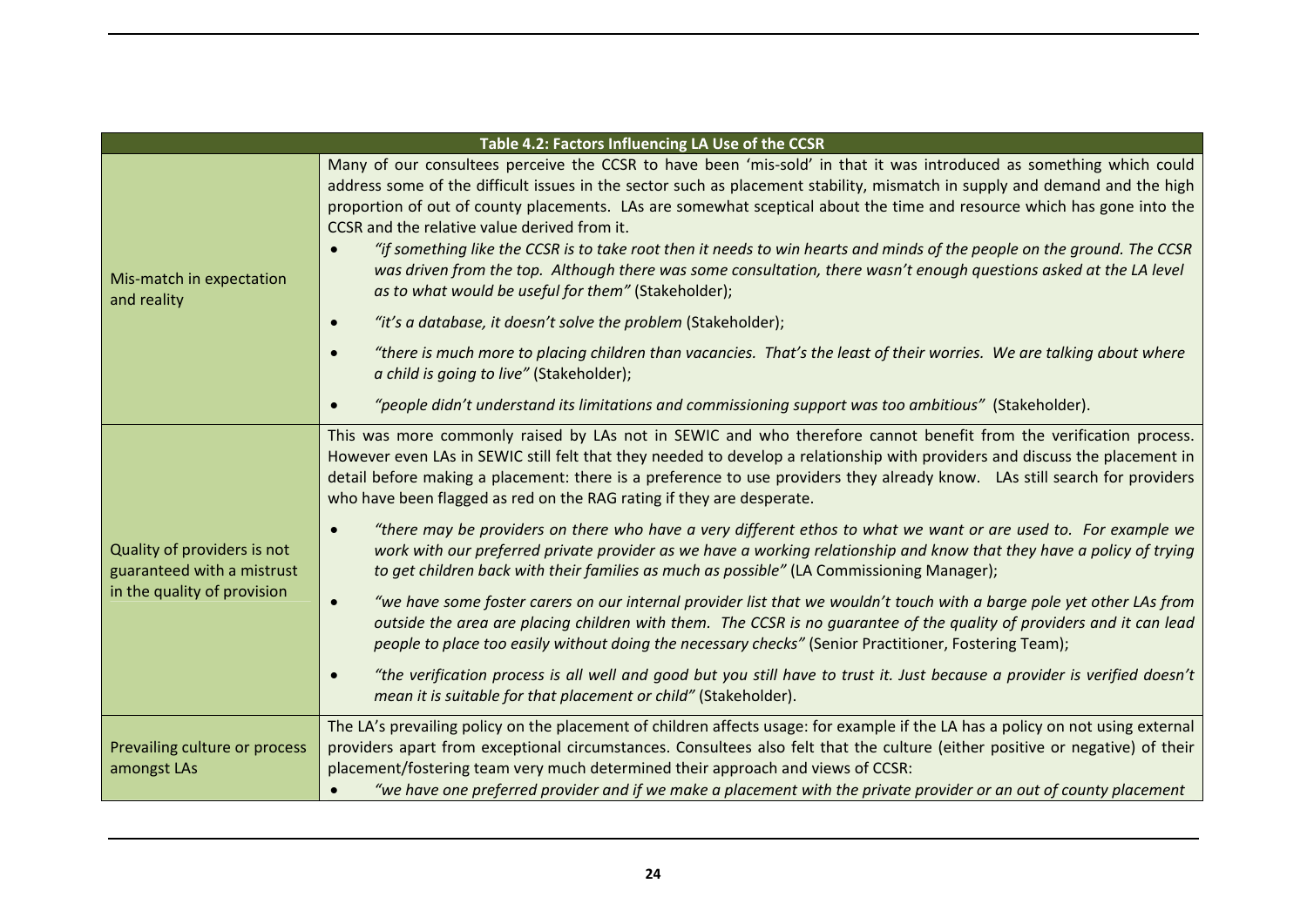|                                                    | Table 4.2: Factors Influencing LA Use of the CCSR                                                                                                                                                                                                                                                                                                                           |  |
|----------------------------------------------------|-----------------------------------------------------------------------------------------------------------------------------------------------------------------------------------------------------------------------------------------------------------------------------------------------------------------------------------------------------------------------------|--|
|                                                    | we have to get permission from the Head of Service. Placing with private providers just isn't commonplace because of<br>our ethos of training and using our in-house team" (LA Commissioning Manager);                                                                                                                                                                      |  |
|                                                    | "a lot of it is down to habit. If I used CCSR when I started in my job I may have continued to keep using it but it needed<br>$\bullet$<br>to be sold to me and it wasn't so I got out of the habit" (LA Resource Finder);                                                                                                                                                  |  |
|                                                    | "my predecessor said the CCSR was a white elephant" (LA Resource Finder);<br>$\bullet$                                                                                                                                                                                                                                                                                      |  |
|                                                    | "the promotion of the tool by one of my managers when I first started in post had been a key facilitator in encouraging<br>$\bullet$<br>its use as it encouraged people to get involved" (LA Resource Finder).                                                                                                                                                              |  |
|                                                    | A small number of LAs felt that they were also influenced by other challenges within the LA. The main example given was<br>that forms are not consistent, with practitioners describing children in different ways and interpreting information<br>differently. Placement forms and Care Plans can vary across LAs and this affects the information inputted onto the CCSR. |  |
| Inconsistency of information<br>on placement forms | "LAs have been told to sync the forms but this is a different team to us. Therefore it's hard to integrate everything and<br>coordinate people. This will impact on the quality of CCSR" (LA Resource Finder).                                                                                                                                                              |  |
|                                                    | A wider point was also made that describing children by their behaviour and problems is quite constraining. Describing<br>children in terms of the desired outcomes might make use of the CCSR more effective:                                                                                                                                                              |  |
|                                                    | "I think we should move towards asking providers who can meet the child's desired goals and outcomes. What does<br>$\bullet$<br>challenging behaviour actually mean? Saying that the child needs help to improve their attendance at school or to<br>develop their relationship with their birth family would be better" (Stakeholder).                                     |  |
|                                                    | There was a sense that LAs who were particularly rural or very small did not find the CCSR very useful. They reported a<br>sense of detachment and a prevailing preference for the fact they have always 'done their own thing':                                                                                                                                            |  |
| Nature and type of LA                              | "we're an LA that is fairly detached from the rest of Wales and we tend to do our own thing. I suppose that's why<br>we're not using it we just don't see the value of it" (LA Commissioning Officer);                                                                                                                                                                      |  |
|                                                    | "it's not that useful for us because we're such a small authority and we know our providers better than any database<br>$\bullet$<br>could give us information on" (LA Commissioning Manager).                                                                                                                                                                              |  |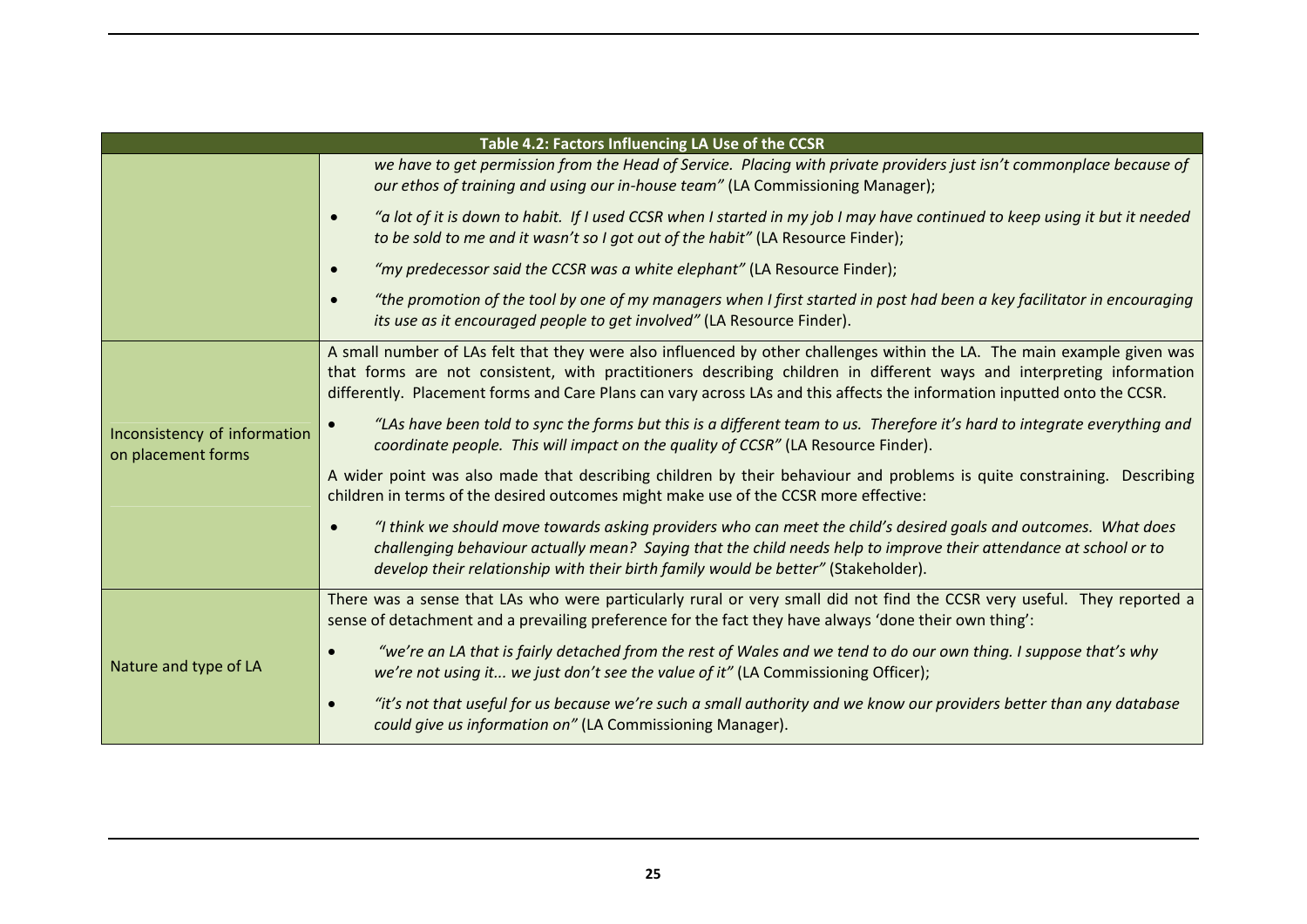# **5 PERCEIVED BENEFITS/OUTCOMES AND IMPLICATIONS FOR FUTURE DEVELOPMENT**

5.1 In this section we detail the emerging views on how the CCSR has been used to benefit individual placement and commissioning teams within LAs in Wales. We also highlight how the CCSR has helped to contribute to the development of the SEWIC collaborative. We discuss the potential implications of these benefits and outcomes on the future development of the CCSR.

#### **Benefits and Outcomes**

- 5.2 There are very mixed views about the benefits and outcomes arising from use of the CCSR, which are clearly influenced by overall general attitudes towards the CCSR and how it is used within LAs.
- 5.3 Overall, our consultations to date suggest that some of the initial expectations about the extent to which the CCSR might contribute to improved placement stability and strategic planning have not been realised. This is to some extent a function of those expectations being somewhat unrealistic for what is essentially a tool or resource to inform decision making. Equally, however, there are also issues around the extent to which the core functions of the CCSR have been fully developed or are operating effectively.
- 5.4 Nevertheless the emerging findings point to some clear benefits arising from the CCSR it is a good starting point or signpost for placement searches, an enabler of more informed decision‐making, and contributes to the evidence base for the decisions made. Whilst one or two LAs felt that some contribution to improved placement stability resulted from these benefits, most felt that whilst the CCSR contributes to decision-making it does not and cannot impact significantly on placement stability. With relatively low awareness and use of the MI available from the CCSR team, only four LAs identified positive benefits arising from use of MI.
- 5.5 Across the LAs consulted, six main benefits were identified as arising from availability and use of the CCSR, as detailed in **Table 5.1**: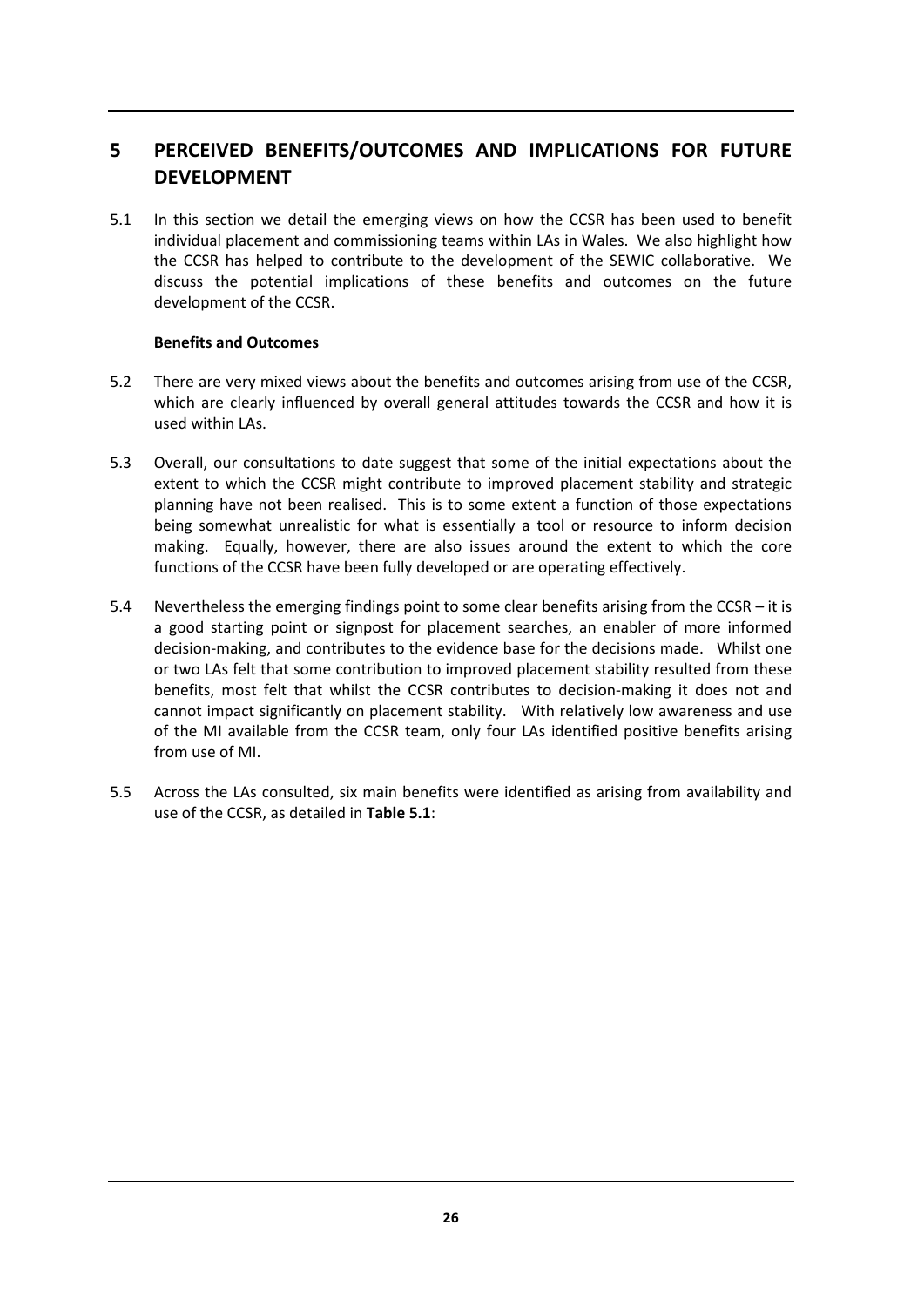#### **Table 5.1: Main Benefits of the CCSR**

**1) Awareness:** increased awareness and accessibility of information about external providers:

- *"a useful starting point and list of providers available"* (LA Resource Finder);
- *"we have identified new providers through CCSR that were relatively local but weren't on the approved provider list and now we have three placements with them"* (LA Commissioner and Resource Finder).

**2) Choice:** wider choice of providers (particularly residentials) and provision available to inform decisions:

- "it has been incredibly useful for us: it's a great backup, it points you in the right direction" (LA Resource Finder);
- "it's a great back up and highlights new providers or ones we haven't heard of: for example for residential *settings"* (LA Service Manager);
- "it has enabled us to talk to agencies we currently do not have a relationship with, particularly residential *homes"* (LA Resource Manager);
- "we had a situation just last night where we had a request at 12.30am for a child who had a history of violence and other complex issues. By 3am we had secured the placement out of county which without CCSR *would have been much more difficult"* (LA Placement Team Manager).

**3) More informed decisions:** contributed to speedier and more informed decision‐making:

- *"more standardised information about providers"* (LA Resource Manager);
- *"more information about the availability of placements"* (LA Resource Finder);
- *"we are working to change the established market"* (LA Resource Manager);
- "CCSR has contributed to our understanding that the fees we charge are less than other LAs which is useful to *know as it contributes to our understanding of our expenditure"* (LA Resource Finder).

**4) Stimulated discussion:** stimulated discussions and dialogue with providers:

- *"we negotiate more on price and conditions"* (LA Resource Finder);
- (combined with other SEWIC developments)*"there is extended networking, increased transparency"* (LA Commissioning Manager);
- "it has extended our networking with providers and our overall level of services as a result of the improved *dialogue* (LA Placement Team Manager).

**5) Evidence base:** CCSR has contributed to the evidence base for the ultimate placement decisions made – demonstrating the steps taken and discussions had to find the best suited placement for individual children:

- *"the MI is useful for presenting information to managers"* (LA Resource Finders);
- "CCSR has formalised our relationships with providers and it is better for evidencing what is coming back at *us. It provides us with a structured contract with providers"* (LA Resource Finder).

**6) Fairer Process:** In some LAs eyes CCSR has created a fairer platform for providers:

- *"the tendering process has helped improve our commissioning process for example everyone adhering to the same standards which make it far more uniform and equal"* (LA Resource Finder);
- "I think it is fairer as it puts providers on an equal footing and gives smaller providers a chance to provide *services to LAs"* (LA Resource Finder).
- 5.6 Some of the LAs in the SEWIC region also commented on the value of the placement tendering function which has helped to speed up the tendering process in some cases.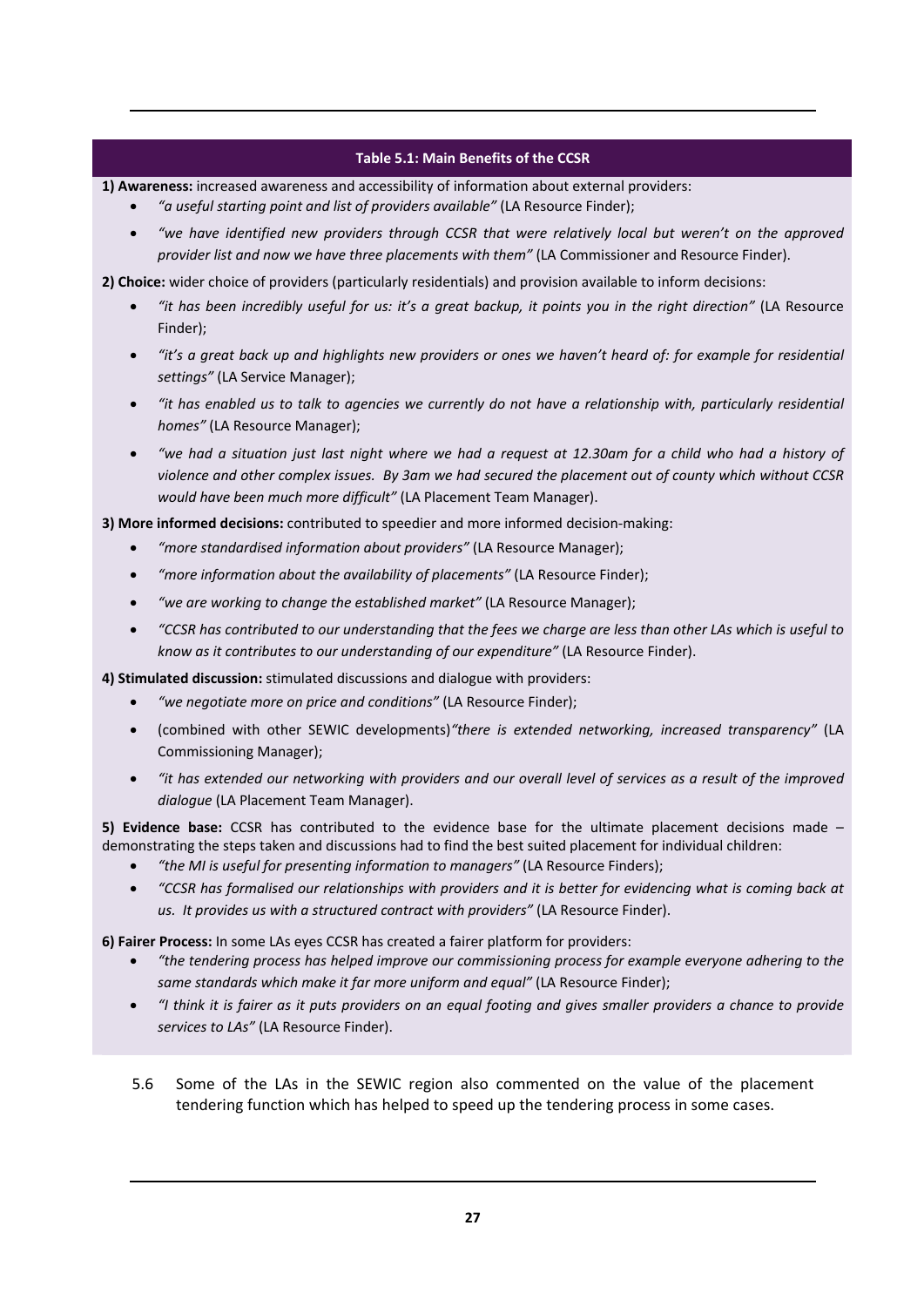## **Contribution to Placement Stability**

- 5.7 Stakeholders consulted perceive that there has been limited or no contribution of the CCSR to placement stability. One or two LA consultees felt that some contribution to improved placement stability resulted from the benefits discussed above:
	- *"For specialist provision the use of the CCSR has improved choice and decisions so that this has impacted on placement stability"* (LA Resource Finder);
	- *"It has reduced placement breakdown in some cases"* (LA Placement Team Manager);
	- *"It has helped to minimise out of area placements which may contribute to better stability"* (LA Resource Finder).
- 5.8 Most felt, however, that whilst the CCSR contributes to decision-making, it does not and cannot impact significantly on placement stability. This is because of the significant amount of work (and skills) required outside of a CCSR search to identify the best placement for individual children (as well as the complex range of other factors that impact on individual children's placement stability):
	- *"It cannot replace speaking to and visiting providers to establish the best quality placement"* (LA Resource Finder);
	- *"There is much more to placing children than vacancies. That's the least of their worries. We are talking about where a child is going to live. Vacancies can be found by phoning up providers and discussing the details. Vacancies emerge through a discussion about need"* (Stakeholder).
- 5.9 Around a quarter of the LAs consulted felt that the CCSR had no real positive benefits or impact, with a couple of LAs stating that they *"had never made a placement as a result of a CCSR search".*

## **Benefits of the Management Information Function**

- 5.10 As highlighted in preceding sections there is relatively low awareness and use of the MI available from the CCSR team. As a result just four LAs identified positive benefits arising from use of MI, including:
	- improved knowledge of the placement market, being able to identify gaps in provision and shape future provision;
	- informing a dialogue with providers about costs, and being able to challenge the established market:
		- *"we have used it to identify gaps in our provision and to have a dialogue with providers about costs and how they vary"* (LA Resource Manager);
	- benchmarking against other LAs: for example in relation to characteristics of LAC, or the number of external and out‐of‐area placements made.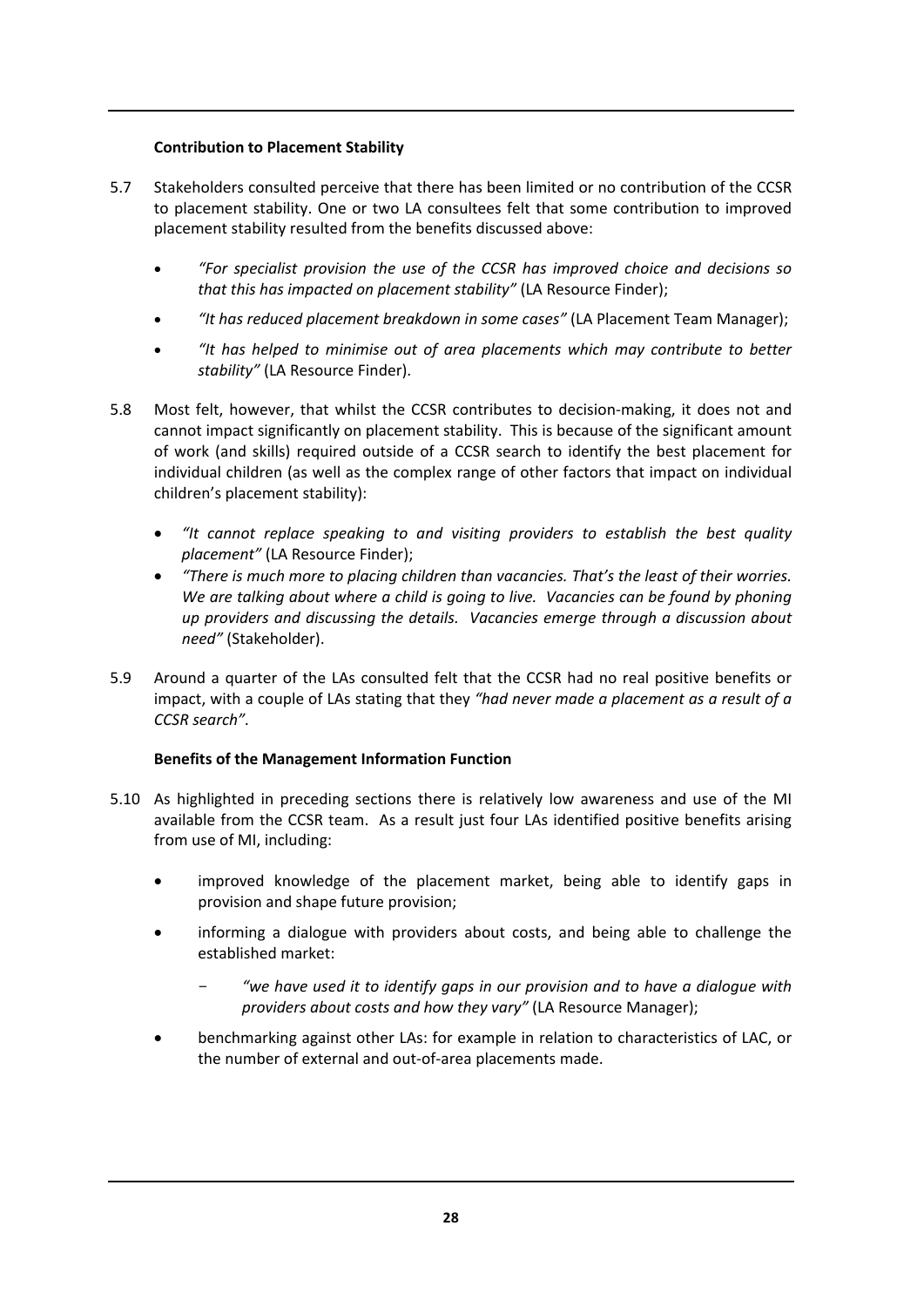5.11 Most other LAs didn't really comment on the benefits or outcomes arising from MI given that they didn't have much awareness of it. A couple of LAs explicitly commented that it was of limited value as they already knew their gaps and shortfalls, other MI is available to inform the picture, and the quality of the information available could be improved. Some commented that they understood that the MI was useful at the SEWIC partnership level but they didn't use it directly themselves.

## **Benefits of CCSR for the SEWIC Collaborative**

- 5.12 Those leading, and members of, the SEWIC collaborative have benefitted from the CCSR more than those outside the collaborative. The CCSR and the support team were viewed as tools and resources which could help the collaborative address the issues they had come together to address. MI from the CCSR and the support team has been used in the following ways:
	- to identify the information on needs of LAC from the searches made;
	- to identify the number of tenders made;
	- to identify the baseline costs of placements (unit costs per LA and per provider). This was done every three months for the last two years. The CCSR Central team helped to develop a template and supported the data collection exercise<sup>17</sup>. As a result the collaborative has been able to negotiate a maximum charge for placements. Overall this has helped them achieve greater value for money and supported their commissioning strategy. However it is important to note that this work was additional to what is available to LAs direct from the database (it was a separate exercise).
- 5.13 Those in the collaborative who have spent time accessing and using the MI from the CCSR raised a small number of points which they feel may be acting as barriers to use for other LAs (in addition to those listed in **Section Three**):
	- some lack of trust in the accuracy in the 'trend' information the CCSR produces;
	- being able to see the number of searches made has limited value;
	- annual reports are not helpful for LAs on an individual basis: they are unable to drill down to LA‐level information;
	- no information on where placements are made.

 $\overline{1}$  $^{17}$  Though through a service level agreement separate to the CCSR.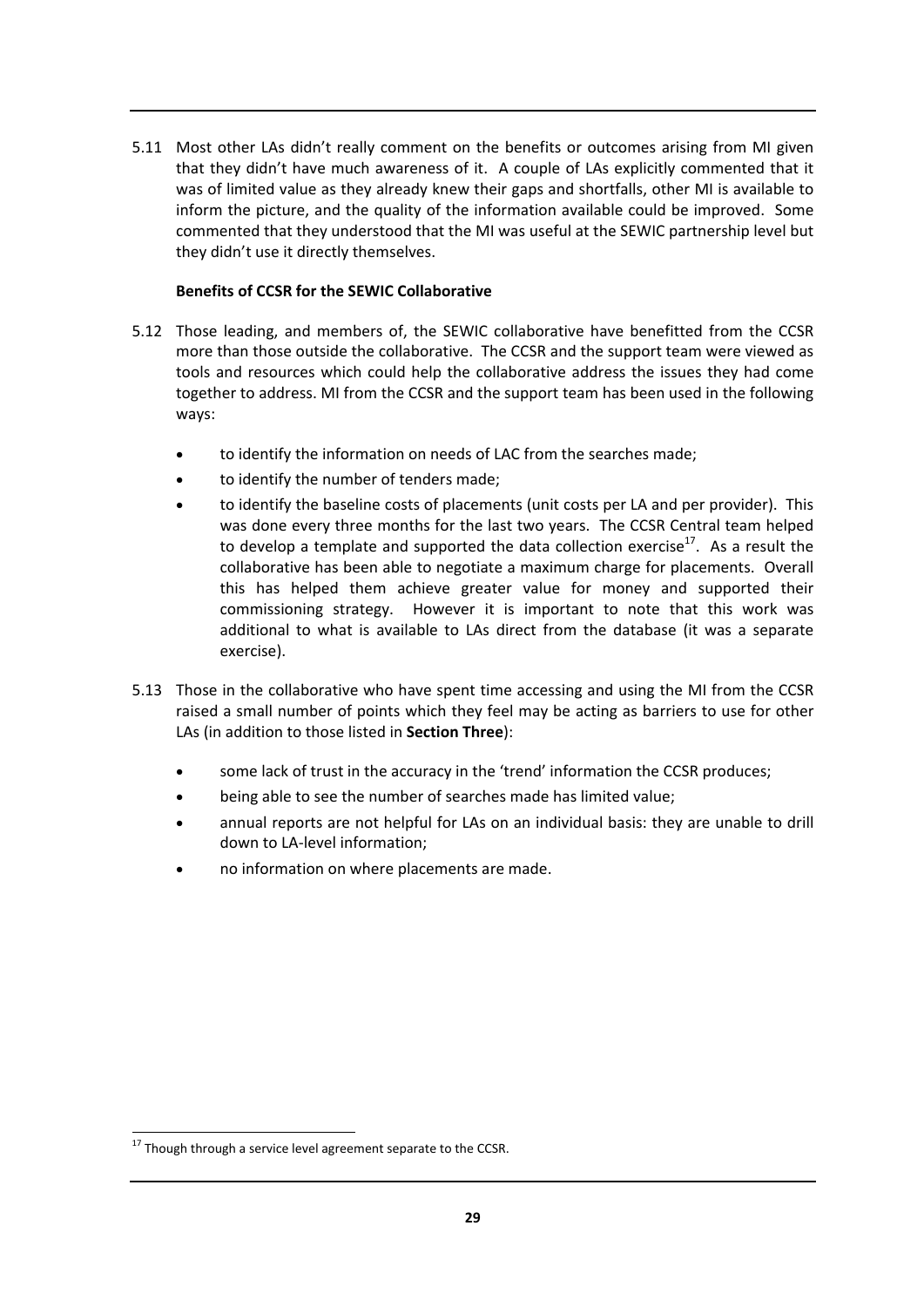#### **Wider Developments**

- 5.14 Our consultations with LAs and stakeholders also focused on how and whether the CCSR could be expanded in the following areas:
	- **Encouraging more use of CCSR for in‐house searches:** there appears to be limited support for expanding the use of CCSR to include all in-house provision. Most LAs not already using CCSR for this function felt that there would be no value in expanding use to include in-house searches. LAs commonly feel that they have good knowledge of in‐house provision and a database could not capture the operational intelligence they have and need on a daily basis to make effective decisions; and one felt that it would *"slow down decisions on straightforward cases when more time should be spent searching for complex cases"*. Just a couple of LAs felt, conversely, that use for all in‐house provision would help to demonstrate to others how the CCSR could be used as a management tool.
	- **Expansion of the CCSR:** there was some, but not a significant, interest shown in expanding the verification and tendering functions currently operated in the SEWIC region to other areas; and some positive feeling about expanding the database to include adult and specialist provision. Feedback at this stage has focused more on the need to be realistic about what the CCSR can achieve and making improvements to current functioning to maximise benefits that are achieved with basic functions before consideration is given to further expansion.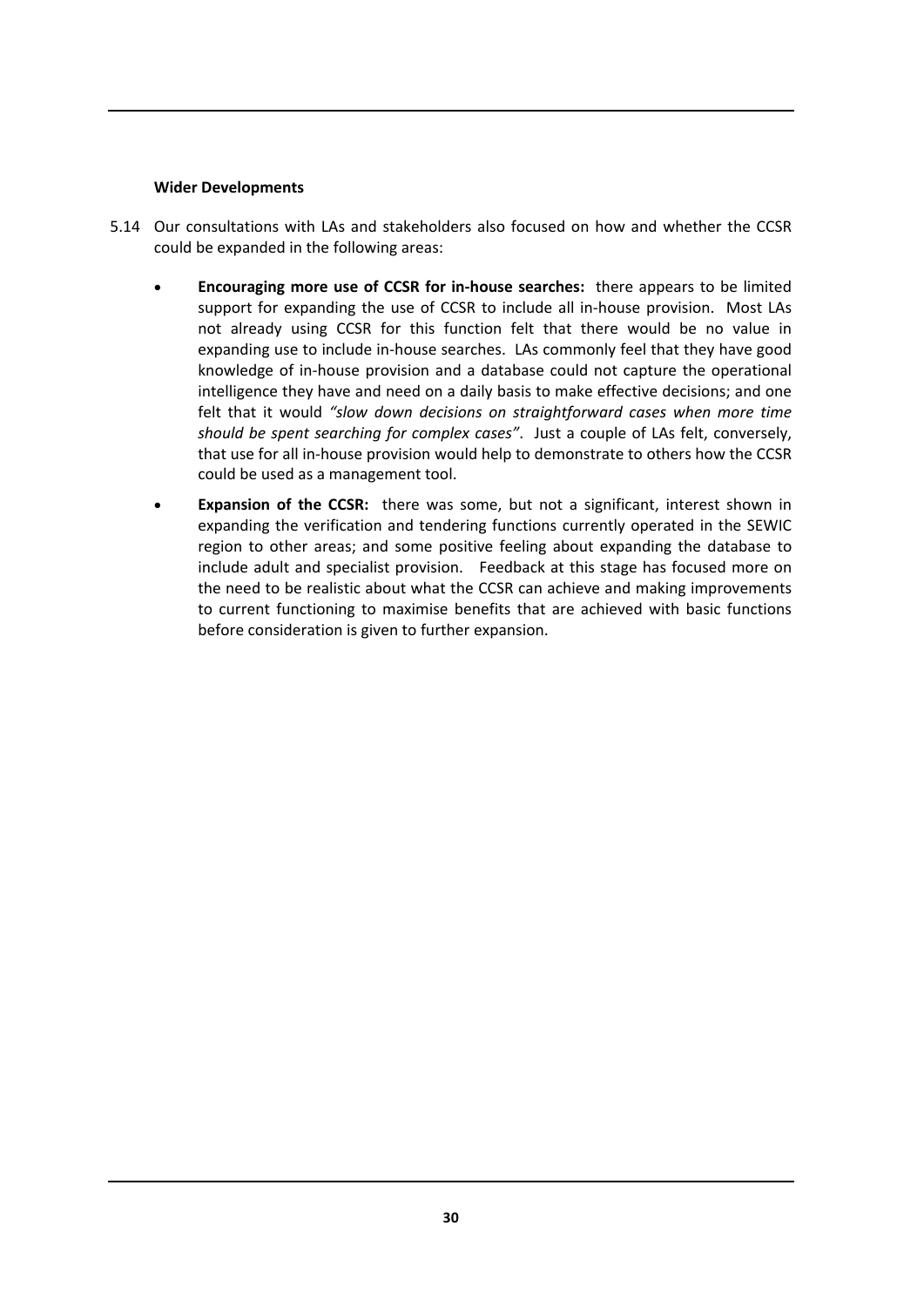# **6 FINDINGS FROM THE PROVIDER SURVEY**

6.1 In this section, we present the findings from the provider survey.

#### **Provider Survey ‐ Key Findings**

- 6.2 The majority of providers regularly used the CCSR, with half of providers using it at least three times a week.
- 6.3 The majority of providers generally updated information on the CCSR on an ad hoc basis. Information on provider organisations, care settings and current vacancies was updated by the majority (approximately three‐fifths) of providers on a monthly basis or less. Use of management information was much less frequent.
- 6.4 Encouragement to use the CCSR was primarily driven by provider organisations and staff and the CCSR Central team.
- 6.5 There was generally high provider satisfaction with the user-friendliness and functionality of the CCSR. Providers were also satisfied with the ease of inputting and updating new vacancy information on the tool.
- 6.6 The assistance and training provided by the CCSR Central team was generally valued by providers.
- 6.7 Providers generally held negative views regarding the contribution that the CCSR had made to improving dialogue and discussion with LAs.
- 6.8 Providers did not feel that the CCSR was being used by LAs and providers as effectively as it could be.
- 6.9 There were mixed views as to whether LAs were committed to the use of the CCSR to source placements for LAC.
- 6.10 Views on the impact and contribution of the CCSR for better placement matching and stability were mixed, but broadly positive across providers.
- 6.11 Providers were supportive of the potential to widen the remit of the CCSR.

#### **Response Rate and Profile of Providers**

- 6.12 The provider survey was sent out to 240 providers in July 2011 and we received 119 responses, 103 of which were fully completed. This represents a good response rate of  $43\%^{18}$ .
- 6.13 From the responses received:

 $\overline{1}$  $^{18}$  The base number for each question is included in the tables.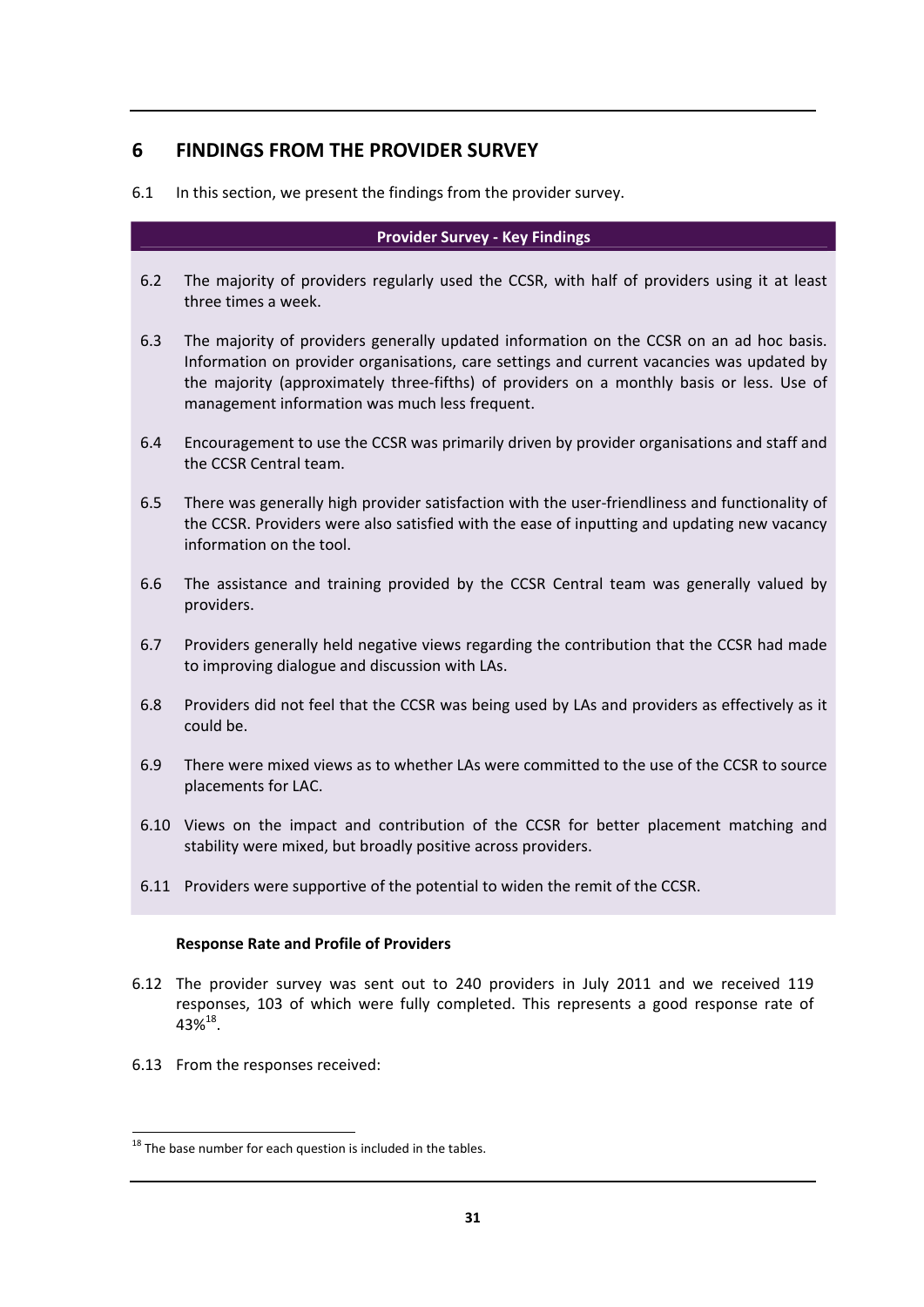- 89% (n=92) were private providers;
- 10% (n=10) were voluntary providers; and
- one provider was a LA provider.

## **Use and Value of the CCSR**

- 6.14 The majority of providers had been using the CCSR since 2009 (52%; n=57). Over a tenth of providers (11%; n=12) had been using the CCSR since 2006, 7% (n=8) since 2007 and 13% (n=14) since 2008.
- 6.15 **The majority of providers regularly used the CCSR.** Half (50%, n=60) of the providers who responded to the survey used the CCSR at least three times a week. Of these a quarter of providers (25%, n=30) reported that they used the CCSR on a daily basis. However, a quarter (25%, n=29) of providers used the CCSR on a monthly basis or less.

| Table 6.1: Providers Use of the CCSR (Base=119) |    |     |  |  |  |  |
|-------------------------------------------------|----|-----|--|--|--|--|
| <b>Number</b><br>℅                              |    |     |  |  |  |  |
| Daily                                           | 30 | 25% |  |  |  |  |
| 2-3 times a week                                | 30 | 25% |  |  |  |  |
| Weekly                                          | 23 | 19% |  |  |  |  |
| Fortnightly                                     |    | 6%  |  |  |  |  |
| Monthly                                         | 15 | 13% |  |  |  |  |
| Less than once a month                          | 14 | 12% |  |  |  |  |

- 6.16 **A small number of individuals generally used the CCSR within organisations.** For the majority of providers who responded to the survey the CCSR was used by 1‐2 individuals within their organisation (72%; n=86). For just over a tenth of providers (12%; n=14) there were 3‐4 individuals within their organisation who used the CCSR.
- 6.17 Providers were asked to specify what functions they used the CCSR for:
	- 84% (n=98) of respondents used the CCSR for inputting and updating information about their organisation and the care settings available;
	- 76% (n=89) used the CCSR for updating information about current vacancies;
	- only 17% used the CCSR for obtaining MI.
- 6.18 Providers were then asked how often they used the CCSR for the functions specified above (see Table 6.2).
- 6.19 **The majority of providers generally updated information on the CCSR on an ad hoc basis**. Three‐fifths of providers (60%; n=60) indicated that they updated information on their organisation and the care settings available on a monthly basis or less. Similarly, over three‐ fifths (64%; n=56) reported updating information about current vacancies on a monthly basis or less.
- 6.20 Obtaining MI from the CCSR was also an infrequent task. Over half (56%; n=9) of providers who used this function accessed MI less than once a month, and just less than a fifth (19%; n=3) indicated that they accessed this information on a monthly basis.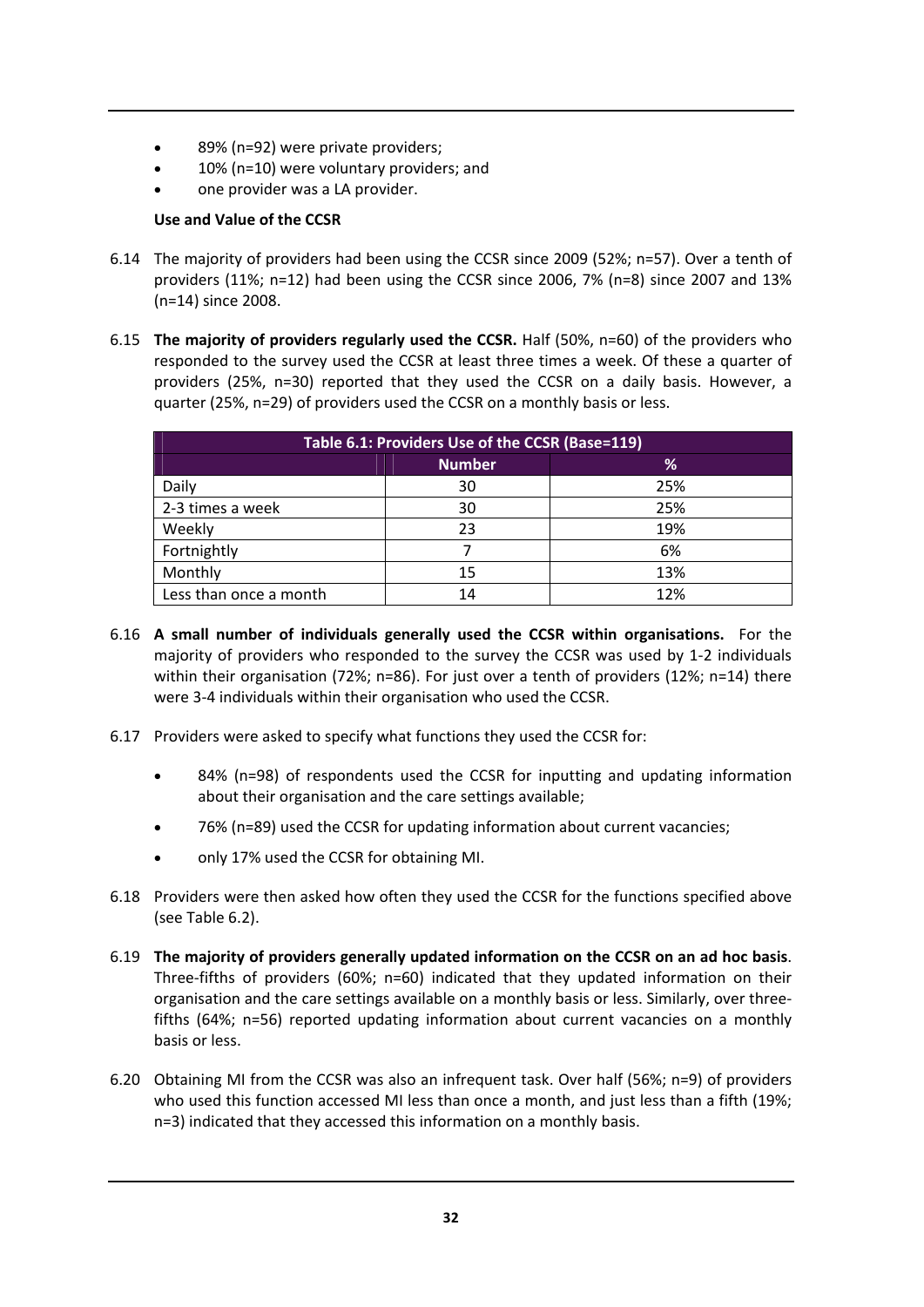| Table 6.2: Providers Use of Key Functions on the CCSR |                                                                                                               |                                                                               |                                                                           |  |  |  |
|-------------------------------------------------------|---------------------------------------------------------------------------------------------------------------|-------------------------------------------------------------------------------|---------------------------------------------------------------------------|--|--|--|
|                                                       | <b>Inputting/Updating</b><br>Information about<br><b>Organisation &amp; Care</b><br><b>Settings (Base=99)</b> | <b>Updating Information</b><br>about Current<br><b>Vacancies</b><br>(Base=88) | <b>Obtaining</b><br><b>Management</b><br><b>Information</b><br>(Base= 16) |  |  |  |
| Daily                                                 | 2%                                                                                                            | 1%                                                                            | 0%                                                                        |  |  |  |
| 2-3 times a week                                      | 5%                                                                                                            | 5%                                                                            | 0%                                                                        |  |  |  |
| Weekly                                                | 24%                                                                                                           | 23%                                                                           | 19%                                                                       |  |  |  |
| Fortnightly                                           | 8%                                                                                                            | 8%                                                                            | 6%                                                                        |  |  |  |
| Monthly                                               | 27%                                                                                                           | 39%                                                                           | 19%                                                                       |  |  |  |
| Less than once a month                                | 33%                                                                                                           | 25%                                                                           | 56%                                                                       |  |  |  |

6.21 The majority of providers kept information on their vacancies, organisation and service provision up-to-date and complete on the CCSR. Just over two-thirds (67%; n=74) reported that the information about their organisation and service provision was always up‐to‐date and 65% (n=65) reported that the information about their vacancies was always up‐to‐date.

| Table 6.3: Providers Views on Completeness of Information on the CCSR (Base = 110)                                                |                                |                                      |                                             |                   |
|-----------------------------------------------------------------------------------------------------------------------------------|--------------------------------|--------------------------------------|---------------------------------------------|-------------------|
|                                                                                                                                   | <b>Strongly</b><br>Agree/Agree | <b>Neither Agree</b><br>nor Disagree | <b>Disagree/Strongly</b><br><b>Disagree</b> | <b>Don't Know</b> |
| information about our<br>The<br>organisation<br>and<br>service<br>provision is always up-to-date                                  | 67%                            | 16%                                  | 15%                                         | 25%               |
| The information about our<br>vacancies is always up-to-date                                                                       | 65%                            | 15%                                  | 16%                                         | 4%                |
| The information about our<br>organisation<br>and<br>service<br>provision is always<br>as<br>complete and detailed as it<br>can be | 65%                            | 17%                                  | 16%                                         | 2%                |
| The information about<br>our<br>vacancies<br>is<br>always<br>as<br>complete and detailed as it<br>can be                          | 65%                            | 15%                                  | 16%                                         | 4%                |

6.22 **Encouragement to use the CCSR was primarily driven by provider organisations and staff and the CCSR Central team.** The majority (56%; n=56) of providers reported that they had been encouraged to use the tool by management and staff within their own organisation. A similar proportion (55%; n=55) indicated that they had been encouraged by the CCSR Central team and just over a third (35%; n=35) reported that they had received encouragement from their LA. Only 17% reported that they had been encouraged to use the CCSR by the Welsh Government.

#### **Satisfaction with the CCSR**

6.23 **There was generally high provider satisfaction with the user‐friendliness and functionality of the CCSR.** Seven‐tenths of providers (70%, n=77) reported that they were 'very' or 'fairly' satisfied with the overall user-friendliness of the tool. Just over a tenth of providers (11%, n=12) reported being dissatisfied with the user-friendliness of the CCSR.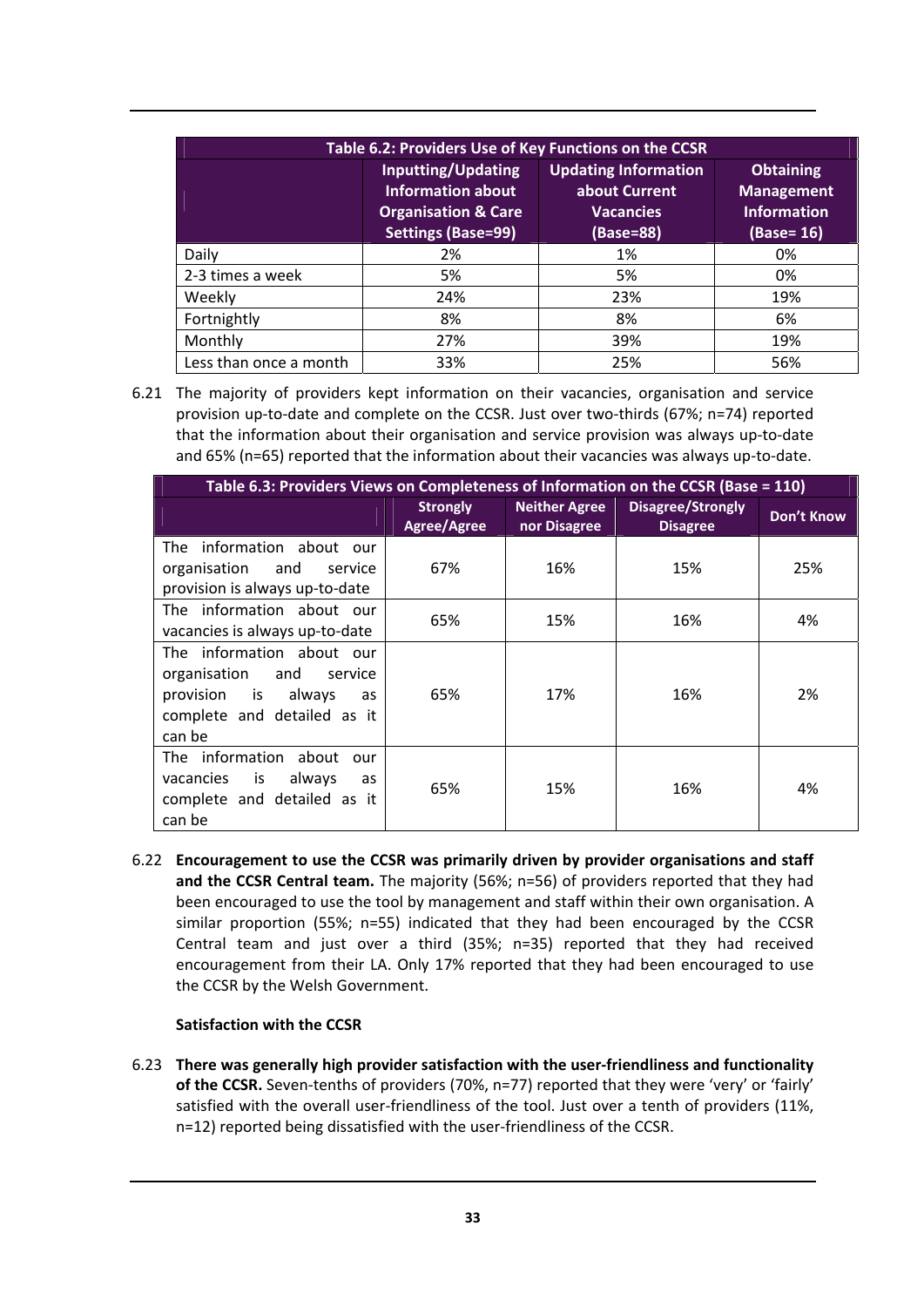6.24 **Providers were also satisfied with the ease of inputting and updating new vacancy information on the tool.** Approximately three‐fifths of providers reported that they were satisfied with these functions on the CCSR. Around a tenth of providers reported dissatisfaction with these functions on the tool.

| Table 6.4: Providers Views on Completeness of Information on the CCSR (Base=109) |                                                     |                                              |                                                                  |                   |  |  |
|----------------------------------------------------------------------------------|-----------------------------------------------------|----------------------------------------------|------------------------------------------------------------------|-------------------|--|--|
|                                                                                  | <b>Very</b><br>Satisfied/Fairly<br><b>Satisfied</b> | <b>Neither Satisfied</b><br>nor Dissatisfied | <b>Very</b><br><b>Dissatisfied/Fairly</b><br><b>Dissatisfied</b> | <b>Don't Know</b> |  |  |
| Overall user-friendliness of the<br><b>CCSR</b>                                  | 70%                                                 | 17%                                          | 11%                                                              | 2%                |  |  |
| Ease of inputting new vacancy<br>information                                     | 59%                                                 | 22%                                          | 13%                                                              | 6%                |  |  |
| Ease of updating new vacancy<br>information                                      | 63%                                                 | 20%                                          | 11%                                                              | 6%                |  |  |
| Ease of updating provider level<br>information on the database                   | 59%                                                 | 21%                                          | 15%                                                              | 5%                |  |  |

- 6.25 **The help and assistance provided by the CCSR Central team was valued by providers** (see Table 6.5). Over four-fifths (84%, n=91) reported being very or fairly satisfied with the help received.
- 6.26 The training received from the CCSR Central team on inputting data/using the tool was positively reported by over three‐fifths (60%, n=66) of providers. However, there were a relatively large proportion of providers who reported being neither satisfied nor dissatisfied with the training (16%, n=17) or reported that they did not know (18%, n=19).
- 6.27 Over half (57%, n=61) of providers were very or fairly satisfied with the management and oversight of the CCSR by the support team. However, a large proportion of the providers who responded did not have a strong view on this, with nearly a quarter reporting being 'neither satisfied nor dissatisfied' and nearly a fifth reporting that they did not know.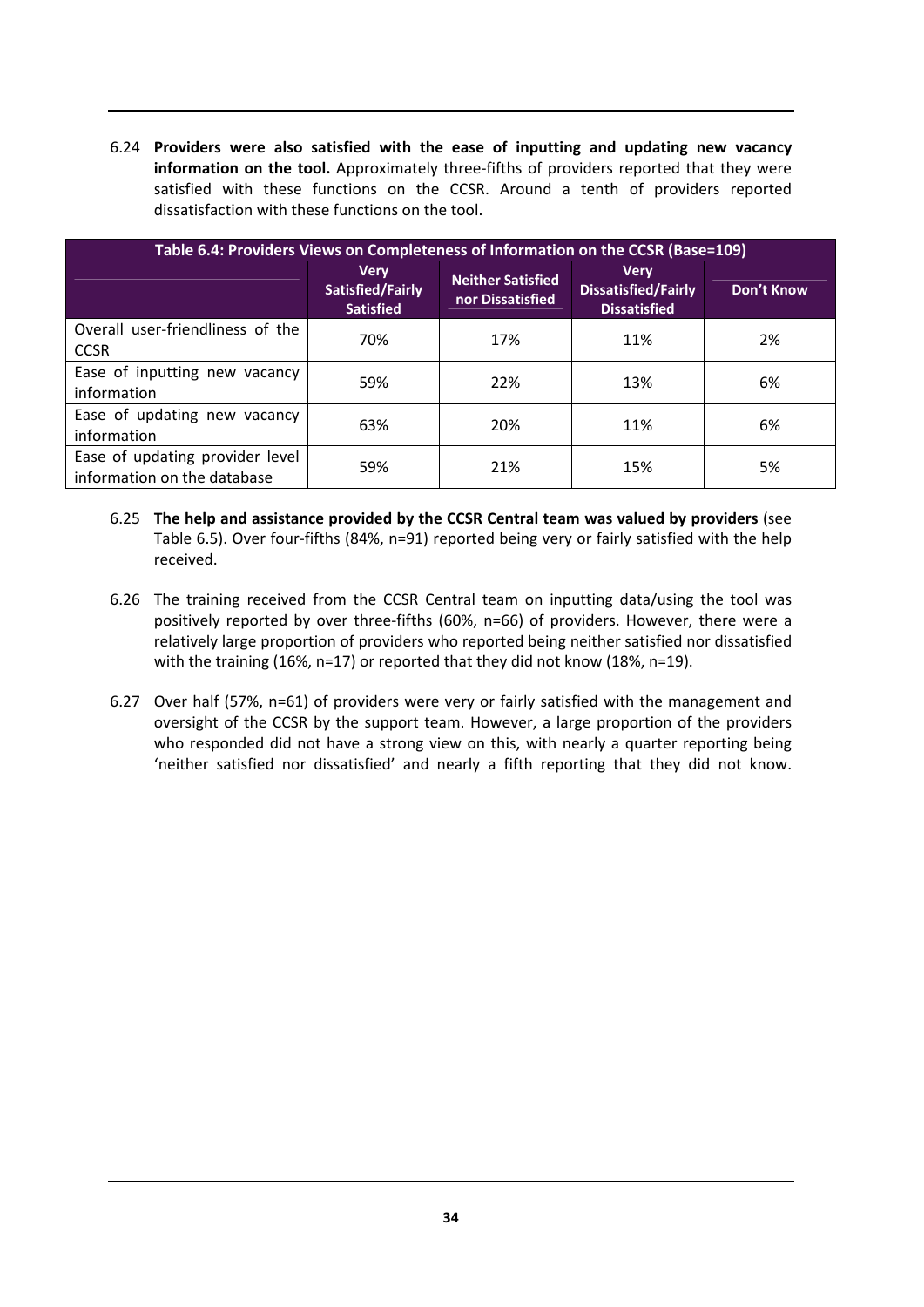| Table 6.5: Providers Views on Management, Support and Training Provided by the CCSR Central team<br>(Base=109) |                                                     |                                              |                                                                  |            |  |  |
|----------------------------------------------------------------------------------------------------------------|-----------------------------------------------------|----------------------------------------------|------------------------------------------------------------------|------------|--|--|
|                                                                                                                | <b>Very</b><br>Satisfied/Fairly<br><b>Satisfied</b> | <b>Neither Satisfied</b><br>nor Dissatisfied | <b>Verv</b><br><b>Dissatisfied/Fairly</b><br><b>Dissatisfied</b> | Don't Know |  |  |
| Help/assistance provided<br>the<br>by<br>CCSR Central team (Base = 109)                                        | 84%                                                 | 6%                                           | 2%                                                               | 8%         |  |  |
| Training received from the CCSR                                                                                |                                                     |                                              |                                                                  |            |  |  |
| Central team on inputting data/using<br>the tool (Base = $108$ )                                               | 60%                                                 | 16%                                          | 6%                                                               | 18%        |  |  |
| Management and oversight of the                                                                                |                                                     |                                              |                                                                  |            |  |  |
| CCSR by the CCS Central team (Base<br>$= 108$                                                                  | 57%                                                 | 23%                                          | 1%                                                               | 19%        |  |  |

- 6.28 **Provider views on the communication from local authorities about the CCSR were mixed** (see Table 6.6)**.** Just over a third (35%; n=38) of providers were satisfied with the communication, however over a tenth (14%, n=15) reported being dissatisfied. Half of the providers who responded (51%, n=56) did not have a view on the communication with local authorities about the CCSR.
- 6.29 Over half (56%, n=60) of providers reported being satisfied with the quality of information on the CCSR.
- 6.30 **Nearly two‐fifths of providers (38%, n=41) were satisfied with the availability of MI on the CCSR to inform their own planning**. The high proportion of respondents who were not able to provide a definite view in response to this question suggests that there may be some issues around providers understanding of the availability of MI on the CCSR.

| Table 6.6: Provider Views on the CCSR (Base=108)                                      |                                                     |                                       |                                                                  |                   |  |
|---------------------------------------------------------------------------------------|-----------------------------------------------------|---------------------------------------|------------------------------------------------------------------|-------------------|--|
|                                                                                       | <b>Very</b><br>Satisfied/Fairly<br><b>Satisfied</b> | Neither Satisfied<br>nor Dissatisfied | <b>Very</b><br><b>Dissatisfied/Fairly</b><br><b>Dissatisfied</b> | <b>Don't Know</b> |  |
| Communication<br>from<br>local<br>authorities about the CCSR                          | 35%                                                 | 30%                                   | 14%                                                              | 21%               |  |
| Quality of information on the CCSR                                                    | 56%                                                 | 26%                                   | 9%                                                               | 9%                |  |
| Availability<br>0f<br>management<br>information on the CCSR to inform<br>own planning | 38%                                                 | 33%                                   | 2%                                                               | 27%               |  |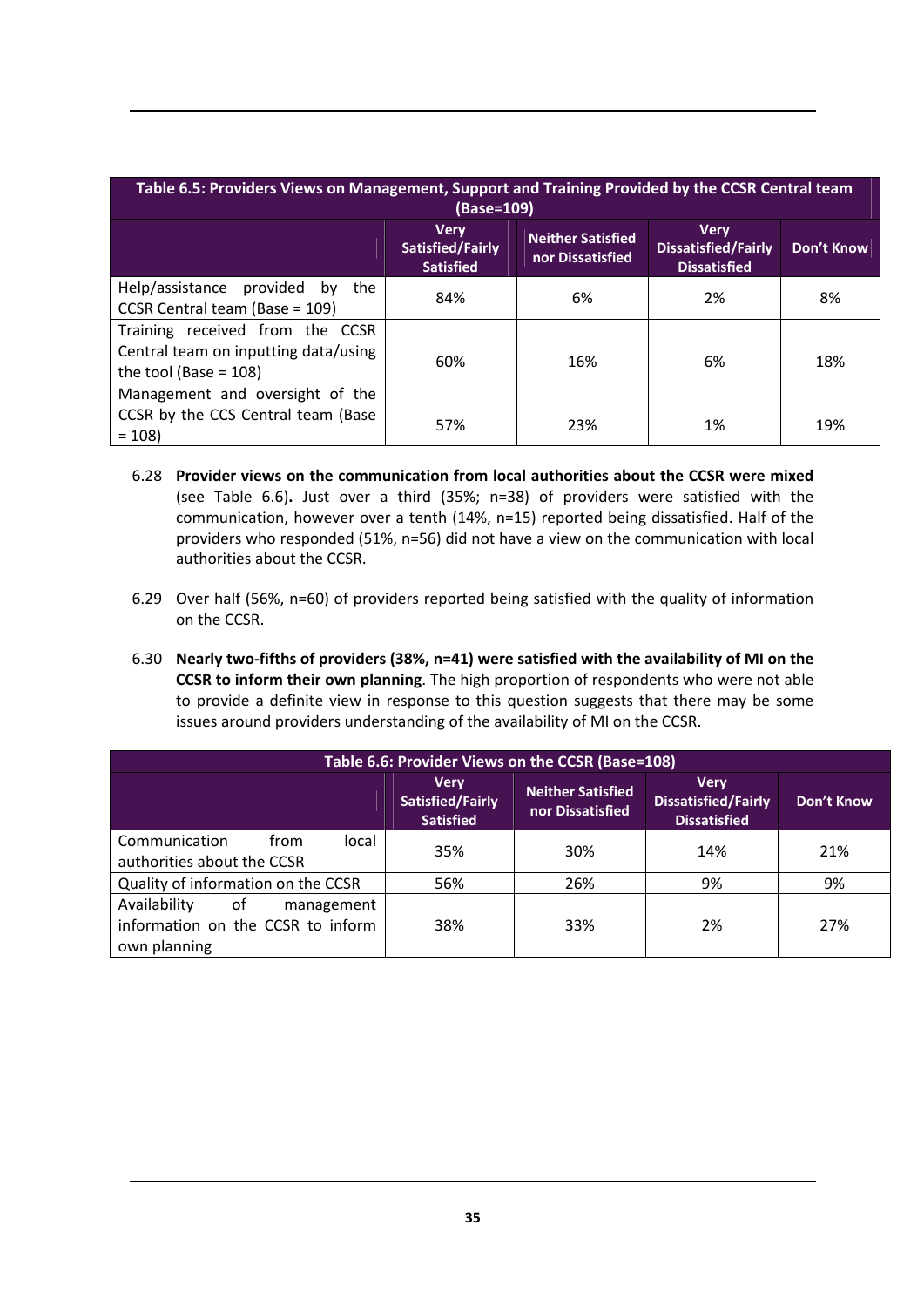## **Influence of the CCSR on Dialogue and Discussion between Providers and Local Authorities**

- 6.31 Whilst around two-fifths of providers held negative views regarding the contribution that the CCSR had made to improving dialogue and discussion with local authorities, more than one third felt the CCSR had contributed. Over two-fifths (41%, n=45) disagreed that the CCSR had increased dialogue and discussion with local authorities about available vacancies/individual placements. Responses were more mixed over whether CCSR had contributed to more effective dialogue with local authorities about placements (37% disagreeing, whilst 34% agreed; n=40).
- 6.32 Similarly, there are mixed views amongst providers about the CCSR contributing to discussions about information sharing: (37%; n=40) did not feel that the CCSR had contributed, whereas 34% did feel it had made some contribution.
- 6.33 For all the statements in **Table 6.7** below, a relatively high proportion (over a quarter) said they did not know. This may mean that some survey respondents use CCSR to update information but are not necessarily the people engaging directly with LAs.

| Table 6.7: Dialogue and Discussion between LAs and Providers (Base=108) |                   |                |                 |                   |             |  |
|-------------------------------------------------------------------------|-------------------|----------------|-----------------|-------------------|-------------|--|
|                                                                         | <b>Definitely</b> | <b>Tend to</b> | <b>Tend to</b>  | <b>Definitely</b> | Don't       |  |
|                                                                         | <b>Agree</b>      | Agree          | <b>Disagree</b> | <b>Disagree</b>   | <b>Know</b> |  |
| Dialogue and discussion with local                                      | 7%                | 23%            | 21%             | 20%               | 29%         |  |
| authorities about available                                             |                   |                |                 |                   |             |  |
| vacancies/individual placements has                                     |                   |                |                 |                   |             |  |
| increased because of the CCSR                                           |                   |                |                 |                   |             |  |
| Dialogue and discussion with local                                      | 9%                | 25%            | 22%             | 15%               | 29%         |  |
| authorities about available                                             |                   |                |                 |                   |             |  |
| vacancies/individual placements is more                                 |                   |                |                 |                   |             |  |
| effective because of the CCSR                                           |                   |                |                 |                   |             |  |
| CCSR has contributed to an increased in                                 |                   |                |                 |                   |             |  |
| discussion about information sharing                                    | 7%                | 27%            | 26%             | 11%               | 30%         |  |
| between providers and local authorities                                 |                   |                |                 |                   |             |  |

#### **Views on Effective Use of the CCSR**

- 6.34 **Providers did not feel that the CCSR was being used by LAs and providers as effectively as it could be.** Table 6.8 shows that over half (56%; n=61) felt that the CCSR was not being used as effectively as it could be by LAs and nearly two-fifths (39%, n=42) felt that providers were not using it effectively. There were however high proportions of respondents (32% and 41% respectively) who did not feel able to answer these questions.
- 6.35 **There were mixed views as to whether LAs were committed to the use of the CCSR to source placements for LAC.** Over two‐fifths (41%, n=55) of providers felt that there was a commitment by LAs to the use of the tool, where as a third (33%, n=36) did not feel that this was the case.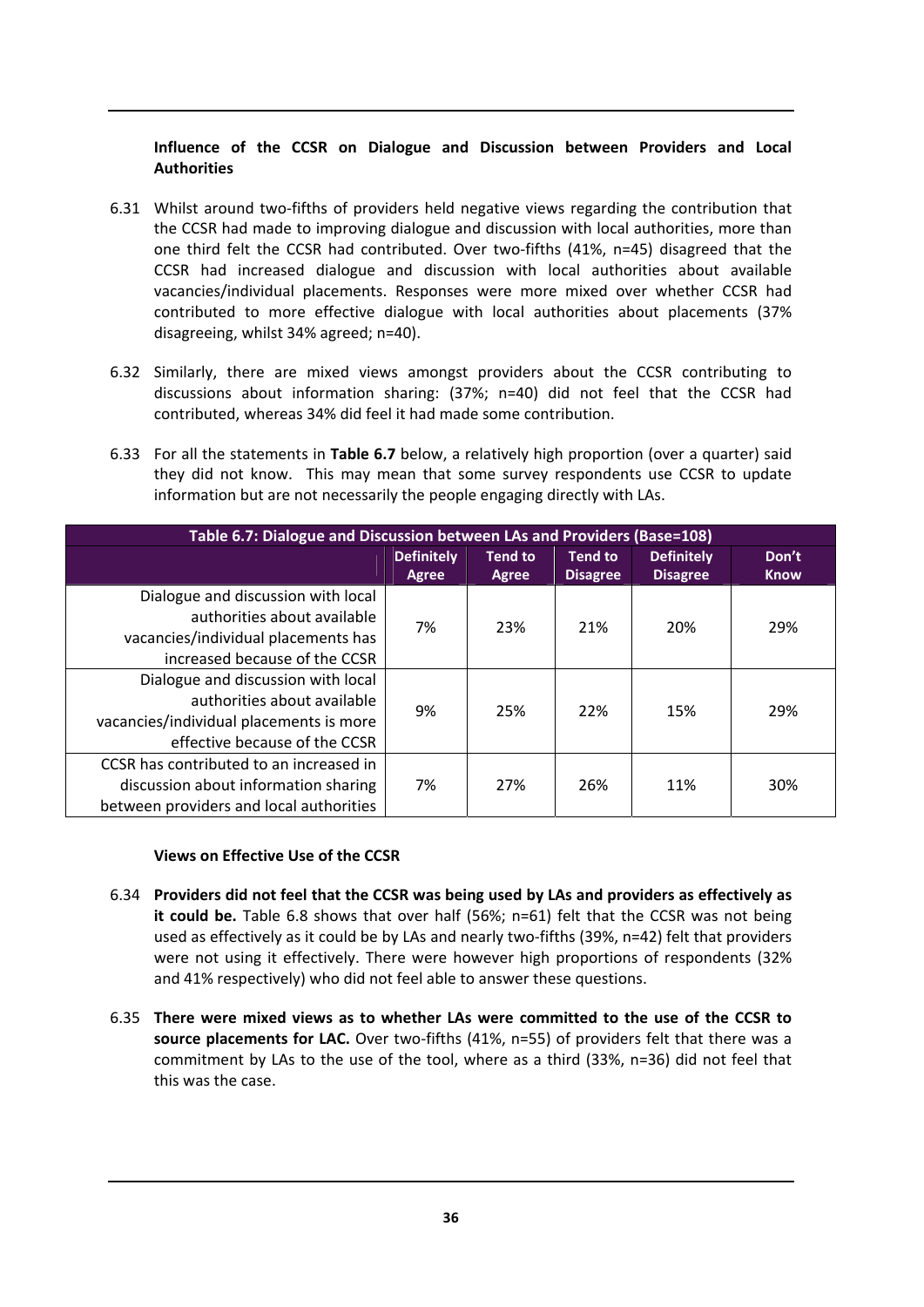6.36 A large proportion of respondents (30%, n=32) were not able to comment on whether they used CCSR to inform their planning of provision. Interestingly, just less than half (47%; n=51) of providers reported not using MI to inform their planning.

| Table 6.8: Views on Effective Use of the CCSR (Base=108)                                                    |                            |                         |                                   |                                      |                      |  |  |
|-------------------------------------------------------------------------------------------------------------|----------------------------|-------------------------|-----------------------------------|--------------------------------------|----------------------|--|--|
|                                                                                                             | <b>Definitely</b><br>Agree | <b>Tend to</b><br>Agree | <b>Tend to</b><br><b>Disagree</b> | <b>Definitely</b><br><b>Disagree</b> | Don't<br><b>Know</b> |  |  |
| The CCSR is not being used by local<br>authorities as effectively as it could be                            | 21%                        | 35%                     | 9%                                | 2%                                   | 32%                  |  |  |
| The CCSR is not being used by providers as<br>effectively as it could be                                    | 11%                        | 28%                     | 15%                               | 6%                                   | 41%                  |  |  |
| Local authorities are committed to the use<br>of the CCSR to source placements for<br>looked after children | 10%                        | 31%                     | 26%                               | 7%                                   | 26%                  |  |  |
| We use management information from the<br>CCSR to inform our own planning of<br>provision                   | 4%                         | 19%                     | 25%                               | 22%                                  | 30%                  |  |  |

#### **Impact of the CCSR**

- 6.37 Views on the impact and contribution of the CCSR on better placement matching and stability were mixed, but broadly positive across providers (Table 6.9). Nearly half of providers (45%; n=48) felt that that the CCSR contributed to the better matching of LAC. Conversely, nearly a third (31%, n=33) did not feel that this was the case.
- 6.38 Providers felt that the CCSR was contributing to improved stability of placements for some LAC, with two-fifths (41%; n=44) agreeing that this was the case. However, three-tenths of providers (30%, n‐32) did not feel that the CCSR had contributed to improved placement stability and over a quarter (28%, n=30) did not know.
- 6.39 **Providers were positive about the role of the CCSR in increasing LAs' knowledge about external placement vacancies.** Over three–quarters of providers who responded to the survey (76%; n=80) agreed that the CCSR was a useful resource for increasing LAs' knowledge.
- 6.40 A large number of providers did not feel able to comment on whether the CCSR was being used by LAs to inform their commissioning of placements (43%; n=46). However, over a third (38%; n=40) felt that the CCSR was not being used to inform their commissioning.
- 6.41 **Views on the impact of the CCSR management information on providers' development of provision for LAC were also mixed.** Nearly two‐fifths of providers (39%; n=47) did not feel that the MI available on the CCSR was helping them to develop their provision. This is perhaps unsurprising based on the low numbers of providers who reported that they were accessing MI from the CCSR.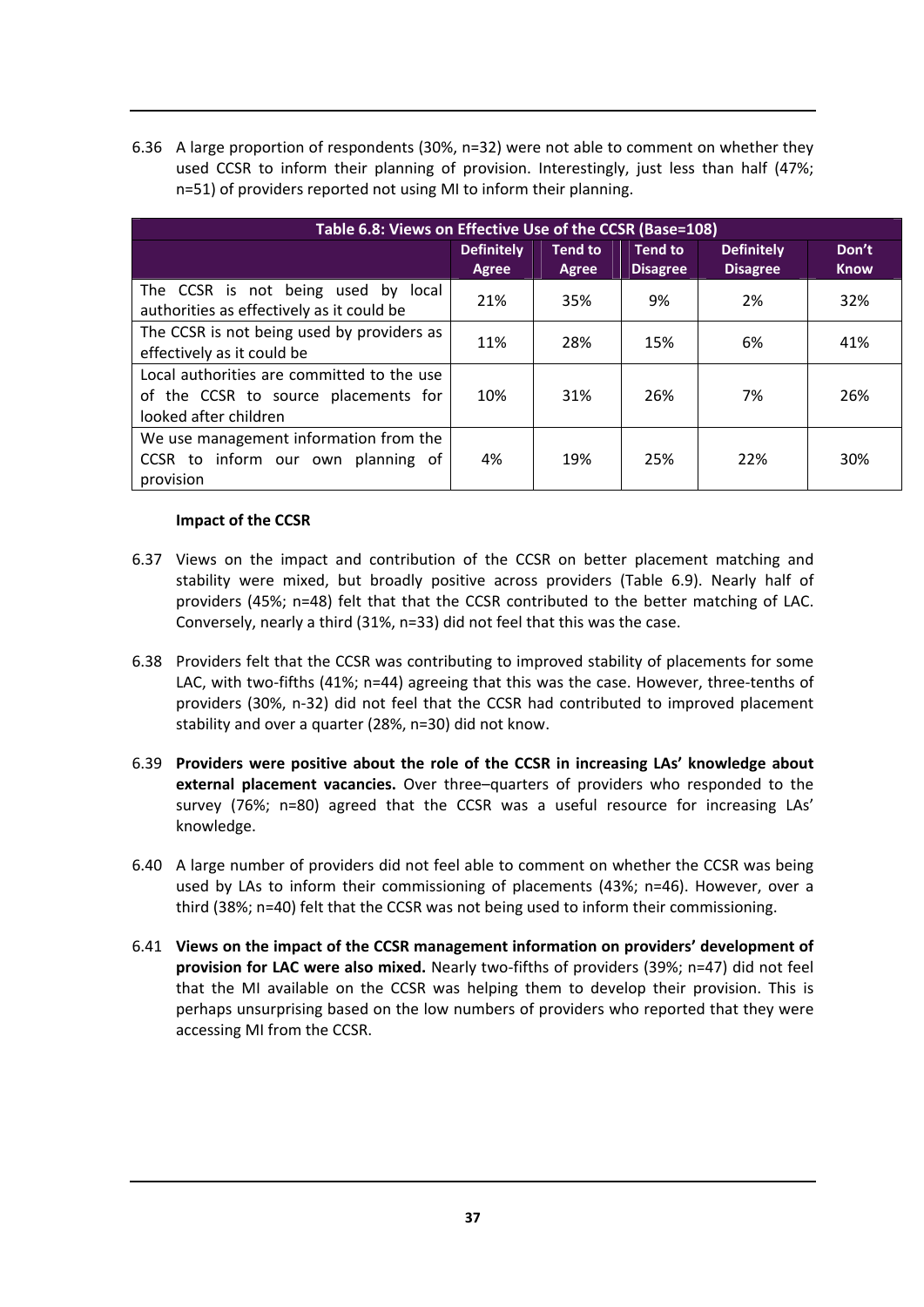| Table 6.9: Impact of the CCSR (Base=106)                                                                                                                                                       |                                   |                                |                                   |                                      |                      |  |
|------------------------------------------------------------------------------------------------------------------------------------------------------------------------------------------------|-----------------------------------|--------------------------------|-----------------------------------|--------------------------------------|----------------------|--|
|                                                                                                                                                                                                | <b>Definitely</b><br><b>Agree</b> | <b>Tend to</b><br><b>Agree</b> | <b>Tend to</b><br><b>Disagree</b> | <b>Definitely</b><br><b>Disagree</b> | Don't<br><b>Know</b> |  |
| The CCSR does not contribute to the better<br>matching of placements for looked after<br>children                                                                                              | 11%                               | 20%                            | 33%                               | 12%                                  | 24%                  |  |
| result of<br>better<br>0f<br>As<br>matching<br>$\overline{a}$<br>placements, the CCSR is contributing to<br>improved stability of placements for some<br>looked after children                 | 10%                               | 31%                            | 23%                               | 8%                                   | 28%                  |  |
| The CCSR is a useful resource for increasing<br>local authorities knowledge about our<br>available placement vacancies                                                                         | 20%                               | 56%                            | 7%                                | 5%                                   | 13%                  |  |
| The CCSR is not being used by local<br>authorities to inform their commissioning of<br>placements                                                                                              | 12%                               | 26%                            | 16%                               | 3%                                   | 43%                  |  |
| result of<br>the<br>available<br>using<br>As<br>a<br>management information, the CCSR is<br>helping us to develop our provision in line<br>with the changing needs of looked after<br>children | 4%                                | 25%                            | 27%                               | 11%                                  | 33%                  |  |

#### **Future Development of the CCSR**

6.42 **Providers were supportive of the potential to widen the remit of the CCSR** (see Table 6.10). Nearly three‐quarters (74%; n=78) of respondents agreed that that CCSR should include all provision on LAC placements and vacancies. Over three-fifths (65%; n=68) agreed that there should be an increase in MI to support strategic planning activities and nearly three-fifths (58%; n=61) agreed that the CCSR should be extended to include specialist, Special Education Needs (SEN) or adult residential care.

| Table 6.10: Impact of the CCSR (Base=106)                                                                                                                     |                            |                         |                                   |                                      |                      |  |
|---------------------------------------------------------------------------------------------------------------------------------------------------------------|----------------------------|-------------------------|-----------------------------------|--------------------------------------|----------------------|--|
|                                                                                                                                                               | <b>Definitely</b><br>Agree | <b>Tend to</b><br>Agree | <b>Tend to</b><br><b>Disagree</b> | <b>Definitely</b><br><b>Disagree</b> | Don't<br><b>Know</b> |  |
| The CCSR should include all local provision on looked<br>after children placements and vacancies                                                              | 34%                        | 40%                     | 7%                                | 1%                                   | 18%                  |  |
| There should be an increase in the availability,<br>accessibility and use of management information from<br>the CCSR to support strategic planning activities | 29%                        | 36%                     | 4%                                | 1%                                   | 31%                  |  |
| The CCSR should be extended to include specialist,<br>SEN or adult residential care vacancies                                                                 | 27%                        | 31%                     | 7%                                | 6%                                   | 30%                  |  |